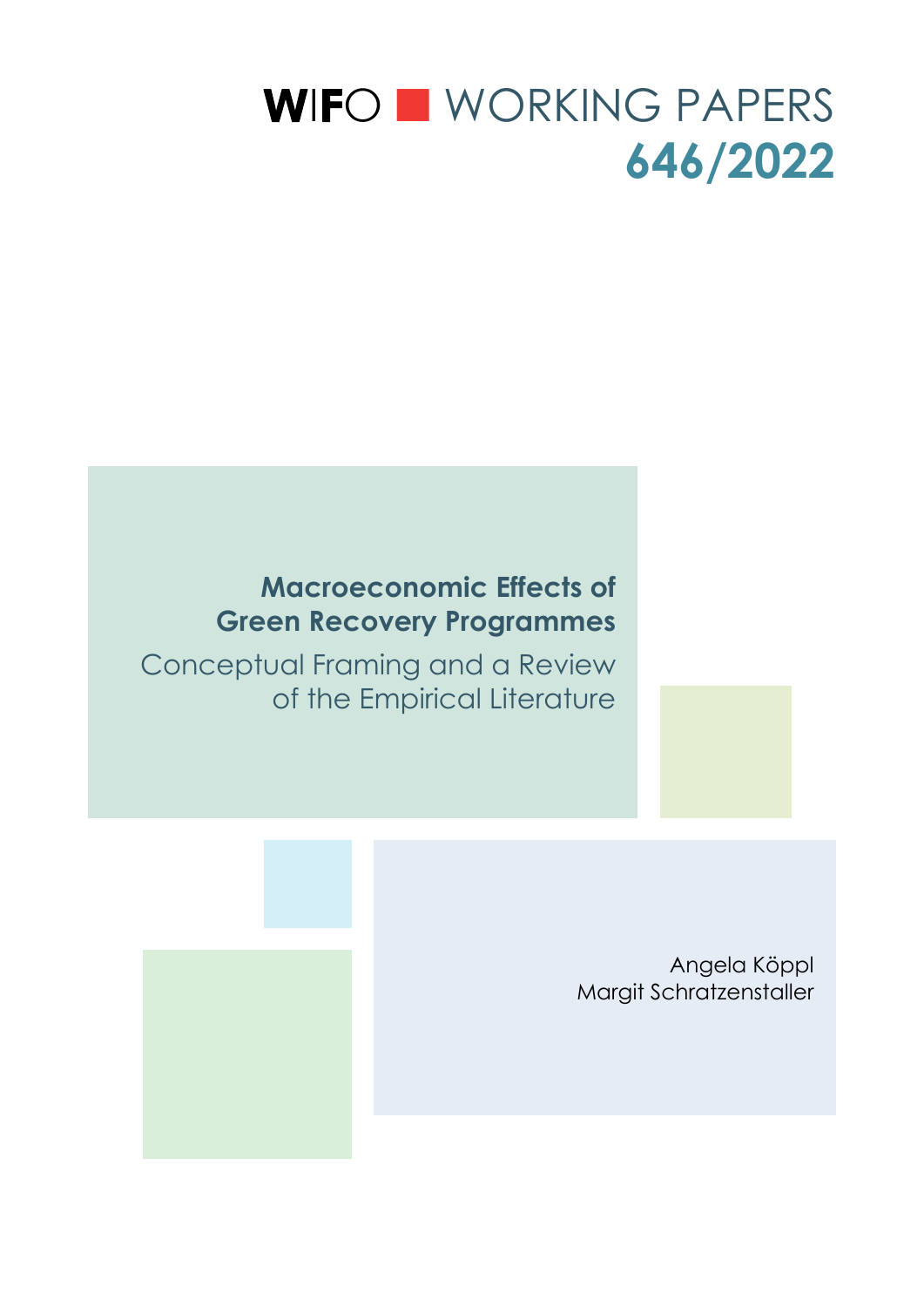# **Macroeconomic Effects of Green Recovery Programmes**

# Conceptual Framing and a Review of the Empirical Literature

Angela Köppl, Margit Schratzenstaller

Research assistants: Cornelia Schobert, Andrea Sutrich

WIFO Working Papers 646/2022 April 2022

### Abstract

As governments spend unprecedented sums of public money on pandemic related rescue and recovery measures, while humankind is facing mounting long-term challenges – and above all the climate crisis –, the question whether and to what extent COVID-19 recovery programmes contribute to countries' commitments to a sustainability oriented recovery is gaining increasing urgency. We argue that overcoming the economic and social impacts of the pandemic require deeper structural changes than a return to a more or less business as usual scenario to limit the impacts of climate change. Recovery packages should therefore be designed in such a way as to avoid fossil lock-in effects and take into account that the social and technological actions taken today will unfold their effects in the climate system with a time lag only. An interesting question in this context is the effectiveness of green recovery measures not only with regard to environmental objectives, but also concerning conventional economic indicators, which are traditionally summarised under the heading "multiplier effects". Evaluations of the economic effects of green recovery measures, e.g. those implemented during the global financial crisis, are in short supply. Most of the existing empirical analyses have an ex ante focus, while ex post evaluations are scarce. This paper aims at contributing to this research gap by providing a review of the empirical evidence of the macroeconomic effects of green recovery measures.

E-mail: angela.koeppl@wifo.ac.at, margit.schratzenstaller@wifo.ac.at

#### 2022/1/W/4420

#### © 2022 European Commission

Unless otherwise noted, the reuse of this document is authorised under the Creative Commons Attribution 4.0 International (CC BY 4.0) licence (https://creativecommons.org/licenses/by/4.0/). This means that reuse is allowed, provided that appropriate credit is given and any changes are indicated.

Funded by the ECFIN Fellowship programme of the European Commission, Directorate General for Economic and Financial Affairs (DG ECFIN). This document has been prepared for the European Commission, however it reflects the views only of the authors, and the European Commission is not liable for any consequence stemming from the reuse of this publication.

WIFO Working Papers are not peer reviewed and are not necessarily based on a coordinated position of WIFO. The authors were informed about the Guidelines for Good Scientific Practice of the Austrian Agency for Research Integrity (ÖAWI), in particular with regard to the documentation of all elements necessary for the replicability of the results.

Kostenloser Download: https://www.wifo.ac.at/wwa/pubid/69620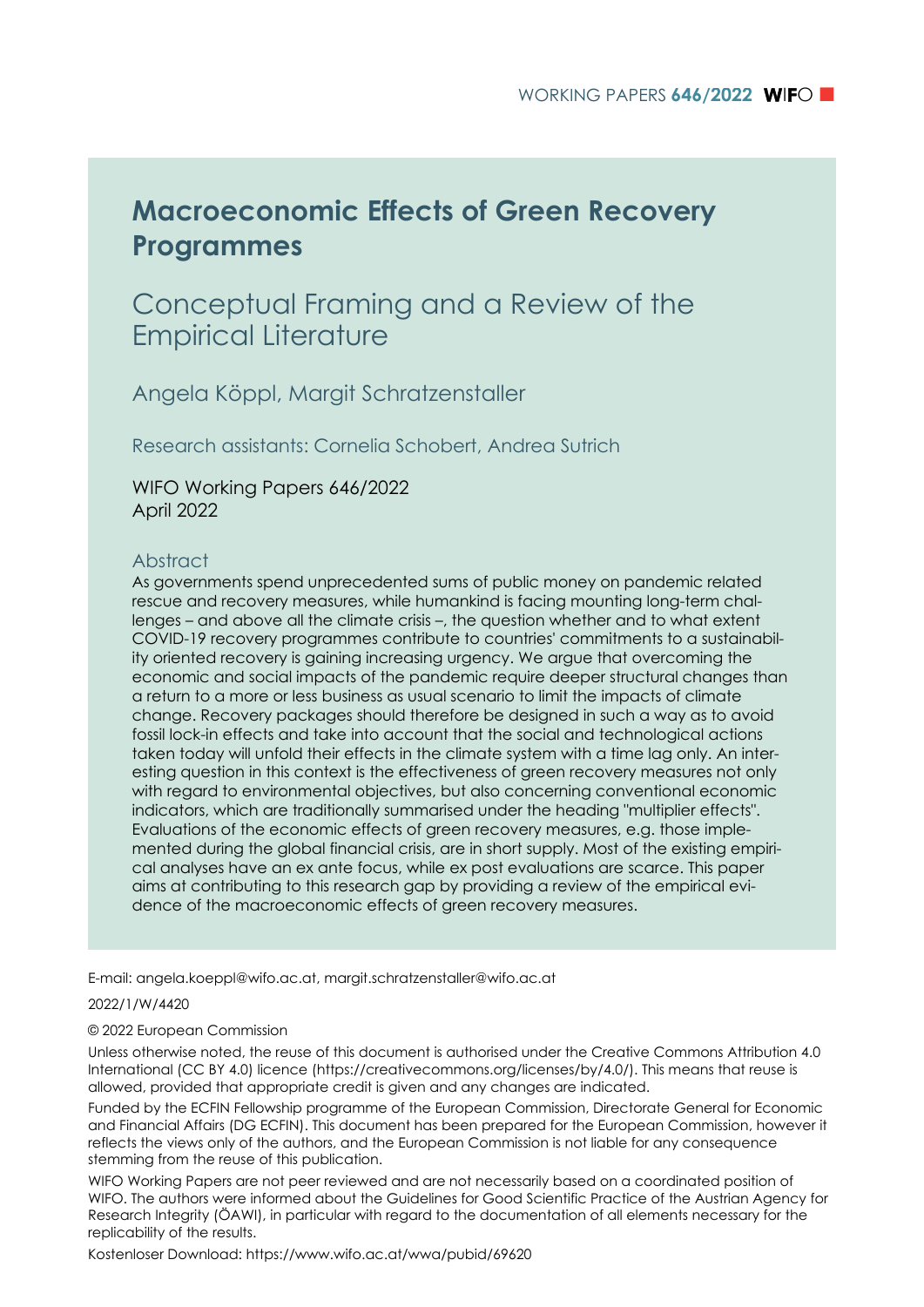# **Macroeconomic Effects of Green Recovery Programmes**

# **Conceptual Framing and a Review of the Empirical Literature**

Angela Köppl, Margit Schratzenstaller

| <b>Contents</b> |                   |                           |                                                                                                       | page           |
|-----------------|-------------------|---------------------------|-------------------------------------------------------------------------------------------------------|----------------|
| 1               |                   | <b>Introduction</b>       |                                                                                                       | 1              |
| $\overline{2}$  |                   |                           | Conceptual and theoretical background of the green recovery and the need<br>for transformative change | 2              |
| 2.1             |                   |                           | Deep structural change in the context of climate change and the pandemic                              | $\overline{2}$ |
|                 | 2.1.1             |                           | Broadening the perspective on economic structures                                                     | 4              |
| 2.2             |                   |                           | Characterisation and conceptualisation of a Green Recovery or Building-Back-Better                    |                |
|                 | programmes        |                           |                                                                                                       | 6              |
|                 | 2.2.1             |                           | Phases of policy response in times of crisis                                                          | 9              |
|                 | 2.2.2             |                           | Green recovery – conceptual foundations                                                               | 10             |
|                 | 2.2.3             |                           | <b>Fiscal multipliers</b>                                                                             | 10             |
| $\mathbf{3}$    |                   | <b>Empirical evidence</b> |                                                                                                       | 11             |
| 3.1             |                   |                           | Green spending in overall COVID-19-related recovery spending                                          | 11             |
| 3.2             |                   |                           | Methodological aspects and challenges                                                                 | 15             |
| 3.3             |                   | Empirical results         |                                                                                                       | 16             |
|                 | 3.3.1             |                           | General results for macroeconomic effects of recovery measures                                        | 16             |
|                 | 3.3.2             |                           | Macroeconomic effects of green recovery measures                                                      | 19             |
|                 |                   | 3.3.2.1                   | Hypothetical macroeconomic impact of green recovery measures                                          | 20             |
|                 |                   | 3.3.2.2                   | Evaluation of specific green recovery programmes                                                      | 24             |
|                 |                   | 3.3.2.3                   | Cross-country research                                                                                | 27             |
|                 |                   | 3.3.2.4                   | Issues and questions                                                                                  | 29             |
|                 |                   | 3.3.2.5                   | Success factors                                                                                       | 30             |
| 4               |                   | <b>Conclusions</b>        |                                                                                                       | 32             |
|                 | <b>References</b> |                           |                                                                                                       | 34             |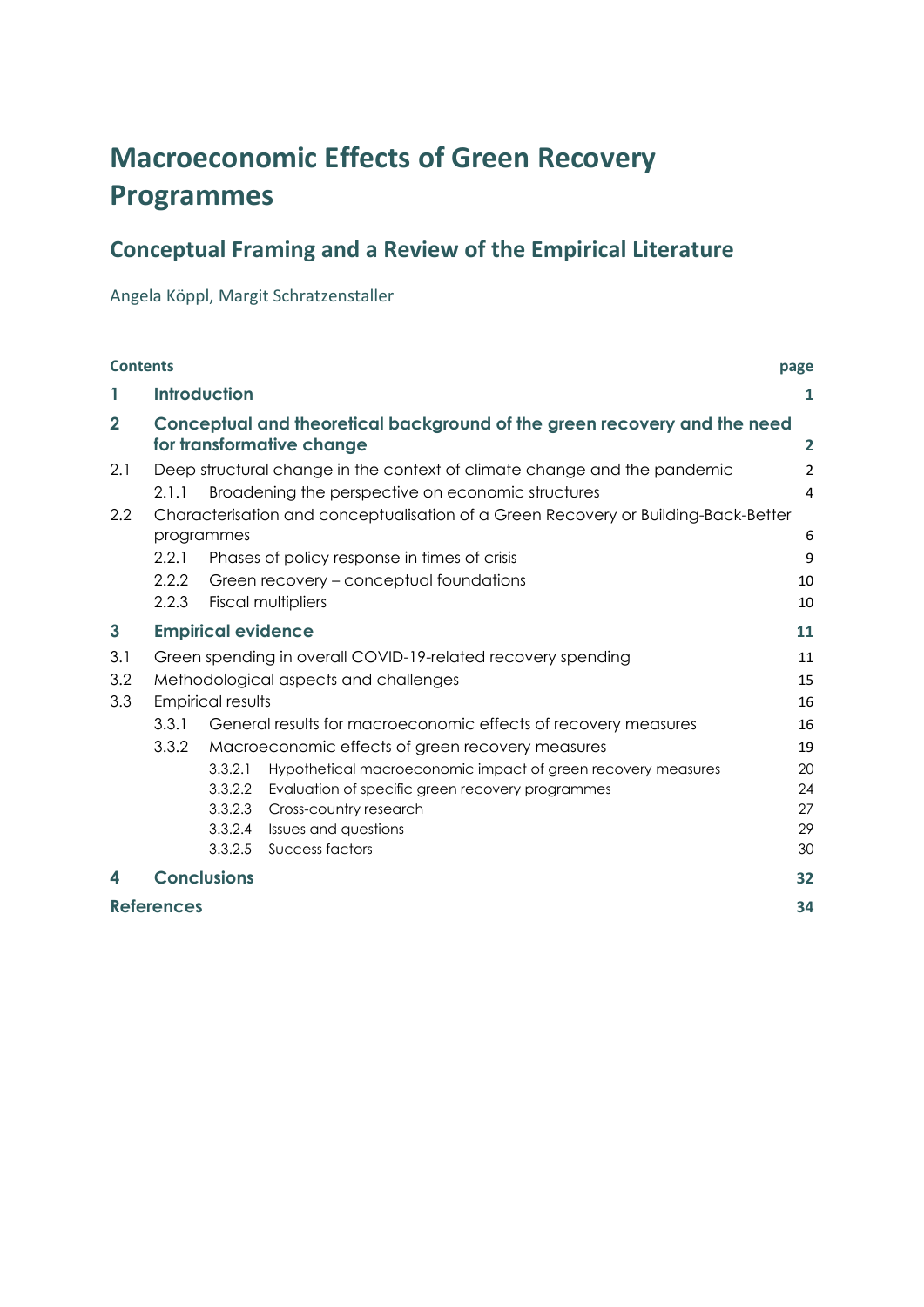# **List of Tables**

| Table 3.1. | Selected green recovery trackers                                                                                                                          | 13 |
|------------|-----------------------------------------------------------------------------------------------------------------------------------------------------------|----|
| Table 3.2. | Economic and climate impact of US \$ 1 billion in government spending<br>in the US                                                                        | 21 |
| Table 3.3. | Employment multipliers for renewable energy, energy efficiency measures<br>and fossil fuels in the US, in full time equivalents (FTE) per US \$ 1 million | 22 |
| Table 3.4. | Recovery packages and green investments during the GFC in selected<br>countries/regions (as of 1 July 2009)                                               | 25 |
| Table 3.5. | Cumulated multipliers associated to green (renewable) and<br>non-eco-friendly (non-renewable) energy investment spending                                  | 28 |
| Table 3.6. | Cumulated multipliers associated to green and non-eco-friendly<br>spending for land use                                                                   | 29 |
|            |                                                                                                                                                           |    |

# **List of Graphs**

| Graph 2.1. | From product-oriented to functionality-oriented value chains | 6  |
|------------|--------------------------------------------------------------|----|
| Graph 2.2. | The COVID-19 pandemic and phases of policy response          | 9  |
| Graph 3.1. | Summary of policy evaluation                                 | 23 |
| Graph 3.2. | Global Survey of Fiscal Recovery Policies                    | 24 |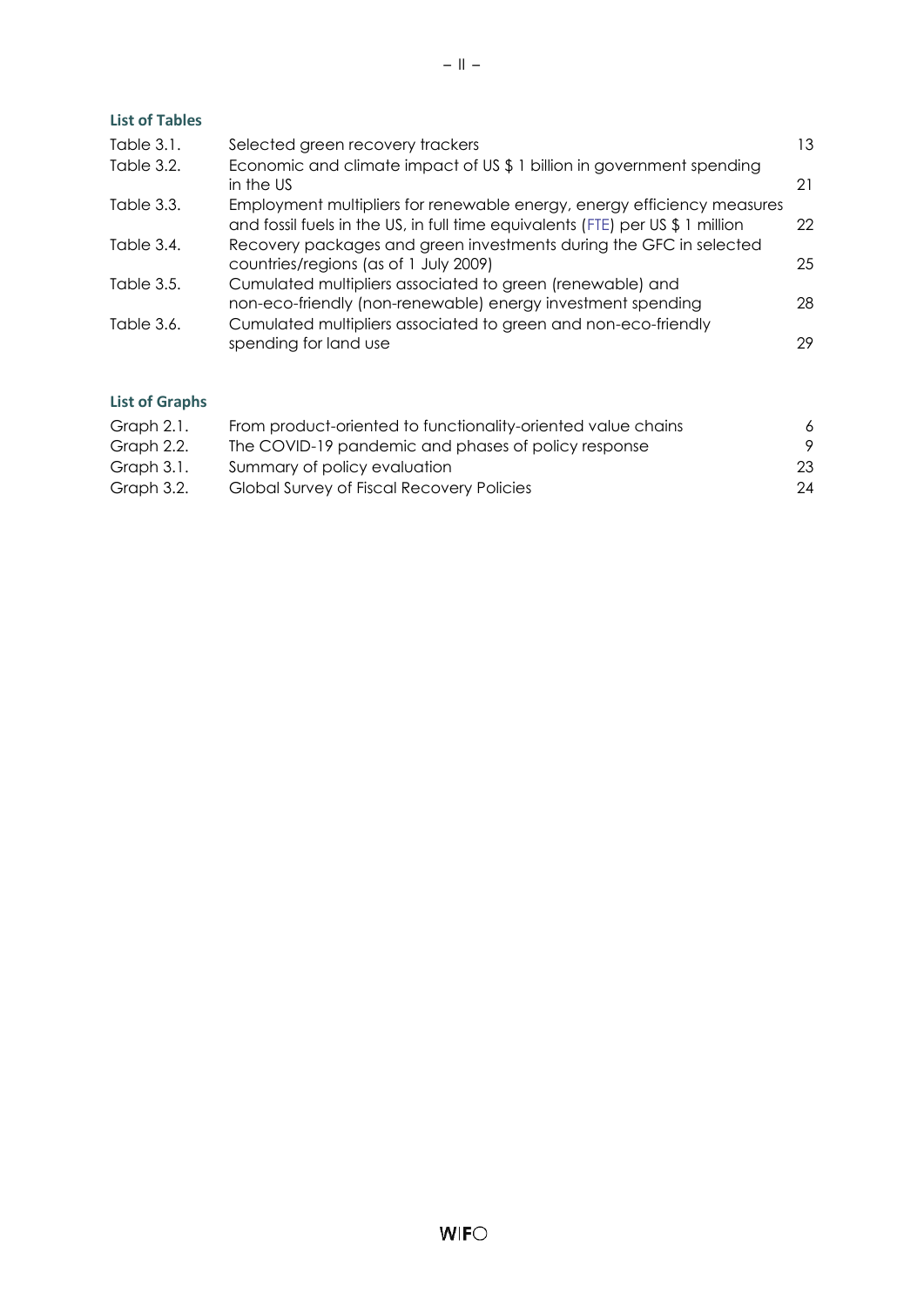# <span id="page-4-0"></span>**1 Introduction1)**

As governments spend unprecedented sums of public money on pandemic related rescue and recovery measures, while humankind is facing mounting long-term challenges – and above all the climate crisis – the question whether and to what extent COVID-19 recovery programmes contribute to countries' commitments to a sustainability oriented recovery is gaining increasing urgency. Since the outbreak of the COVID-19 crisis, various databases have been established that focus on the green content of fiscal measures aiming at mitigating the devastating economic and social effects of the crisis. The multitude of existing green recovery trackers mirrors the – in comparison to the 2007/08 global financial and economic crisis (GFC) considerably larger – attention a green recovery is receiving from academia, NGOs and international institutions (for overviews see, e.g., UNEP, 2020, or O'Callaghan – Murdock, 2021). By attempting to quantify the share of green recovery measures in overall COVID-19-related public expenditures, the existing databases necessarily have an input oriented focus, thus implying that an increase in green spending "automatically" translates in environmental as well as economic and social benefits. An interesting question in this context, which is relevant for research as well as public policy but has received far less attention until now, is the effectiveness of green recovery measures not only with regard to environmental objectives, but also concerning conventional economic indicators, which are traditionally summarised under the heading "multiplier effects".

When attempting to assess the effectiveness of the green recovery measures implemented since the beginning of the COVID-19 crisis, the experiences from the GFC offer themselves to be drawn on. However, despite the considerable size of the GFC recovery packages and the time span that has passed since their implementation over one decade ago, evaluations of the environmental and economic effects of green recovery measures are in short supply, as Agarwala et al. (2020) point out. The authors' review of analyses of green recovery measures implemented during the GFC shows that most empirical analyses have an ex ante focus, while, as underlined also by Varro et al. (2020), ex post evaluations are scarce.

This paper aims at contributing to this research gap by providing a review of the empirical evidence of the macroeconomic effects of green recovery measures. We start by framing the need for deep structural change to limit the threat of climate change and then address three questions in particular. First, what are the most promising areas green recovery measures can address in terms of macroeconomic effects in general and regarding job creation potential in particular? Second, how do green recovery measures fare in economic terms compared to conventional recovery measures? Third, what are factors that influence the success of green recovery measures? These questions are integrated into some basic considerations regarding the upcoming challenges posed by climate change.

The paper is structured as follows: Section 2 provides some theoretical background. Section 3 presents some figures on the green content of COVID-19-related recovery measures and reviews the existing relevant empirical research with a view on the three guiding questions outlined above. Section 4 concludes by identifying research gaps which could be narrowed using the experiences from the first wave of green recovery programmes after the GFC as well

<sup>1</sup>) This WIFO working paper is based on the study for the DG ECFIN Research Fellowship 2020-21"Shifting Paradigms: The Quest for New Modes of Sustainable Growth and Convergence".

We are grateful to Joost Kuhlmann, Asa Johannesson Linden, Andrea Mairate and Arnaud Mercier from DG ECFIN for very helpful comments and suggestions and to Katharina Köberl-Schmid, Cornelia Schobert, and Andrea Sutrich from WIFO for careful research assistance.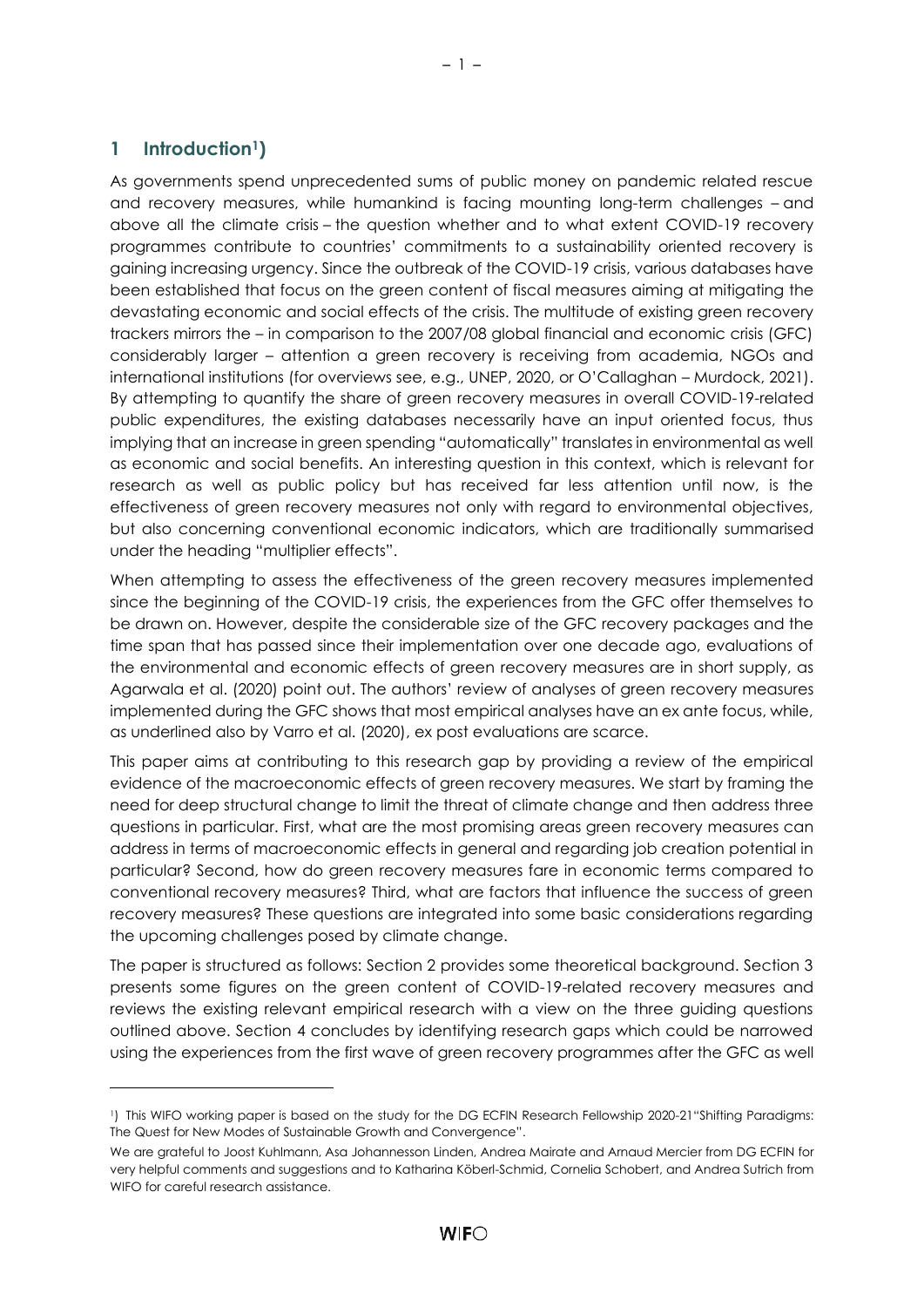as the second one implemented since spring 2020 to overcome the negative economic effects of the COVID-19 crisis.

# <span id="page-5-0"></span>**2 Conceptual and theoretical background of the green recovery and the need for transformative change**

Since the beginning of 2020 the policy focus has been, and still is, on the pandemic and on how to alleviate the social and economic impact of the COVID-19 crisis. In what follows, we argue that overcoming the health crisis and its economic and social impacts will require deeper structural changes than a return to a more or less business-as-usual scenario to limit the impacts of climate change.

Climate change and the associated impacts and risks that are already being felt represent a convincing argument for profound change in prevailing economic and social structures. The literature refers to a dual challenge, since on the one hand it is a matter of pushing structural change in a direction which goes hand in hand with a drastic reduction in greenhouse gas (GHG) emissions, and which on the other hand does not endanger prosperity (Altenburg and Rodrik, 2017). The pandemic and the associated economic crisis add a third aspect to this dual challenge, offering at the same time an opportunity through the recovery packages to initiate pathways towards less carbon intensive structures.

The current stock of technologies with the associated GHG emissions makes it unlikely, in some cases impossible, that incremental technological improvements along existing development patterns can meet these challenges. Rather, a profound structural change and a breakup of fossil-based technological and economic path dependencies is needed. The path to a decarbonised, i.e., fossil-free, economy and society is thus a transformative process that needs to be started immediately. The social and technological actions taken today will unfold their effects in the climate system with a time lag only. Against the short-term challenge to overcome the health and economic crisis, the long-term goal of net zero emissions calls for an integration of climate issues into short-term policy responses.

# <span id="page-5-1"></span>**2.1 Deep structural change in the context of climate change and the pandemic**

Green transition in Europe is driven by an ambitious climate policy agenda and the aim to make Europe the first climate neutral continent by 2050. The basic strategy for achieving climate neutrality was laid out in the Green Deal (European Commission, 2019) which puts climate policy on top of the policy agenda of the EU. This is reflected in a variety of policy initiatives and regulations, among which the Fit for 55 package and the sustainable finance agenda are to be emphasised. The EU Green Deal is seen as a growth strategy that reconciles planetary boundaries with economic prosperity, building on innovation, promoting sustainable finance and just transition (European Environmental Agency, 2021). Thus, the EU Green Deal is characterised by a broad spectrum of topics which together should trigger structural change and transformative processes. As Tagliapietra and Veugelers (2021) argue this also includes a new understanding of industrial policy. They understand green industrial policy as policy that reconciles decarbonisation with industrial policy, defining "….green industrial policy as an industrial policy where climate change mitigation becomes a binding constraint in the overall social welfare policy objective". In line with the 2050 target of climate neutrality, the European Commission (2021) presented its legislative proposals for a 55% reduction in greenhouse gas emissions by 2030 in July 2021. This regulatory package was introduced in the midst of the pandemic. It encompasses 13 proposals, comprising proposals for a reform of already existing energy and climate legislation, as well as introduction of new legislation. This comprehensive legislative package confirms the EU's understanding that a broad mix of policy instruments is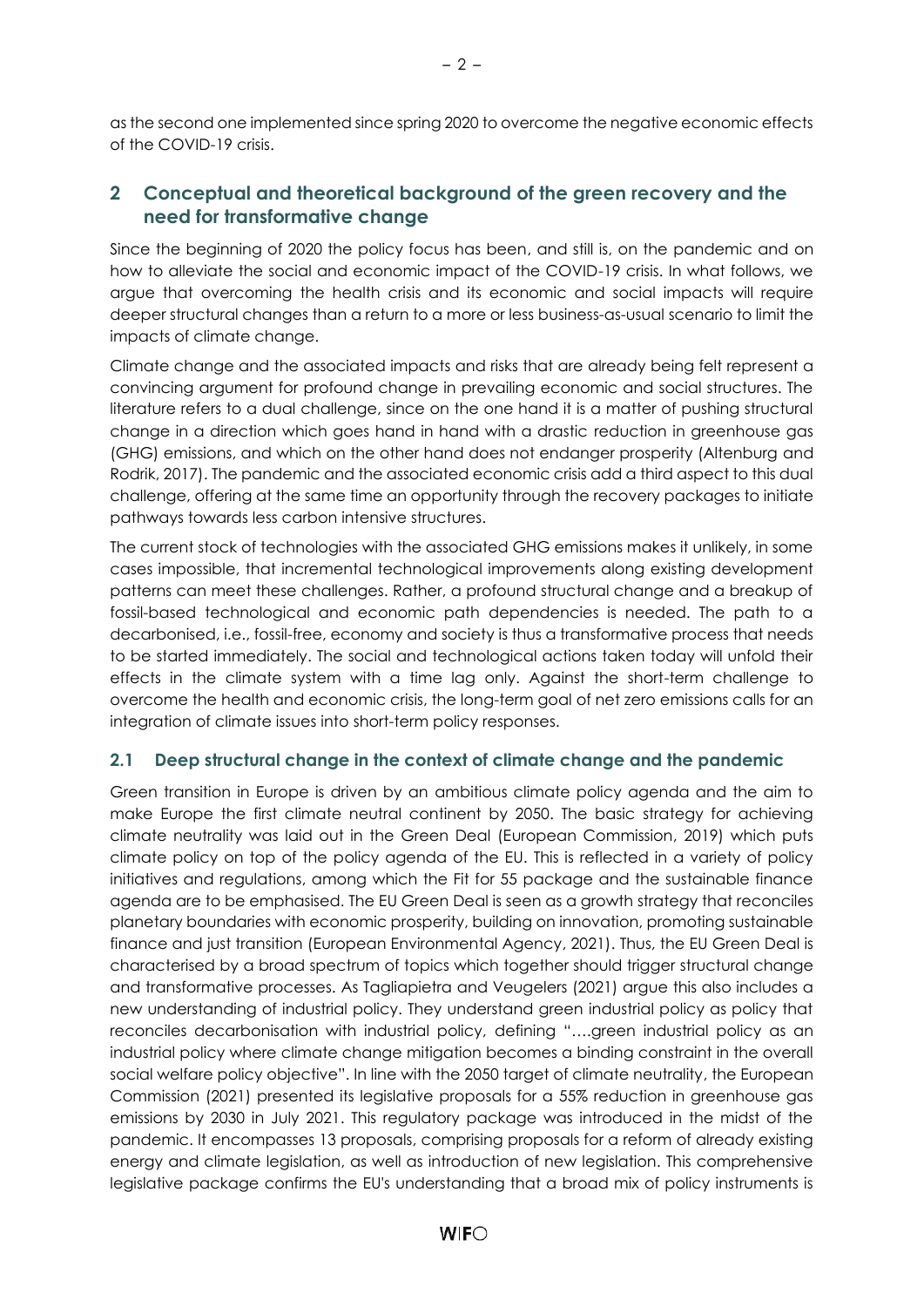needed to address the challenges of climate change. The legislations on the one hand relate to price instruments, such as emissions trading or the carbon border adjustment mechanism, and on the other hand to regulatory targets, such as the energy efficiency target or the share of renewable energy sources. Regardless of the policy instrument, the tight time horizon of 2030 and the ambitious emission reduction target of 55% pose a major challenge for implementation, especially against the challenges of the pandemic.

Green transition implies that existing fossil infrastructures need to be replaced by more resource-efficient, carbon-free substitutes. This requires massive investments in technologies, infrastructures and R&D, and is associated with a correspondingly large financing requirement. The annual investment required by the EU to achieve the 2030 targets is estimated at about 390 billion Euro compared to the previous decade. This amounts to approximately 2% of EU GDP. Public budgets alone cannot meet the needs for funding, so in recent years the focus has shifted to the question what framework conditions are needed for a re-orientation of financial flows towards green and sustainable finance2). Different institutional and regulatory initiatives have been launched to push the finance sector towards an active role in the transformation process (TFCD (2017), G20 (2016), NGFS (2018). Also, the EU acknowledges private finance as an important enabler of the green transition and launched its Sustainable Finance Action Plan (COM/2018/097 final) emphasising the key role of private finance and capital markets to align investments to sustainability. Of all the regulations launched under this initiative, the taxonomy regulation (EU, 2020b) and the delegated acts are probably the most important. The aim of the taxonomy is to establish a uniform and consistent classification system on what can be considered environmentally sustainable economic activities and thus helps to trigger a closing of the investment gap along the transition path3). According to Claringbould et al. (2019) sustainable finance has a "… strong green, environmental and social component, to support economic growth while reducing pressures on the environment …". In this sense, the action plan focuses on three areas<sup>4</sup>) and establishes the main building blocks for sustainable finance at EU level.

Notwithstanding the need for structural change and the closing of the finance gap to achieve net zero carbon structures by 2050, a precondition for a successful transition process is "….to leave nobody behind" (European Commission, 2019). Different sectoral structures and emission intensities by industries and regions entail that not all regions, employees and population groups are affected by restructuring needs to the same extent. To tackle this regional heterogeneity, the Just Transition Mechanism (JTM)<sup>5</sup>) was put into place as of 2021. The aim of the JTM is to support regions which are strongly affected by the transition process by financing projects to diversify and modernise local economic structures with a special focus on alleviating negative labour market effects. The JTM was set up to ensure that the ambitious climate targets are achieved without creating social problems at the regional level. It consists of three pillars: the Just Transition Fund, InvestEU "Just Transition" scheme and a new Public Sector Loan Facility. To qualify for JTM funds, countries must develop "Territoral Just Transition Plans" for regions with the highest carbon intensity or the largest fossil-fuel-dependent workforce. These plans comprise the specific regional transition challenges as well as the objectives and measures for socially responsible regional climate policies to be implemented

<sup>2</sup>) For a brief overview of the evolution of the green finance agenda see, e.g., Kletzan-Slamanig and Köppl (2021).

<sup>3</sup>) The taxonomy includes the "do no significant harm" criterion (Regulation (EU) 2020/852).

<sup>4</sup>) The three areas are: (1) re-orient finance flows towards sustainable investment, (2) mainstream sustainability risk management and (3) foster transparency and long-termism.

<sup>5</sup>) See https://ec.europa.eu/info/strategy/priorities-2019-2024/european-green-deal/finance-and-green-deal/justtransition-mechanism\_en.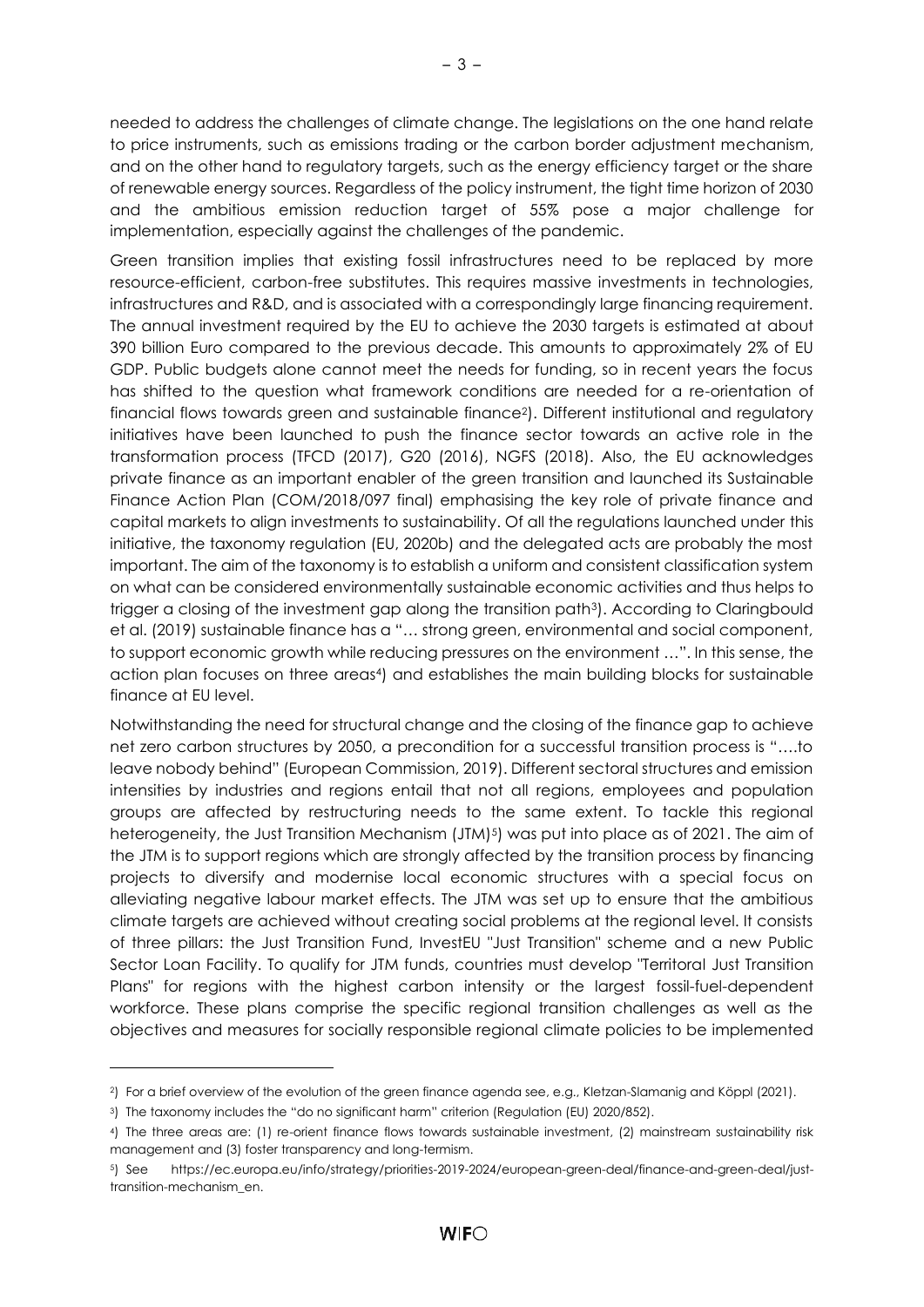until 2030. Financial support from the Just Transition Fund is foreseen for three areas: (1) social support, like training or re-training measures, income support; (2) projects for decarbonising regional economic structures; and (3) land restoration. In order for the JTM to successfully achieve its initial objectives, governance structures are of relevance, as Cameron et al. (2020) stress.

The green transition requires a systemic approach, integrating a variety of policy instruments and policy areas as described in this chapter. To support such a complex process, a broader perspective on economic structures with a focus on wellbeing and basic needs could be helpful. This includes a lifecycle perspective on investments and an output-oriented perspective on value chains, as argued in the next section.

# <span id="page-7-0"></span>**2.1.1 Broadening the perspective on economic structures**

The mitigation of climate change requires a profound structural change, which raises the question on how to measure a successful transformation. In this context the focus on human well-being and basic needs is taken up in the literature (see Schinko et al., 2021) as well as approaches linking human needs to material use and material efficiency (Pauliuk et al., 2021). Satisfying the demand for services like shelter or mobility can differ in terms of resource consumption and emissions over the entire product life cycle, depending on materials used (e.g., wood or concrete for housing; lightweight for vehicles) as well as the useful life of the product.

A similar approach puts the focus on functionalities as a measure for economic performance. Functionalities are based on the idea that they are the ultimate reason for economic activities and thus refer to (basic) human needs, such as housing, nutrition or mobility, which are important for human well-being. In general, they describe the interaction of stocks and flows. Stocks are capital stocks such as buildings, vehicles or transport infrastructure, flows correspond to the associated energy and material flows required and the related emissions over the investment and operating phase. A specific functionality can be provided by different combinations of stocks and flows and differs in its respective resource requirements or the emissions triggered. Combinations of stocks and flows are to be understood as pairs belonging together; for example, vehicles and their fuel consumption, or buildings and their heating energy demand (Köppl et al., 2014; Köppl and Schleicher, 2019). First attempts to integrate the perspective of functionalities into macroeconomic modelling can be found in Sommer et al. (2021) and Bachner et al. (2021). Sommer et al. (2021) integrate the outcome-oriented perspective of functionalities into an input-output framework emphasising the relevance of the stock-flow interaction. Bachner et al. (2021) show in a scenario analysis within a CGE framework that some climate-neutral transformation strategies that satisfy the underlying demand for the functionalities shelter and mobility may result in a decline of GDP, whereas well-being may be higher when taking co-benefits into account. The analysis demonstrates the importance of a broader set of indicators when assessing socioeconomic effects of climate policy and, at the same time, provides a first step towards extending state-of-the-art modelling approaches.

A common characteristic of the described approaches is the aim to put economic performance in a broader context. The fulfillment of services, functionalities or well-being can accordingly be accompanied by differing levels of resource consumption or emission intensity. Another aspect is the broadening of the perspective to include energy and resource consumption over the entire life cycle of infrastructures and products into modelling approaches.

On the EU level, policy strategies and initiatives such as the Green Deal (European Commission, 2019), the EU Circular Economy Action Plan (European Commission, 2020a), the RFF (European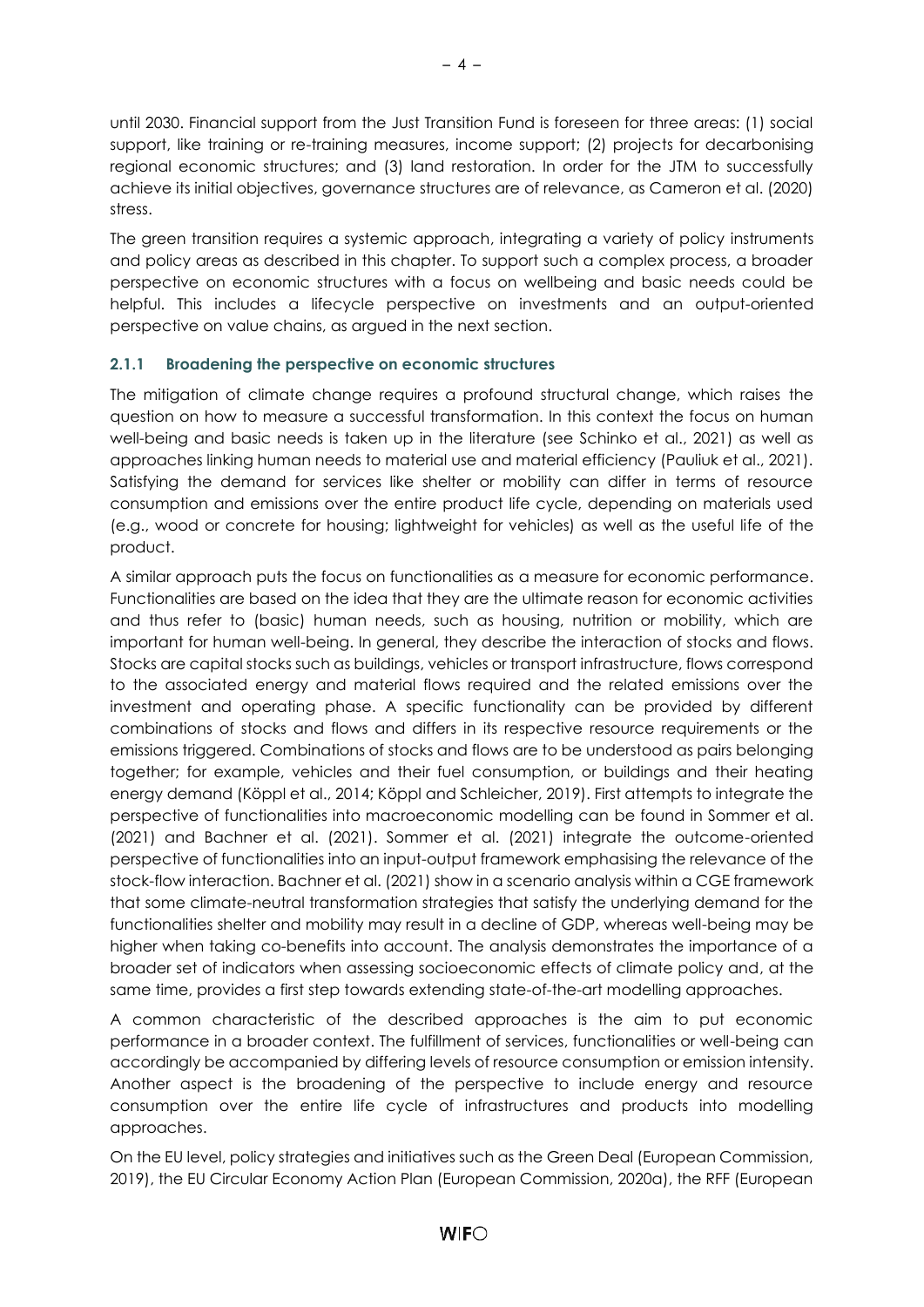Commission, 2021a) and the "Fit for 55" package (European Commission, 2021b) as described above, translate the challenges society is facing into concrete policy projects. In this way, economic policy seeks to create framework conditions that drive structural change towards climate-neutrality and reduce market uncertainties about the direction of technological and behavioural change, such as through a mission-oriented innovation policy advocated by Mazzucato (2018) and others. Mazzucato (2018) defines mission-oriented policies "as systemic public policies that draw on frontier knowledge to attain specific goals" or "big science deployed to meet big problems". Climate change is one of these "big problems". In this context, technological innovation and radical technological change come into play (see Schinko et al., 2021, and the literature cited therein). Mazzucato and Skidelsky (2020) open a discussion in the context of the COVID-19 pandemic where they argue that public financing should be coupled with the role of the state regarding the stimulation of innovation and the transition of the economy. Accompanying policies to achieve the needed transformation are other market-based policies like carbon pricing or other regulatory instruments. Engström et al. (2020) mention revenue-neutral carbon tax reforms as a particularly suitable instrument for achieving long-term positive climate effects and a growth effect at the same time. They emphasise the revenue component of the tax, which creates funds for investment. According to the literature review by Köppl and Schratzenstaller (2021a) the macroeconomic effects of carbon taxes are negligible or even positive. The so-called double dividend hypothesis expects a positive employment effect if revenues from environmental or carbon taxes are used to reduce distortions of pre-existing taxes such as labour taxes.<sup>6</sup>) However, as Hepburn et al. (2020) emphasise, environmental taxes are one important instrument in a toolbox of available environmental policy instruments but are not sufficient to bring about a deep transition. A similar reasoning on the importance of a mix of policy instruments can be found in Pisany-Ferry (2021) who additionally stresses the need for a thorough analysis of the macroeconomics of climate policy. The need for different policy instruments is also confirmed by the impact assessment of the European Commission (2020c), that, e.g., points at different sectoral impacts of carbon pricing or an insufficient recovery for the demonstration and diffusion of innovative clean technologies by carbon pricing alone. In the case of unused capacity, a positive macroeconomic impact of an ambitious climate policy is expected.

A broader understanding of economic structures facilitates a better analysis of the impact of behavioural and technological changes that result in different resource use, i.e., the environmental effectiveness triggered by fiscal measures to combat the pandemic. This can be facilitated by an alternative perspective on value chains that goes beyond traditional sectoral thinking (see Graph 2.1.). Such a re-orientation from product- or sector-oriented value chains to functionality-oriented value chains (e.g., Köppl and Schleicher, 2019) would be well suited to capture the environmental effectiveness of economic activities and policy measures. This encompasses on the one hand cross-sectoral cooperation along the whole value chain, and on the other hand an integrated view on the investment and operating phase.

<sup>6</sup>) See, e.g., Bovenberg and de Mooij (1994) or Goulder (1995, 2013) on such an interaction of environmental taxes with the overall tax system.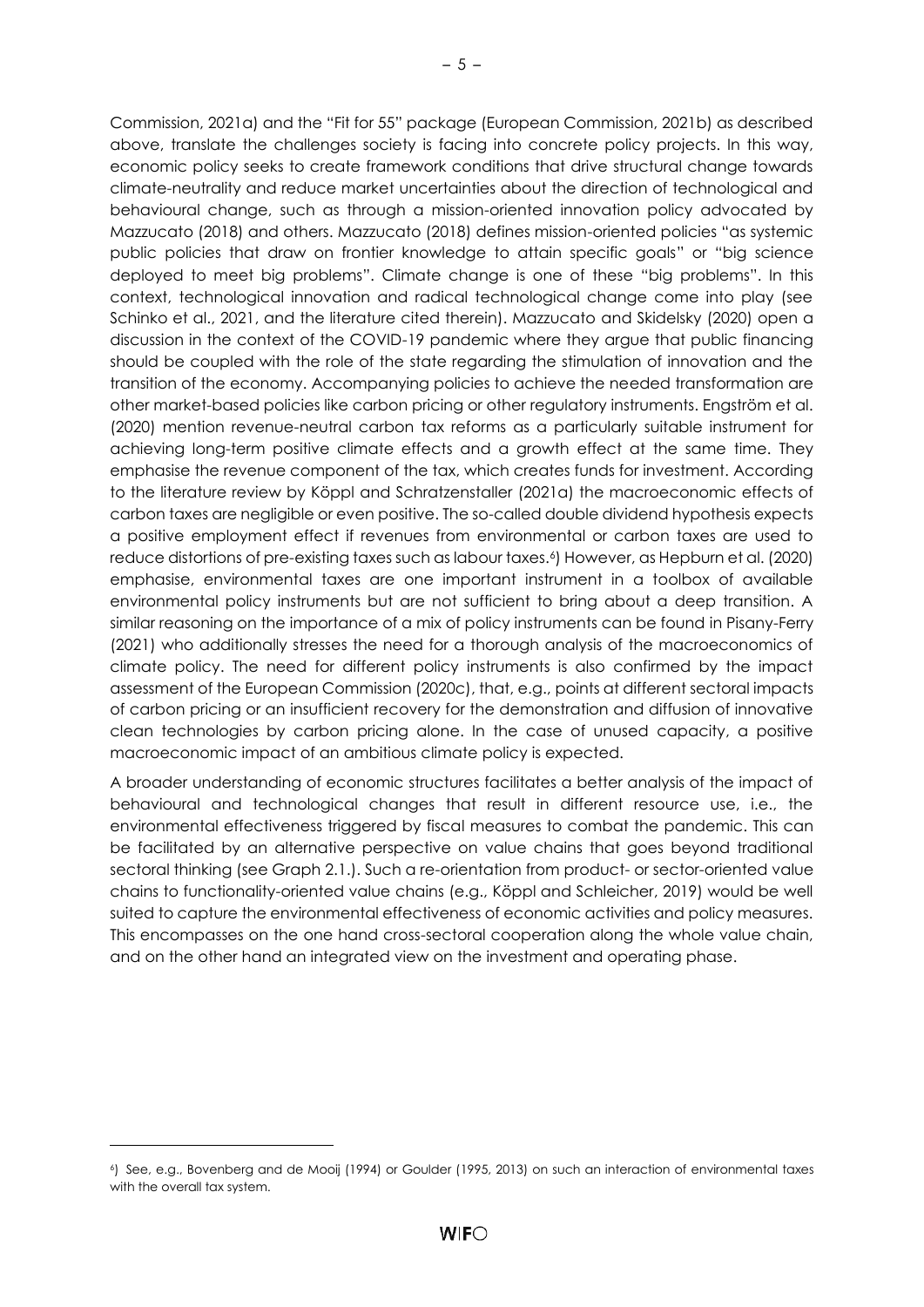<span id="page-9-1"></span>

Source: adapted from Köppl and Schleicher (2019).

# <span id="page-9-0"></span>**2.2 Characterisation and conceptualisation of a Green Recovery or Building-Back-Better programmes**

The health crisis triggered by COVID-19 has developed into a global economic and social crisis, which has been and is being countered with extensive fiscal policy packages. With the implementation of the first public aid measures the call for green recovery packages that support long-term transformation and deep structural change has already been voiced early in 2020. More or less all international institutions, e.g., OECD, IMF, and IEA, as well as climate NGOs urged decision makers and policymakers to use recovery policy to incentivise structural change and avoid a return to business as usual with structures that represent a fossil lock-in. The green recovery therefore aims to achieve social and economic recovery as well as a structural change towards environmentally-sustainable and climate-resilient structures. In principle, a variety of policy instruments is available to spur the change towards low-carbon structures<sup>7</sup>), even though in the context of recovery policies the existing literature mainly focuses on green investment expenditure.8) Andrijevic et al. (2021) conclude that transformative change needs a broader set of instruments than low-carbon energy investment spending.

Underlying this call for reform are a variety of terms. "Green recovery", "building back better" or "sustainable, resilient and inclusive recovery" are frequently used. The OECD's understanding of "building back better" includes investments and behavioural change that strengthens society's resilience against future shocks, and which focuses on well-being and inclusiveness of

<sup>7</sup>) See Köppl and Schratzenstaller (2021a) for a brief overview of environmental policy instruments; for the topic of instrument choice in environmental and climate policy see, e.g., Goulder and Parry (2008), Benson and Jordan (2016), or Michaelowa et al. (2018).

<sup>8)</sup> The various green recovery trackers suggest that indeed the existing COVID-19 recovery programmes rely mainly on (investment) spending, while tax incentives and regulatory measures appear to play a minor role; see subsection 3.1 for details.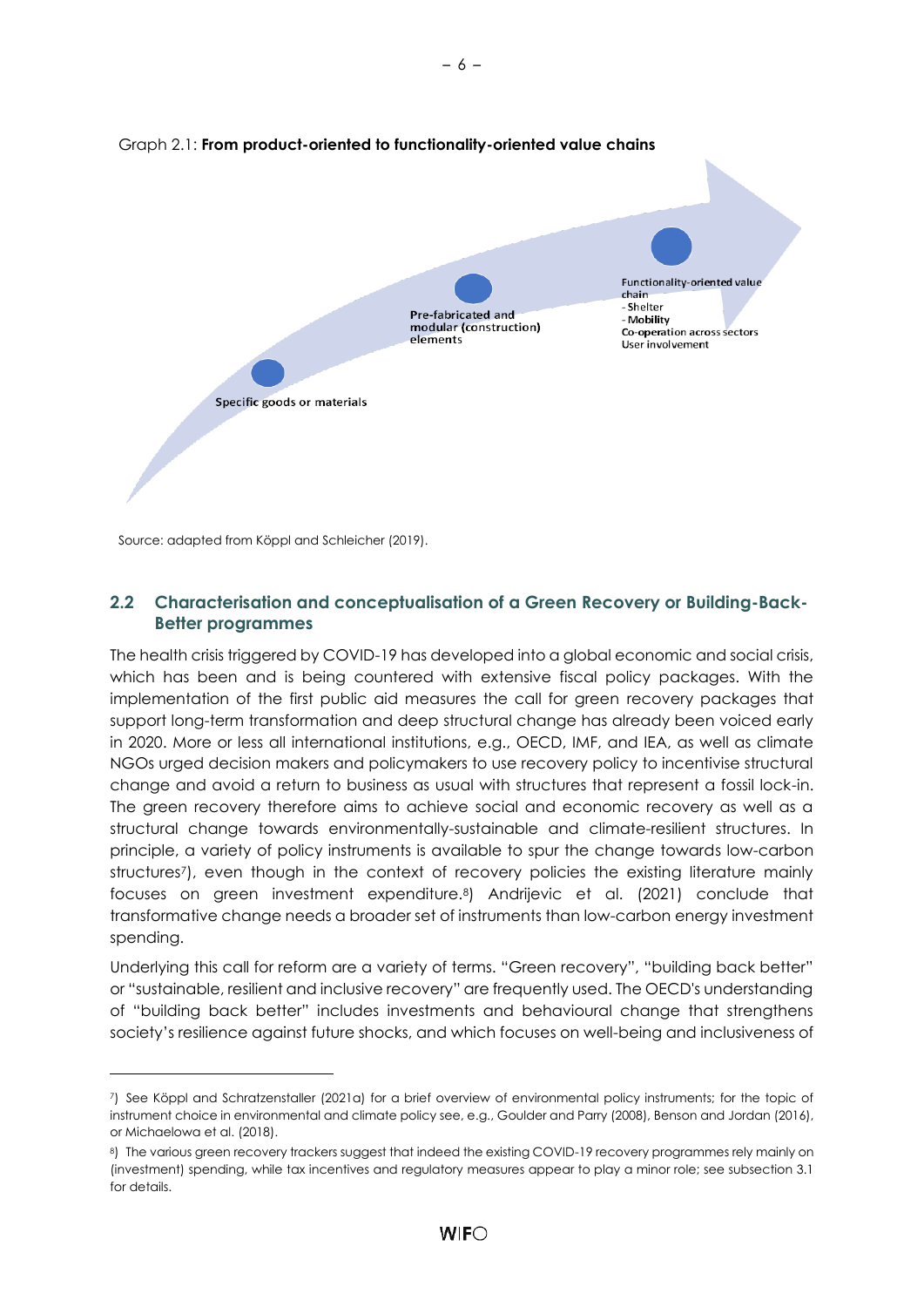recovery policies, not to forget alignment with climate policy goals and emission reductions (OECD, 2020a). The term green recovery has a strong focus on policy measures to combat climate change but also encompasses other relevant environmental issues, like biodiversity loss. Agrawala et al*.* (2020) stress that green recovery measures are very likely more suitable for the recovery over the medium term, whereas in the short run measures to help the most vulnerable households and businesses are of highest importance. An integrated assessment of policy impacts and an out-of-the-box thinking when designing recovery measures is called for by Dirth et al*.* (2021). The authors develop a Recovery Index for Transformative Change, which they apply to the assessment of a set of National Recovery and Resilience Plans. In order to map the transformative potential of policy measures, they propose on the one hand strict adherence to the do-no-significant-harm principle. On the other hand, the authors emphasise that only a systemic approach that does equal justice to the various sustainability challenges (economic, social, and environmental) can have a corresponding transformative effect. Rizos et al*.* (2020) see a move towards a circular economy for resource- and emission-intensive sectors and a corresponding alignment of policy measures within the framework of recovery programmes as an opportunity to accelerate the transformation process. Alongside, they advocate a monitoring process that continuously reviews the recovery programmes for their sustainability impact. Similarly, Chiapinelli et al*.* (2021) focus more strongly on the emissionintensive basic materials sectors. The authors explore options and potentials for so-called shovel-ready low emission investments in the basic materials industry (steel, chemicals, cement, aluminum). They argue that such investments as part of the recovery would ensure long-term economic development while at the same time preventing lock-ins in emission-intensive path dependencies.

Aligning recovery measures with green aspects is not a novelty in the context of the health pandemic, but has already been sought for policy responses after the GFC.9) Neither in the context of the recovery packages after the GFC, nor in most of the COVID-19 fiscal packages, is there a precise definition of green recovery measures. A clear definition is provided by the Recovery and Resilience Facility Regulation (RFF; European Commission, 2021a), which states that "… a contribution to the green transition should be supported by reforms and investments in green technologies and capacities, including in biodiversity, energy efficiency, building renovation and the circular economy, while contributing to the Union's climate targets, fostering sustainable growth, creating jobs and preserving energy security." In order to achieve this objective, 37% of the funds available through the RFF are targeted towards climate protection. Guidance on which measures are eligible to account as climate relevant are detailed in the Annex of the RRF Regulation.

Strand and Toman (2010) provide a comprehensive discussion on the likely effects of green recovery measures. They define green recovery as "policies and measures to stimulate short-run economic activity while at the same time preserving, protecting and enhancing environmental and natural resource quality both near-term and longer term" (Strand and Toman, 2020). Their definition captures current spending, e.g., for clean-up activities, while investment expenditures are investments for restoration like retrofitting the building stock and physical and finally new capital investment that is aligned with environment- or climatechange benefits. Their proposed assessment thus encompasses long-term growth and environmental effects, an aspect that is crucial for the deep structural change that is necessary to achieve the climate goals.

<sup>9</sup>) See for instance the Commission's Communication 'A European Economic Recovery Plan' COM(2008) 800 final https://ec.europa.eu/economy\_finance/publications/pages/publication13504\_en.pdf.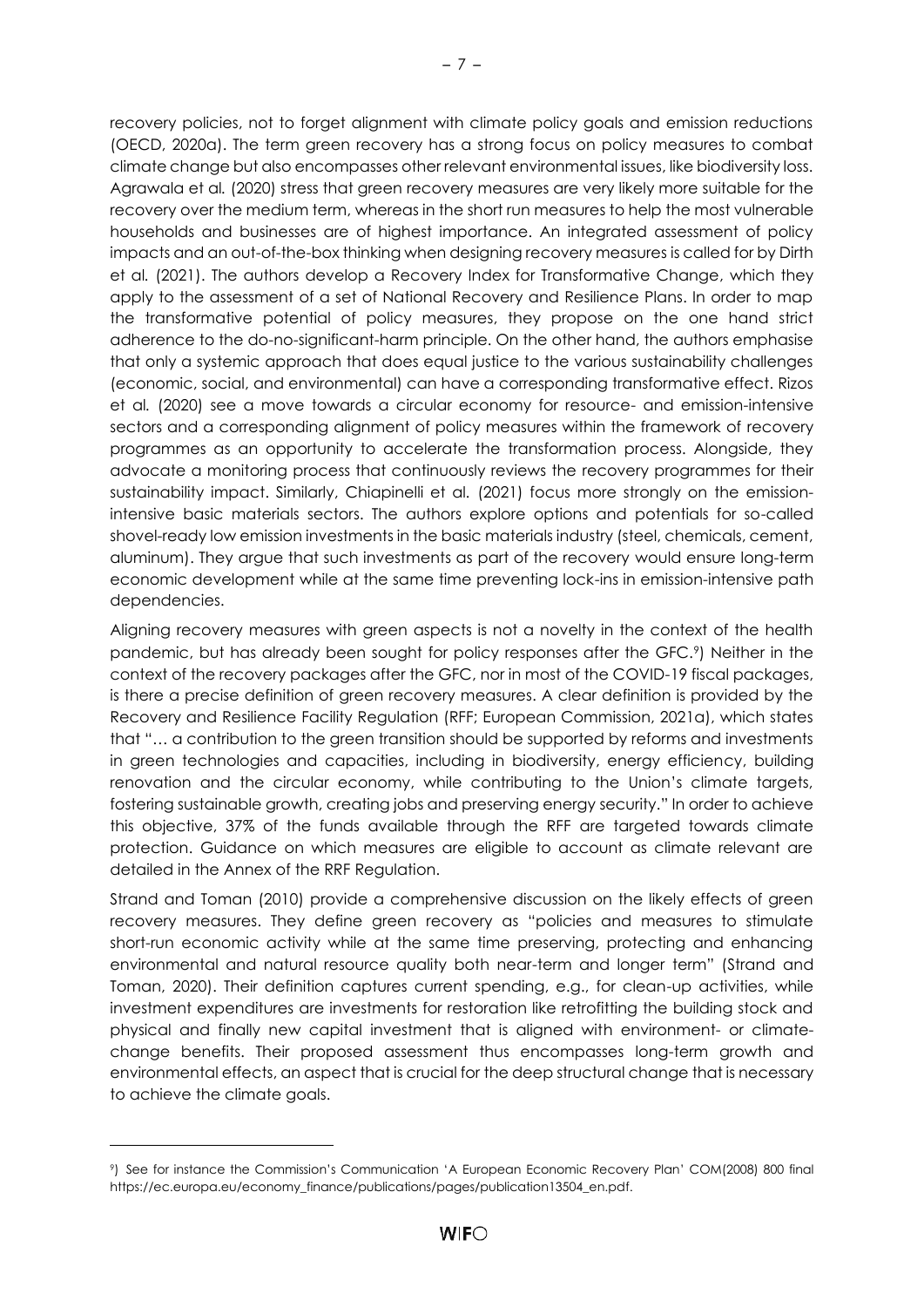The call for green recovery packages is often based on the hypothesis that green investment measures have a higher employment impact and a higher multiplier effect than conventional ones. This is particularly argued in the context of renewable-energy investments, investments in energy efficiency, investment in improving the building stock or long-term effects of a transformation of the mobility sector (see UNEP, 2021; IEA, 2020).

Strand and Toman (2020) list three questions relevant for priority setting in decision making on recovery measures. First, what are the synergies or trade-offs between short-term economic and long-term environmental impacts? Second, are there complementarities between investments that show the highest long-term growth effect and high positive environmental effects? And finally, is there a potential for measures that show short- and long-term positive economic effects and exhibit at the same time permanent positive effects on the environment? A strict assessment into which category specific green recovery measures fall is not always straightforward, especially when comparing the conditions in the aftermath of the GFC and the current situation. When it comes to the deployment of renewable-energy technologies or storage technologies the period between 2009 and 2021 shows technological progress and drastic cost reductions (BNEF, 2020) that make them more attractive for COVID-19-related recovery measures. The environmental effect of measures often requires a broader perspective: on the one hand with regard to the system boundaries and, on the other hand, with respect to the point in time when the environmental effectiveness can be judged. Changes in e.g. the mobility system or in the building infrastructure, including the energy system, can have potentially adverse emission effects in the short term, i.e. in the investment phase, but a positive environmental effect in an integrated view over the investment and operating phase. In terms of desirable green recovery measures the potential trade-offs or synergies need to be carefully assessed from case to case. The aim of recovery measures should be to shape the use of public funds in such a way that several policy objectives are taken into account. Equally important is the objective that neither in the short- nor in the longterm other policy objectives, like the climate goals, are violated by recovery measures, e.g., by financing carbon lock-in industries or projects (Hepburn et al., 2020). The establishment of the RFF (Regulation (EU) 2021/241) takes account of this by requiring that the facility shall only support measures respecting the do-no-significant-harm principle.

Agrawala et al. (2020) as well as Jaeger et al. (2020) look at green recovery packages based on the post-financial-crisis experience. Their definition of green recovery packages essentially follows that of Strand and Toman (2011). They list indirect green recovery measures like tax cuts (e.g., tax privileges for electric vehicles) or subsidies (e.g., for retrofits of buildings) and direct infrastructure investments (e.g., infrastructure for public transport) as the most common instruments for green recovery measures. Jaeger et al*.* (2020) use a broad definition of green recovery which also includes, e.g., spending on nuclear energy or carbon capture and storage, and they provide an empirical assessment emphasising the difficulties when it comes to identify the green components of recovery measures. Also building on the experience of the GFC and green recovery measures Chen et al*.* (2020) direct the focus on the requirement of green skills which may become a limiting factor in boosting short-term employment. In that sense re-training programmes can play an important role for positive longer-term employment effects and unfold positive long-term transformation and growth potential. Clear employment effects from the American recovery plan after the global financial crisis are found by Popp et al. (2020), but the authors conclude that green recovery projects work more slowly and are thus better suited for desired structural changes in the economy than for a quick recovery impact.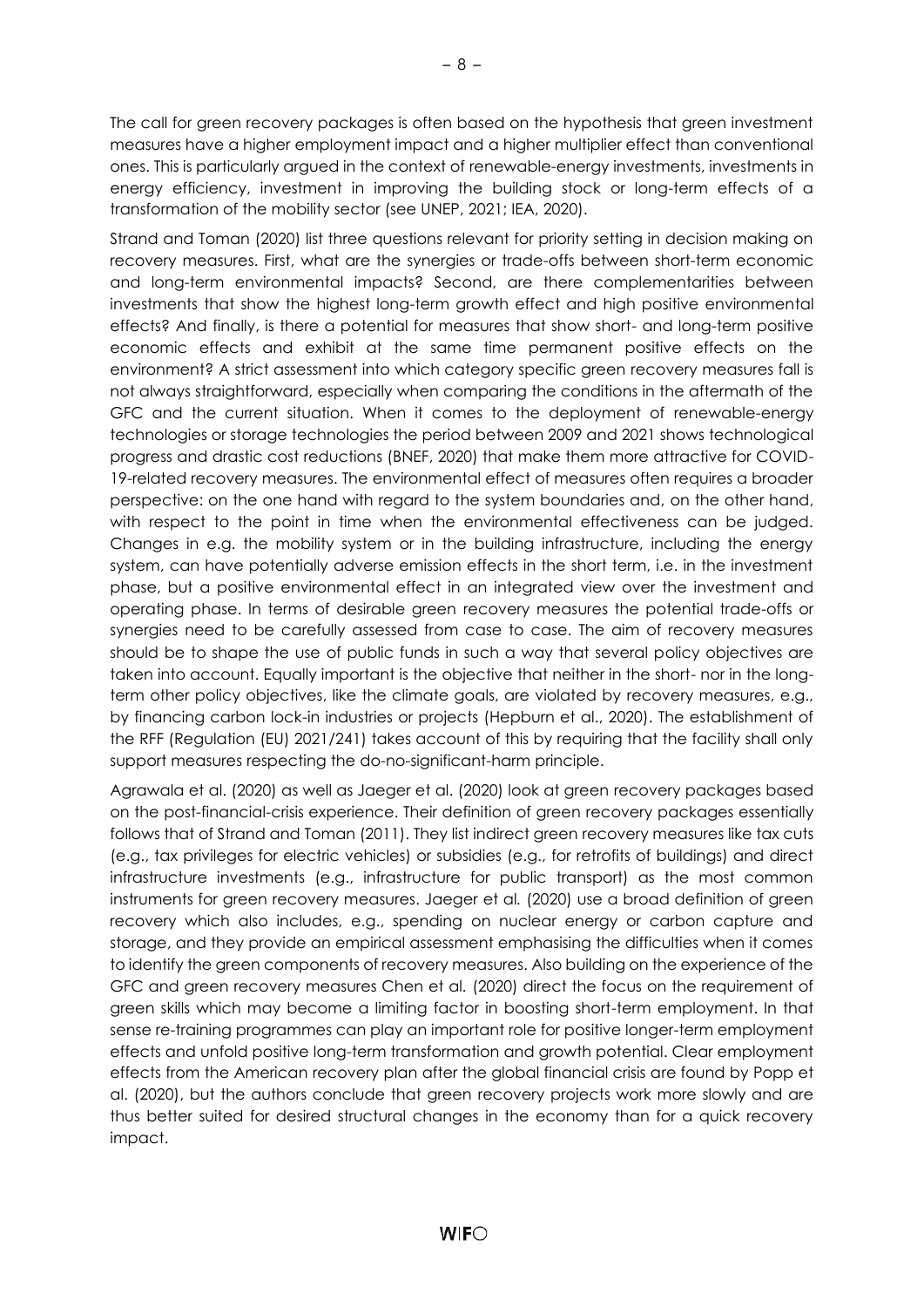Also Kröger et al. (2020*)* propose to use experience from the GFC for green recovery policies, stating that "the additional transformative feature of a green recovery can reinforce rather than hamper the targeted and temporary effect of a conventional recovery and support its short-term objectives". They stress the need for clear environmental policy targets when designing the individual recovery measures as well as the alignment with a broader investment framework. This would guide investors towards environmental- or climate-friendly technologies and offers prospects for new markets.

# <span id="page-12-0"></span>**2.2.1 Phases of policy response in times of crisis**

Agrawala et al. (2020) point at the crucial differences between previous crises and the current economic and social crisis triggered by COVID-19. The authors refer to the timeline of the pandemic and the phases of policy responses in OECD (2020b) as illustrated in Graph 2.2. and state that phases 1 and 2, mainly focused on health and social issues as well as economic concerns, require some attention regarding environmental issues in order to avoid detrimental environmental effects. The main focus on green issues will, however, be placed best in phase 3, the recovery phase (Graph 2.2.).

Referring to the experience of the recovery packages in the aftermath of the GFC Agrawala et al*.* (2020) stress that in the current crisis there is room to give more weight in the recovery phase to the health and environment nexus which is underpinned by scientific evidence on increased vulnerability due to environmental stressors. They also suggest the inclusion of "just transition" aspects into recovery packages. Apart from the recovery packages, just transition is increasingly coming to the forefront of the research and policy agenda when transformation needs to tackle climate change are discussed. And finally, not only costs and availability of less emission-intensive technologies have changed largely from a decade ago, but also the regulatory framework, especially in the EU, as well as public perception with respect to future challenges.



<span id="page-12-1"></span>

Source: Agrawala et al. (2020).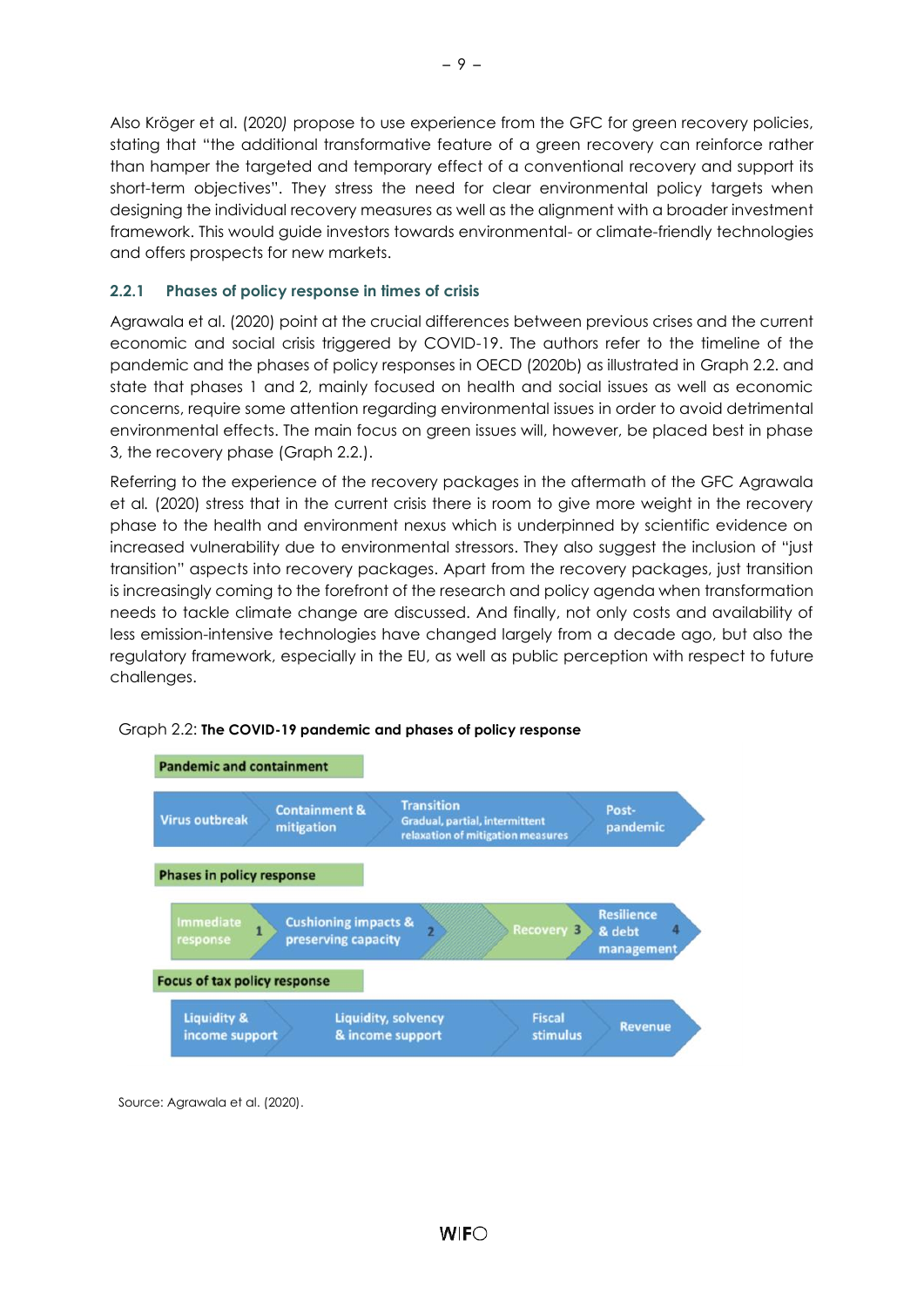#### <span id="page-13-0"></span>**2.2.2 Green recovery – conceptual foundations**

Based on the literature and policy discussions on green recovery, Maas and Lucas (2021) contribute with their attempt to systematically assess characteristics of green recovery programmes with respect to effectiveness, efficiency and feasibility. They identify three heterogenous green recovery concepts: (1) green recovery as a co-benefit, (2) green recovery as a necessary condition, and (3) green recovery as an opportunity.

The first category "co-benefit" strongly overlaps with the understanding of green recovery as used in Strand and Toman (2010), which concerns synergies between short-run socioeconomic recovery and environmental benefits.

The second category "necessary condition" follows the "do no significant harm" criterion in order to avoid additional future transition costs. It states that recovery measures must avoid sectors or activities that may become stranded assets and would turn out as aggravating climate change and as avoidable costs of transition.

The third underlying rationale "opportunity" encompasses the broadest definition of green recovery and sees a chance to redirect investment flows towards transformational change. The large amounts of public money to fight the pandemic are seen as an opportunity to deliberately direct investment towards sustainable pathways. In this case economic recovery and transformative change coincide10).

Maas and Lucas (2021) clearly put the "green" in the forefront of their argumentation and propose four assessment criteria for the success of green stimuli: effectiveness, efficiency, feasibility and overarching implementation. "Effectiveness" describes the contribution to green recovery as well as at what point in time the effects will be realised. A further aspect of effectiveness is its contribution to short-term recovery on the one hand, and how strongly it unfolds its transformational potential on the other hand. Here effectiveness also covers aspects discussed above like timing, potential synergies and trade-offs, as well as aspects of just transition. "Efficiency" is understood as cost-effectiveness, which depends on the time frame considered as well as on the costs and benefits included. The criterion "feasibility" addresses possible barriers that hinder the implementation of green stimuli, like political and societal acceptability. Finally, "overarching issues" is concerned with the overall character of the recovery packages and refers to the temporary character of the programme and how strongly it is embedded into longer-term transition strategies and the need for monitoring and adaptation, when integrated in long-term transition strategies.

# <span id="page-13-1"></span>**2.2.3 Fiscal multipliers**

Fiscal multipliers are a central theoretical concept in the context of recovery programmes. Generally, fiscal multipliers measure the effect of fiscal instruments on output. Depending on the fiscal instrument, they either measure the change in GDP due to a change in tax revenue or, analogously, a change in output due to a change in government spending. Ramey (2019) summarises the main transmission channels in different theoretical economic frameworks, like the relevance of the marginal propensity of consumption in the Keynesian model or the crowding out assumption in the neoclassical model. Besides, other factors like the concrete economic framework conditions when the intervention takes place, the timespan over which

<sup>10</sup>) However, regardless of the potential of the positive economic impact of green recovery investments, Pisani-Ferry (2021) emphasises that the urgency of transformation and accelerated transition to net zero carbon structures is also associated with significant macroeconomic costs like an outdated stock of capital from a climate perspective.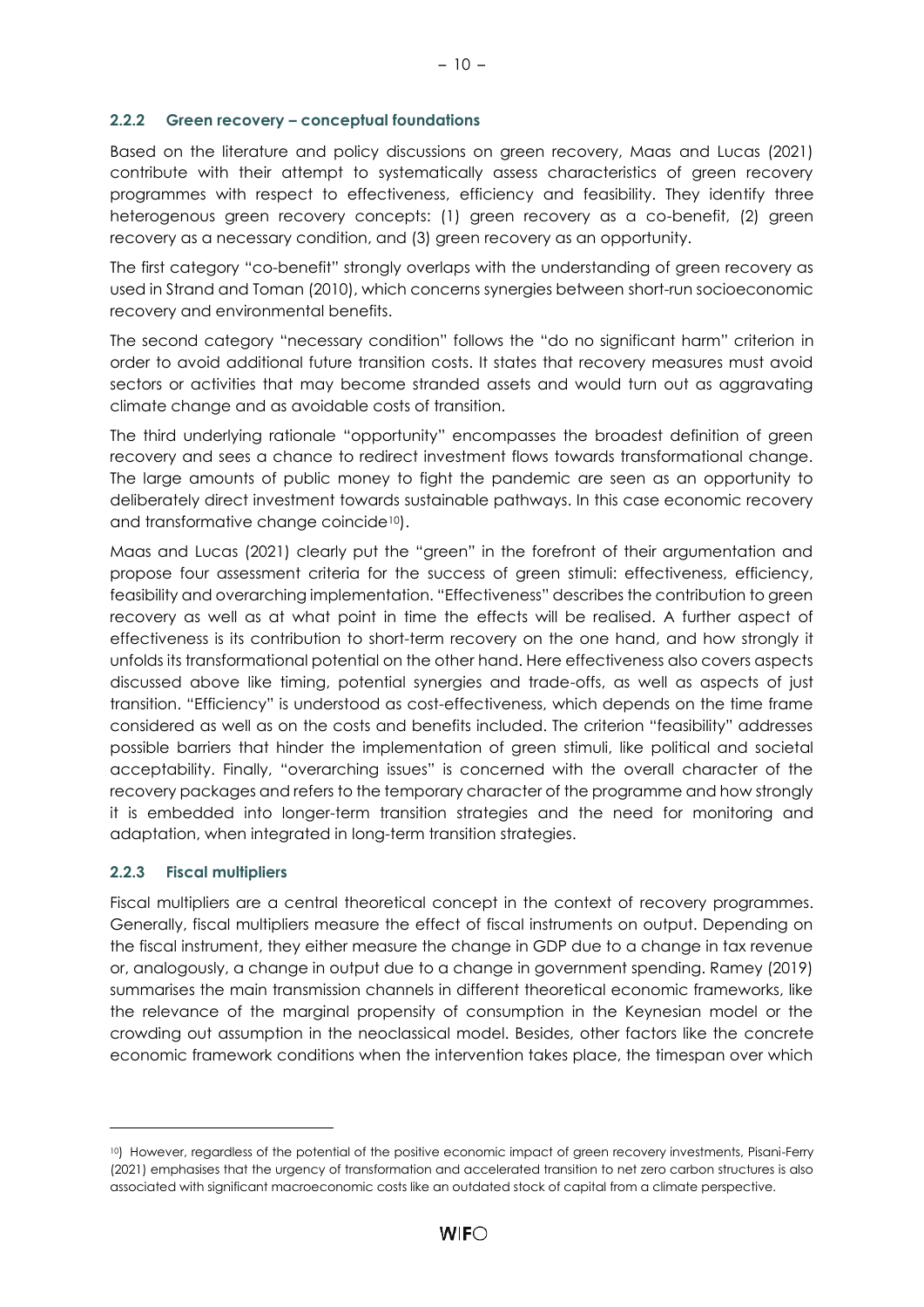the government intervention is planned, whether it is a spending or tax intervention, or the financing sources are relevant.

In the context of the pandemic it is not the size of multipliers in "normal" times which is of interest, but rather the question how effective recovery measures are in times of crisis. There seems to be a consensus that government spending to relieve the economic impact in times of recession are typically larger than in "normal" times and above 1. The difference in the size of multipliers between normal times and recessions is due not least to the fact that the risk of crowding out is absent in times of recession (Baum et al., 2012).

The literature on fiscal multipliers typically focusses on the short-term effect of fiscal stimulus measures, whereas there is a lack of evidence about long-term effects of recovery measures. Long-term multiplier effects referred to in Allan et al. (2020) stem from, e.g., transformative investments in the electricity sector, in carbon-intensive sectors or in climate-resilient infrastructure, but also targeted R&D investments as well as training and re-training are considered as relevant for long-term multiplier effects. The authors thus point out that there is a range of recovery measures that exhibit both long-term multiplier effects and a positive impact on emission reductions. Similarly, Hepburn et al. (2020) argue for recovery measures that are characterised by long-term multipliers with a positive effect towards less-emission-intensive structures. According to the authors, the COVID-19 recovery decisions will have a decisive effect on the achievement of the climate policy targets.

Most of the theoretical discussion of multipliers concerns spending programs and tax measures in general and does not distinguish between green and conventional recovery investments. Gechert *(2017)* provides a good overview of the theoretical foundations of fiscal multipliers, addressing, among other things, the channels of impact, the various fiscal instruments, or the institutional factors that determine the effectiveness of recovery measures. "Greenness", however, does not play any role in the existing theoretical foundations of recovery programmes and their effectiveness. Where the green aspect is included explicitly (e.g., Jaeger et al*.,* 2020), the contribution of the green factor is evaluated positively. In addition, two facts should be noted in comparison to the GFC. First, the climate crisis and the need to take swift and decisive action to limit climate change is more urgent than it was more than a decade ago. Second, the availability of innovative technologies in relevant areas such as clean energy, alternative mobility systems or climate-friendly building technologies features a broader range of low-cost alternatives today.

# <span id="page-14-0"></span>**3 Empirical evidence**

After presenting some data on the relevance of green spending in overall COVID-19-related recovery programmes in the largest economies worldwide, this chapter reviews the existing body of empirical evidence regarding the economic impact of green recovery measures.

# <span id="page-14-1"></span>**3.1 Green spending in overall COVID-19-related recovery spending**

As mentioned above, several databases have been established to determine the share of green elements in COVID-19-related recovery spending. Due to methodological differences, differences in the definition of "green"11) and in the weights attached to individual green measures (i.e., the quantification of the degree of their "greenness") as well as differing data sources (most trackers use publicly available information) and cut-off dates, the results of the

<sup>11</sup>) For a presentation and discussion of the concept of "green" and its social, economic and political aspects and implications see Nordhaus (2021).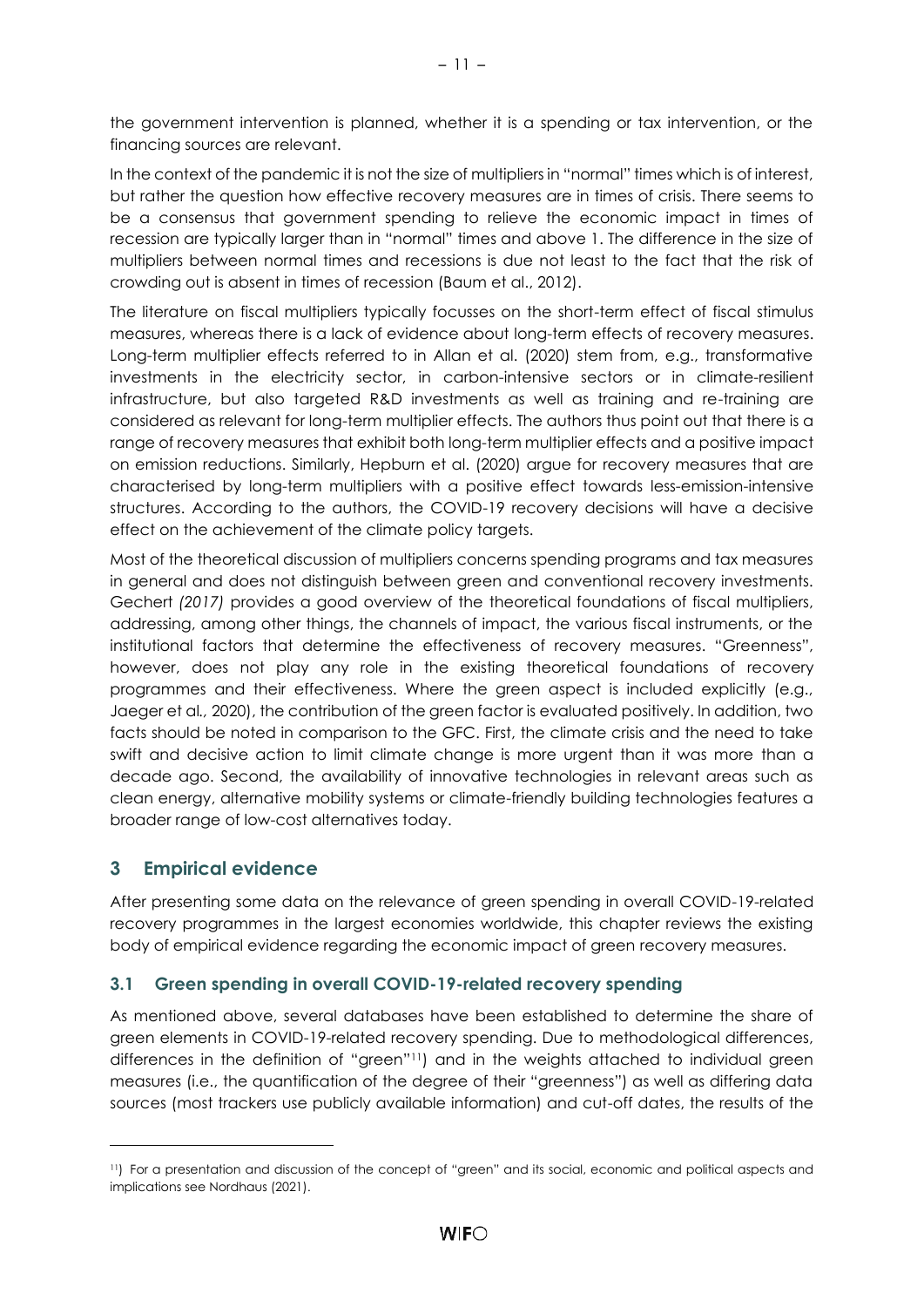individual trackers differ. Moreover, some trackers focus on specific areas only. Also, the countries or regions included differ, as well as the measures considered. However, the common conclusion that can be drawn from the available data is that until now, the contribution of pandemic spending to a green recovery is rather limited in the developed world. Table 1 gives an overview of the results of three green recovery trackers that have gained some prominence in the academic literature as well as in the policy discussion and that attempt at a comprehensive coverage of green recovery measures implemented by a relatively large number of countries: the Oxford UNEP Global Recovery Observatory, the OECD Green Recovery Database, and the Vivid Economics Green Stimulus Index.12)

According to the Oxford-UNEP Global Recovery Observatory (O'Callaghan et al*.*, 2020; O'Callaghan and Murdock, 202113), COVID-19-related spending in the 50 largest economies14) so far (November 2021) amounts to about US \$ 17 trillion, of which the lion's share (US \$ 14.55) trillion, i.e., 86%) consists of immediate short-term rescue measures for individuals/households and firms. Only 14% (US \$ 2.42 trillion) of overall COVID-19-related spending is related to recovery measures, i.e. measures of a long-term nature that support economic growth. Of these, only about 22% (i.e., US \$ 760 billion of US \$ 2.42 trillion) were green by November 2021. Thus, green recovery spending makes up for 4.5% of overall COVID-19-related spending.

The Oxford-UNEP Global Recovery Observatory is the green recovery tracker with the most elaborate and granular tracking methodology among the existing trackers. To identify green recovery measures, the authors in a first step develop a taxonomy distinguishing between rescue and recovery measures and defining 40 archetypes, which are again broken down into 158 subarchetypes. These archetypes serve to undertake a classification of COVID-19-related policies. The "greenness" of recovery measures depends on their potential impact on longand short-term GHG emissions, air pollution, and natural capital. This impact is assessed based on relevant literature and input from leading experts at private, public, and research institutions; and quantified using Likert scales.<sup>15</sup>) This allows the identification of those measures that have a positive environmental impact (see table 3.1). Most green recovery spending in the 50 largest economies is invested in green transport, followed by low carbon energy, natural capital (e.g., reforestation), green building upgrades, and green R&D.

The OECD Green Recovery Database<sup>16</sup>) yields a similar result with regard to the green spending share in recovery measures. Total COVID-19-related spending in the 44 countries (OECD countries and most G20 countries) included in the database reaches US \$ 17 trillion by July 2021, of which about 19% (US \$ 3.2 billion) are recovery measures, and about 81% immediate rescue measures. 21% (US \$ 677 billion) of COVID-19-related recovery spending of the 44 countries considered are classified as green as they have a positive environmental impact across all affected environmental dimensions.17) According to the classification applied by the OECD, the bulk of these measures addresses climate change through climate-changemitigation measures, followed by air pollution, water, biodiversity, and waste management and recycling. This classification is based on "existing and emerging classification systems for environmental effects, such as the EU Taxonomy for Sustainable Activities, and OECD

<sup>&</sup>lt;sup>12</sup>) See OECD (2021) for a brief comparative presentation of the methodological approaches used by these three trackers and for a brief overview of further trackers.

<sup>13</sup>) https://recovery.smithschool.ox.ac.uk/tracking/.

<sup>14</sup>) The database was expanded in March 2021 by 39 emerging market and developing economies.

<sup>15)</sup> For a detailed description of the methodology see O'Callaghan et al. (2021).

<sup>16</sup>) [https://www.oecd.org/coronavirus/en/themes/green-recovery.](https://www.oecd.org/coronavirus/en/themes/green-recovery) See OECD (2021) for key findings of the latest update including data until mid-July 2021.

<sup>17</sup>) See OECD (2021) for methodological details.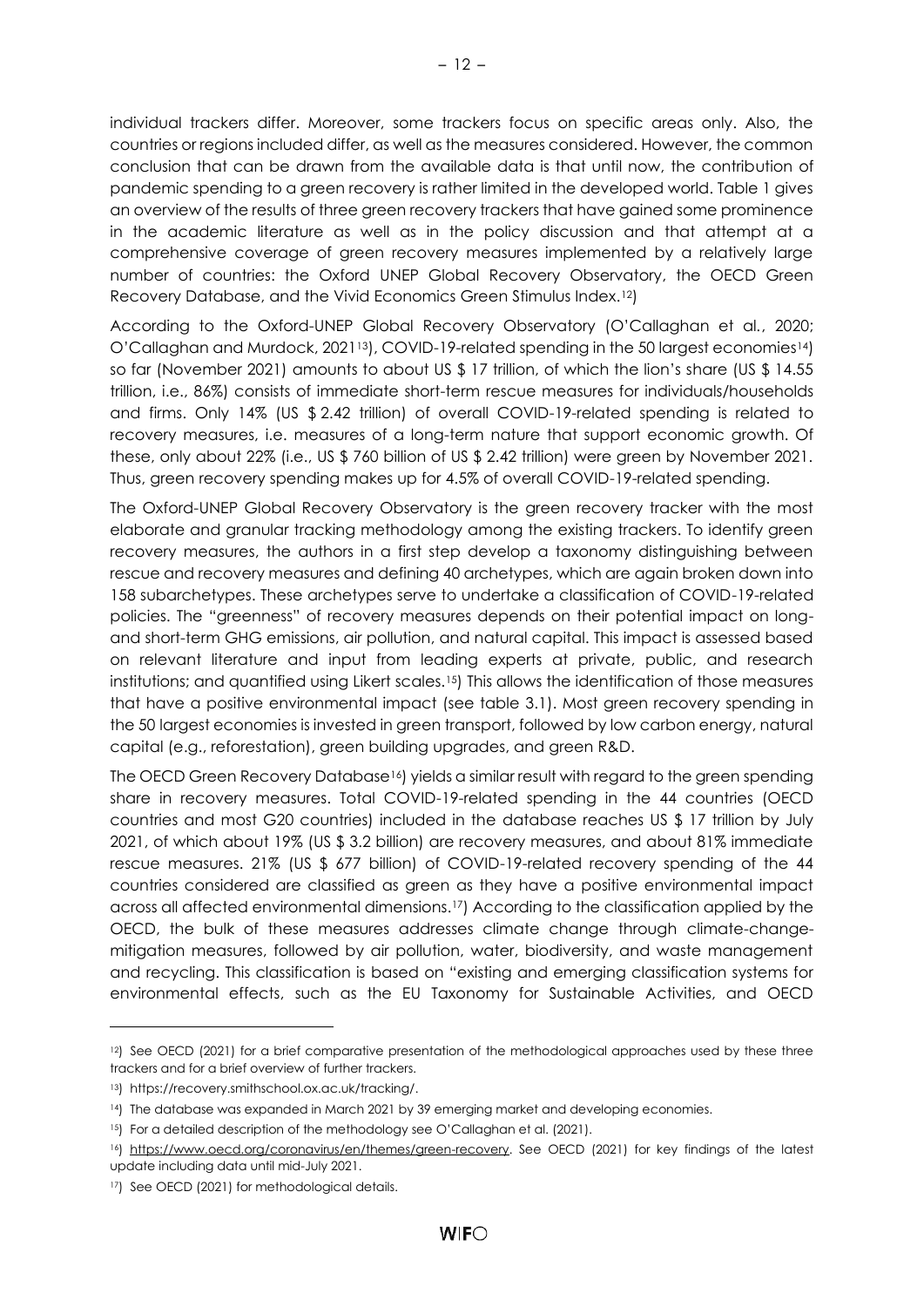assessments of those methods already published…" (OECD, 2020c: 4). Six types of policy measures are distinguished: Tax reductions or other subsidies (not R&D); grants or loans (including interest-free loans and guarantees); regulatory change; skills and training; R&D specific subsidies (see Table 3.1).

The Greenness of Stimulus Index provided by Vivid Economics (2021) includes the G20 and another 10 countries. In contrast to the preceding two trackers, it does not distinguish between rescue and recovery measures, but shows only the sum of COVID-19-related spending, so that the results are not comparable with those provided by the Oxford-UNEP Global Recovery Observatory and the OECD. Vivid Economics finds that 10.5% (US \$ 1.8 trillion) of COVID-19 related spending announced until June 2021 (altogether US \$ 17.2 trillion) are green. Hereby, green spending is defined as spending into the energy, transport, industry, agriculture, and waste sectors reducing greenhouse gas emissions or enhancing nature and biodiversity. To classify COVID-19-related recovery measures with positive environmental impact, six general policy archetypes are defined. These are specified for the five relevant sectors mentioned above (see Table 3.1).

| Green stimulus<br>tracker<br>(cut-off date)                      | Countries<br>included                                               | COVID-19-related<br>spending | recovery spending        |                                       | green recovery spending  |                              | green spending<br>areas               | Green measures                                                                                          |                                                                                                                                                                                                                                                                                                                                                                                            |
|------------------------------------------------------------------|---------------------------------------------------------------------|------------------------------|--------------------------|---------------------------------------|--------------------------|------------------------------|---------------------------------------|---------------------------------------------------------------------------------------------------------|--------------------------------------------------------------------------------------------------------------------------------------------------------------------------------------------------------------------------------------------------------------------------------------------------------------------------------------------------------------------------------------------|
|                                                                  |                                                                     | Total (US\$<br>trillion)     | Total (US\$<br>trillion) | In % of total<br>COVID-19<br>spending | Total (US\$<br>trillion) | In % of recovery<br>spending | In % of total<br>COVID-19<br>spending |                                                                                                         |                                                                                                                                                                                                                                                                                                                                                                                            |
| Oxford-UNEP<br>Global Recovery<br>Observatory<br>(November 2021) | 50 largest<br>$e$ conomies <sup>1)</sup>                            | 16.97                        | 2.42                     | 14                                    | 0.76                     | 217                          | 4.5                                   | GHG emissions.<br>air pollution,<br>natural capital                                                     | green market creation, clean R&D<br>investment, electric vehicle incentives.<br>clean transport infrastructure investment,<br>clean energy infrastructure investment,<br>buildings upgrades and energy efficiency<br>infrastructure investment, natural<br>infrastructure and green spaces<br>investment, electronic appliances<br>incentives, green worker retraining and job<br>creation |
| OECD Green<br>Recovery<br>Database<br>(July 2021)                | 44 countries<br>(OECD countries<br>and most G20<br>$countries)^{2}$ | $\boldsymbol{\tau}$          | 3.2                      | 18.8                                  | 0.677                    | 21.2                         | 4.0                                   | energy and<br>climate, pollution<br>(air and plastics).<br>water, bio diversity,<br>waste<br>management | Tax reductions or other subsidies (not<br>R&D), grants or loans (including interest-<br>free loans and quarantees), requiatory<br>change, skills and training, R&D specific<br>subsidies                                                                                                                                                                                                   |
| Vivid Economics<br><b>Green Stimulus</b><br>Index<br>(June 2021) | G20 countries<br>plus further 10<br>countries <sup>3)</sup>         | 17.2                         | n.a.                     | n.a.                                  | $18^{1}$                 | n.a.                         | 10.5                                  | energy, transport<br>industry,<br>agriculture, waste                                                    | Bailouts with green strings attached,<br>nature-based solutions, loan and grants<br>for green investments, conservation and<br>wildlife protection programmes, green<br>R&D subsidies, subsidies or tax<br>reductions for green products                                                                                                                                                   |

#### <span id="page-16-0"></span>Table 3.1: **Selected green recovery trackers**

Source: O'Callaghan et al. (2020); OECD; Vivid Economics (2021); own calculations and representation; bold: countries represented in all trackers. – 1) Argentina, Australia, Austria, Bangladesh, Belgium, Brazil, Canada, Chile, China, Colombia, Czech Republic, Denmark, Egypt, Finland, France, Germany, India, Indonesia, Iran, Iraq, Ireland, Israel, Italy, Japan, Malaysia, Mexico, Netherlands, Nigeria, Norway, Pakistan, Peru, Philippines, Poland, Portugal, Romania, Russian Federation, Saudi Arabia, Singapore, South Africa, South Korea, Spain, Sweden, Switzerland, Taiwan, Thailand, Turkey, United Arab Emirates, United Kingdom, USA. – 2) Australia, Austria, Belgium, Brazil, Canada, Chile, China, Colombia, Costa Rica, Czech Republic, Denmark, Estonia, Finland, France, Germany, Greece, Hungary, India, Indonesia, Iceland, Ireland, Israel, Italy, Japan, Latvia, Lithuania, Luxembourg, Mexico, Netherlands, New Zealand, Norway, Poland, Portugal, Russian Federation, Slovakia, Slovenia, South Africa, South Korea, Spain, Sweden, Switzerland, Turkey, United Kingdom, USA. – 3) Argentina, Australia, Brazil, Canada, China, Colombia, Denmark, Finland, France, Germany, Iceland, India, Indonesia, Italy, Japan, Mexico, Norway, Philippines, Russian Federation, Saudi Arabia, Singapore, South Africa, South Korea, Spain, Sweden, Switzerland, Turkey, United Kingdom, USA.

Overall, therefore, the actual extent of greenness of COVID-19-related spending programmes is limited, albeit with considerable cross-country differences. A comparison with recovery programmes implemented during the GFC is interesting, although it has its limitations: inter alia, the tracking methodology used to determine the green content of GFC recovery measures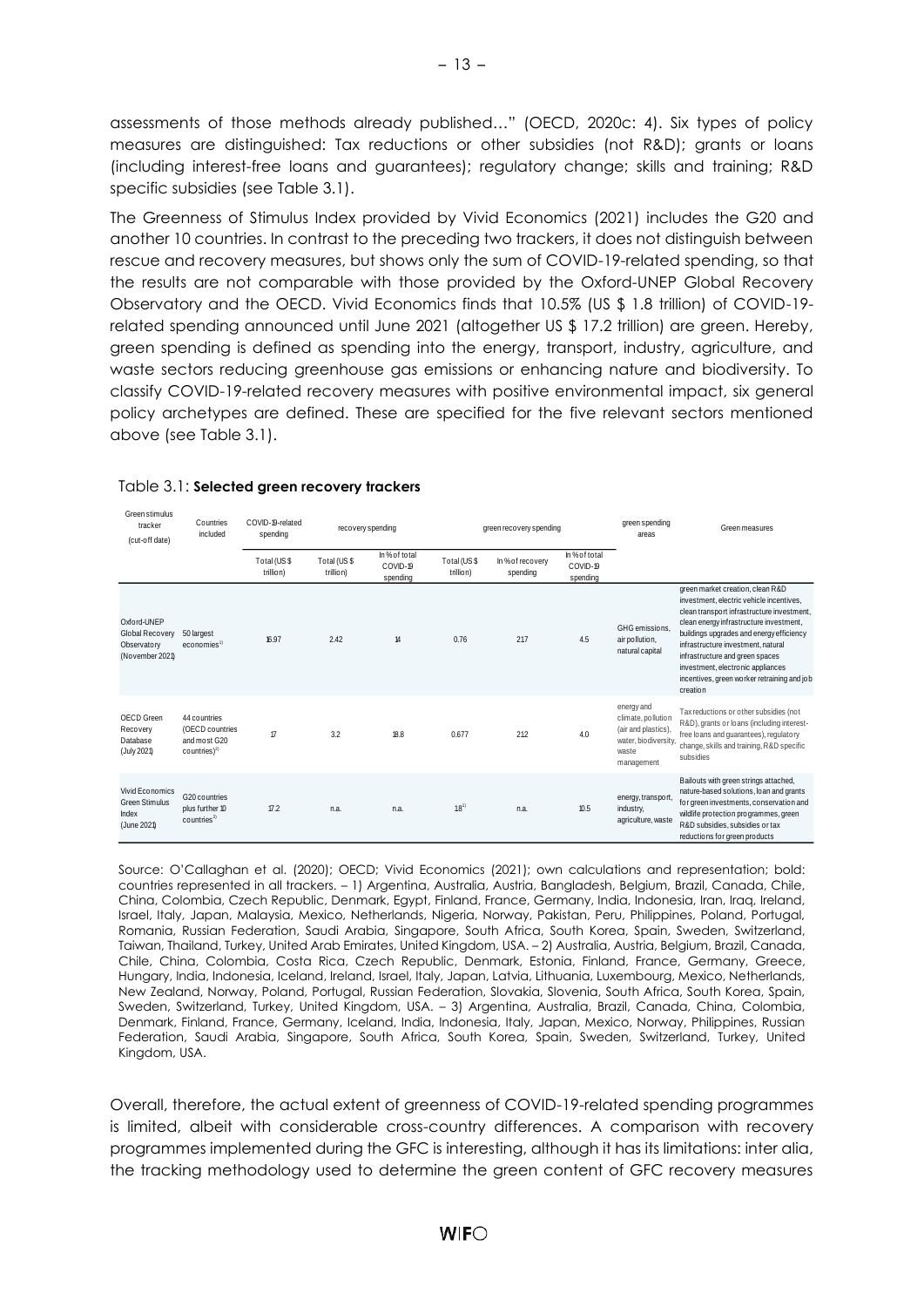appears to be less elaborated than the approaches applied by the three COVID-19 trackers. Moreover, even if both Robins et al. (2009a, 2009b, 2009c, 2010) in their analyses of the GFC recovery measures and the three COVID-19 trackers use a rather broad definition of greenness18), the individual definitions do not completely overlap. Compared to green fiscal recovery during the GFC, which reached 16.3% of total fiscal recovery (US \$ 522 billion) in the EU, the US, Japan, China, and South Korea (Robins et al., 2010), the green spending share of COVID-19 fiscal measures at the national level as identified by now appears to be only slightly higher, at about 21% according to the trackers developed by the OECD and Oxford-UNEP.

It is also remarkable that green recovery measures announced and implemented, respectively, during the ongoing pandemic have a rather narrow focus, as, for example, the OECD Green Recovery Database shows: they mostly aim at climate change mitigation and air pollution – 64% of recovery measures with positive environmental impacts address climate mitigation, 44% address air pollution. Rather little attention is dedicated to biodiversity, waste, and green skills. According to the overview provided by Barbier (2010a), low carbon measures (support for renewable energy, carbon capture and sequestration, energy efficiency, public transport and rail, improving electrical grid transmission) announced during the GFC by G20 countries, 9 non-G20 EU countries<sup>19</sup>) and 9 non-EU non-G20 countries<sup>20</sup>) had an even higher weight, making up for about 80% of total green recovery measures (see also table 3.4).

Climate spending plays a more important role in the European recovery package "NextGenerationEU" (NGEU) financed by European debt, with the Recovery and Resilience Facility (RRF) as the by far largest instrument. An overall volume of € 672.5 billion can be applied for by Member States either in the form of grants or loans based on national recovery and resilience plans (NRRPs), of which 37% are to be allocated to climate protection by Member States calculated on the basis of the climate tracking methodology as defined in the RFF regulation<sup>21</sup>). On average, the share of climate spending for those 22 Member States whose national recovery NRRPs have been approved already by the European Commission<sup>22</sup>) (by the end of December, 2021) amounts to 40%; ranging from 37.5% (Italy) to 61% (Luxembourg).

The results of the various green recovery trackers need to be taken with some caution. First of all, and very generally, they are based on (differing) tracking methodologies that need to make use of certain simplifications and therefore necessarily contain inaccuracies, i.e., they can lead to an over- or underestimation of the green content of fiscal measures.23) *O'Callaghan et al.* (2021) mention further difficulties of such classifications. Accordingly, another source of inaccuracies is policy-level variation, which limits the cross-country comparability of individual recovery measures. Moreover, there is the so-called spendingexpenditure anomaly, i.e., a potential discrepancy between the amount and structure of

<sup>18</sup>) Robins et al. include investment in renewable energy; building efficiency; efficient and low carbon vehicles including electric vehicles; grid modernization; rail transportation; water management, including sewage treatment, dams and flood defenses, canal and waterways, and environmental restoration; carbon capture and storage; and nuclear energy (ILO, 2011). For the green areas and measures included in the three COVID-19 trackers see table 3.1.

<sup>19</sup>) Austria, Belgium, Greece, Hungary, The Netherlands, Poland, Portugal, Spain, Sweden.

<sup>20</sup>) Chile, Israel, Malaysia, New Zealand, Norway, Philippines, Switzerland, Thailand, Vietnam.

<sup>&</sup>lt;sup>21</sup>) Regulation 2021/214 establishing the Recovery and Resilience Facility, Annex VI.

<sup>22</sup>) For the available national recovery and resilience plans and endorsements by the European Commission, see [Recovery and Resilience Facility | European Commission \(europa.eu\).](https://ec.europa.eu/info/business-economy-euro/recovery-coronavirus/recovery-and-resilience-facility_en#national-recovery-and-resilience-plans) The NRRPs of Bulgaria, Hungary, Poland, and Sweden have not been endorsed yet by the European Commission; The Netherlands have not yet submitted a NRRP.

<sup>&</sup>lt;sup>23</sup>) See OECD (2020c) on climate tracking methodologies; see Nesbit et al. (2020) for a critical review of the climate tracking methodology used for the EU budget.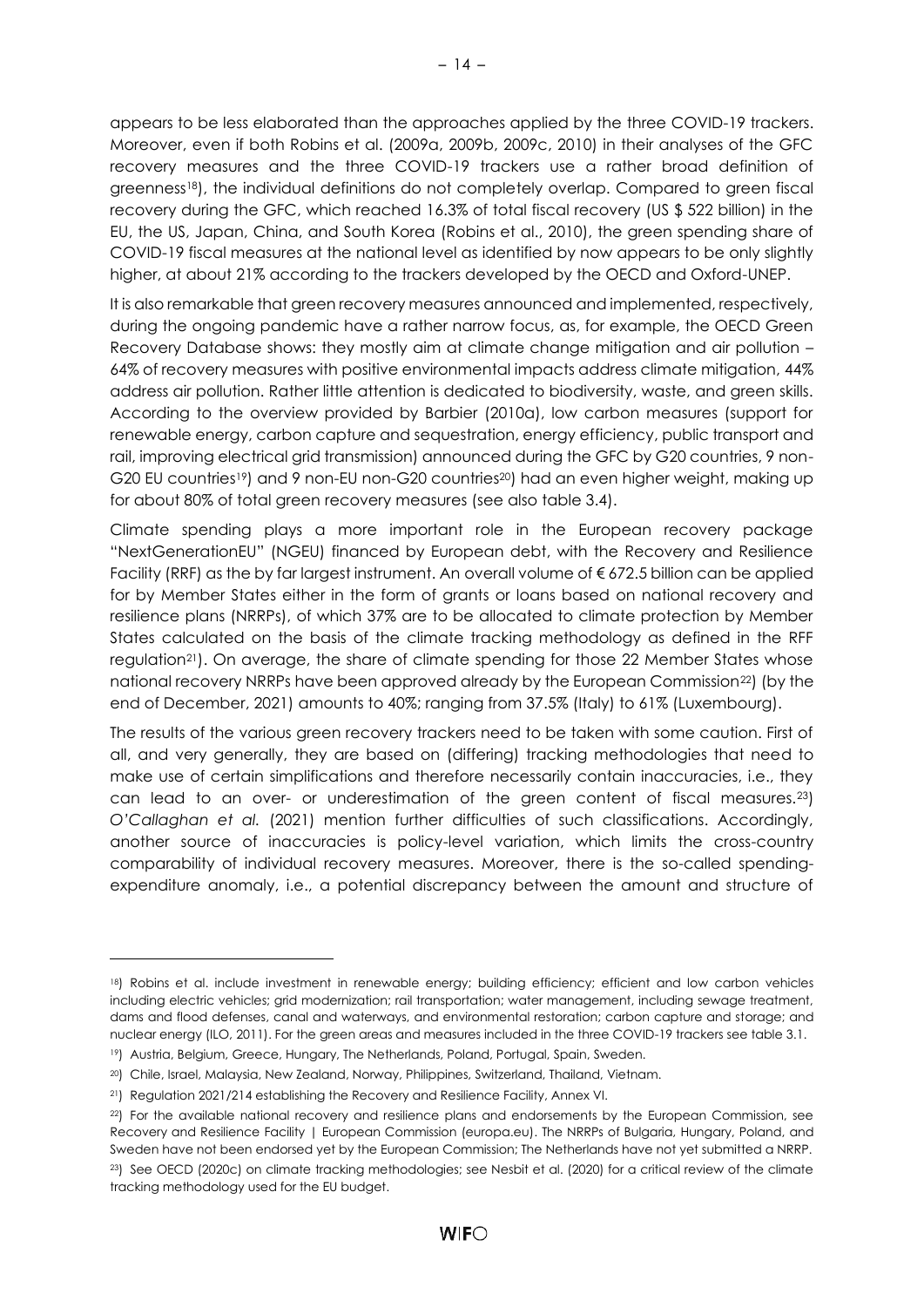announced spending and actual expenditure, which calls for ex-post evaluations complementing the results of the ex-ante trackers.

It should also be pointed out that looking only at the green content of fiscal recovery measures to assess the greenness of recovery programmes yields an incomplete picture. On the one hand, regulatory changes with positive environmental effects as part of government responses to the COVID-19 pandemic are neglected (OECD, 2021). On the other hand, recovery as well as regulatory measures with negative environmental effects counteract positive measures, which is why they are considered by all three trackers.<sup>24</sup>)

The OECD (2021) mentions several further limitations. The distinction between environmentally positive and negative measures and measures with mixed effects is not always straightforward. There may also be an overestimation of positive measures compared to negative ones, as green measures are often easier to identify and because funding information is available for a larger share of positive measures. Not least, the coverage of recovery measures is probably better for OECD countries than for the further partner countries also included in the database.

# <span id="page-18-0"></span>**3.2 Methodological aspects and challenges**

The number of analyses studying empirically the economic impact of green policies in general and particularly of green recovery measures is surprisingly limited, considering the attention this issue has been receiving particularly from policymakers at national and international level as well as from international institutions during the GFC and now anew in the current COVID-19 crisis. Generally, the breadth of the perspective of studies researching the economic impact of green policies varies: some have a rather narrow focus on specific impact dimensions, e.g. job creation or patents, while others take a broader perspective of sustainable development (Mundaca and Luth Richter*,* 2015).

The small body of empirical studies evaluating the economic effects of green recovery measures can be classified along various criteria.

A first, very general distinction is between ex-ante and ex-post assessments (Agarwala et al., 2020). The bulk of empirical work consists of ex-ante simulations of specific green recovery measures or whole green recovery programmes, while there are very few ex-post evaluations. One crucial advantage of ex-post evaluations is that they deliver more reliable results compared to ex-ante simulations, which have to rely on many and often rather strict assumptions. Moreover, the actual effects of recovery measures can deviate from those determined in ex-ante simulations if actual expenditures deviate from planned ones (O'Callaghan and Murdock, 2020). Regarding the GFC green recovery measures, only 89% of the allocated sums were actually spent, in Canada this share amounted to 77% and in Australia to 34% only (Tienhaara, 2018). On the other hand, ex-post evaluations need to formulate a baseline scenario, and the validity of their results crucially hinges on the quality of data as well as their rigour and methodological approach. Moreover, ex-post evaluations of green recovery measures encounter the difficulty to disentangle their impact from other factors, e.g., from other recovery measures implemented at the same time or other relevant economic or regulatory developments (Jaeger et al., 2020), to identify their pure causal effect and to address additionality (Mundaca and Luth Richter, 2015). Not least, as many countries are affected by the COVID-19 crisis simultaneously, also green recovery programmes have been implemented simultaneously, so that cross-country comparisons are difficult.

<sup>24</sup>) See section 3.3.2.5 for more details.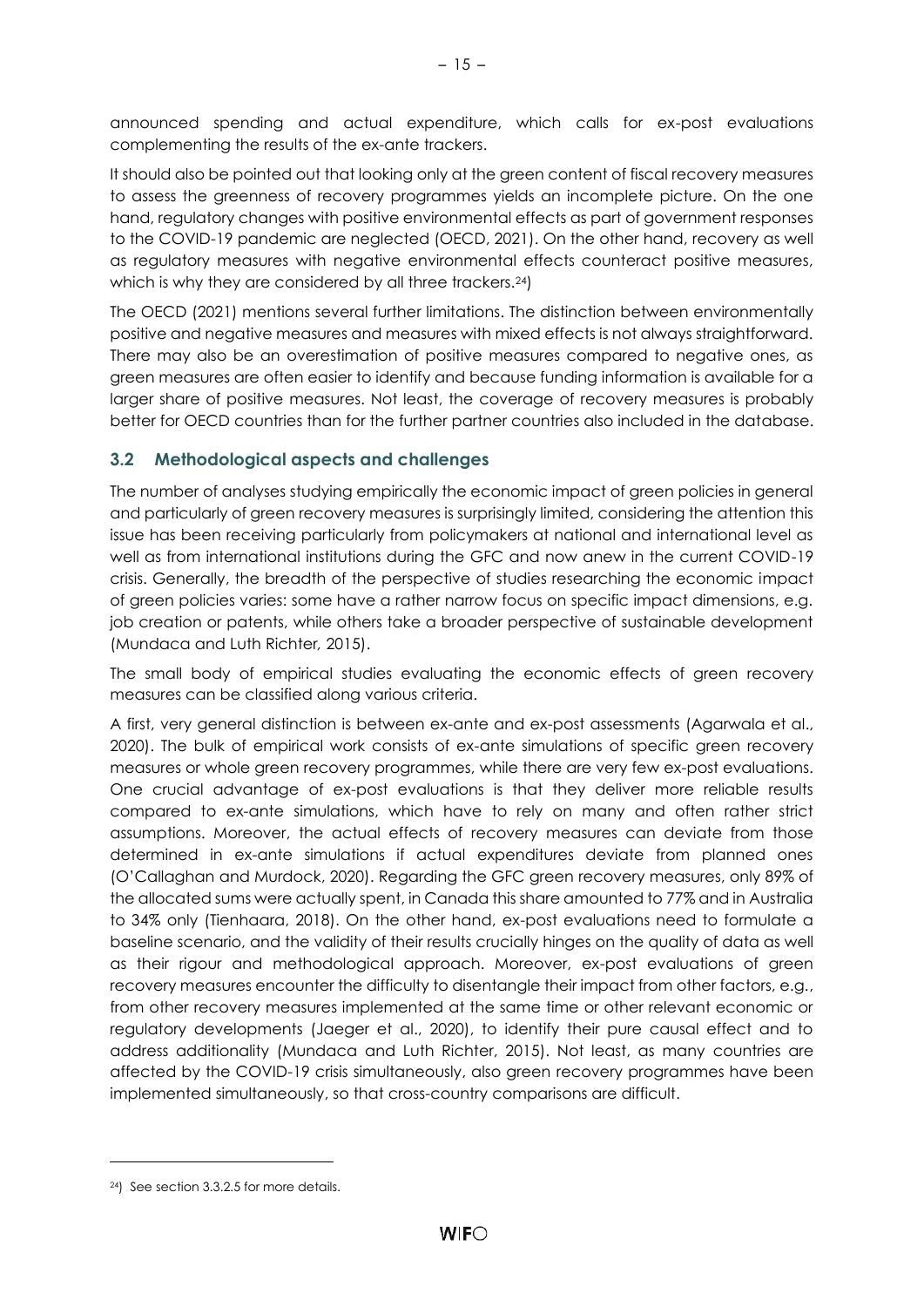Ex-ante analyses usually rest on model simulations using a variety of simulation methods and models. Hereby, particularly input-output-models and computable general equilibrium (CGE) models are applied, whereas qualitative approaches, e.g., expert assessments, are less common. As model specifications, assumptions, data, and simulated scenarios may vary, the results of ex-ante simulations may differ accordingly, which makes their direct comparison difficult (Kammen et al.*,* 2006). Ex-post evaluations of green recovery measures use a variety of methodological approaches: qualitative methods (e.g., expert interviews), descriptive statistics, case studies and simulation exercises as well as a broad range of statistical and econometric approaches can be found in the literature. A first group of ex-post evaluations compares actual and projected developments and therefore needs to formulate a baseline scenario; a second group undertakes the quantification of the impact of a green recovery measure itself. Differing methodological approaches, databases, and time periods studied may yield differing results of ex-post evaluations. Moreover, different policy designs, general macroeconomic and specific framework conditions (e.g., energy mix, skills and qualifications, consumption and production patterns, transport infrastructure, etc.) may lead to differing effects of identical or similar green recovery measures across countries.

Another criterion to differentiate between existing empirical studies on the impact of green recovery measures is their geographical scope. Most existing impact studies – regardless whether ex-ante or ex-post – cover individual countries. A minority only focuses on country groups (Agarwala et al., 2020). In addition, the time dimension is of importance – i.e., the distinction between short- and longer-run effects.

Furthermore, the existing empirical studies research various impact dimensions from an economic perspective. Some analyses focus on growth effects, others on the impact on employment, and still others on both. It is not an easy task to capture and evaluate the employment impact of green recovery measures. Employment effects can be negative in "old" sectors and positive in "new" ones, thus resulting in an overall net employment effect. In principle, potential employment effects of green fiscal measures will have different time horizons (Fankhauser et al*.*, 2008). Accordingly, direct, indirect and induced effects can be distinguished (Harsdorff and Phillips*,* 2013; International Energy Agency, 2020). Direct job effects can be quantified by spreadsheet-type computations. In the medium run and still in a more static perspective, the overall economy is affected by the fiscal measure, leading to an economy-wide overall indirect net employment impact that can be estimated using input-output-models. In the long run, in a dynamic perspective the fiscal measure may result in innovation and new technologies and thus create additional employment opportunities or induced employment. To capture such induced job effects, CGE models are applied, which can account for dynamic, intertemporal effects.

# <span id="page-19-0"></span>**3.3 Empirical results**

In this section we review relevant empirical work on the macroeconomic effects of green recovery measures. This review is embedded in a brief survey of the existing empirical work on macroeconomic effects of fiscal measures in general.

# <span id="page-19-1"></span>**3.3.1 General results for macroeconomic effects of recovery measures**

A large body of empirical research on the macroeconomic effects of recovery measures has accumulated over the last few decades. These analyses primarily focus on the effects of discretionary fiscal policy on output, i.e., GDP. Usually, these effects are measured by fiscal multipliers, which are determined by relating a change in output to a discretionary change in public expenditures or revenues. Less often, the macroeconomic effect is measured in terms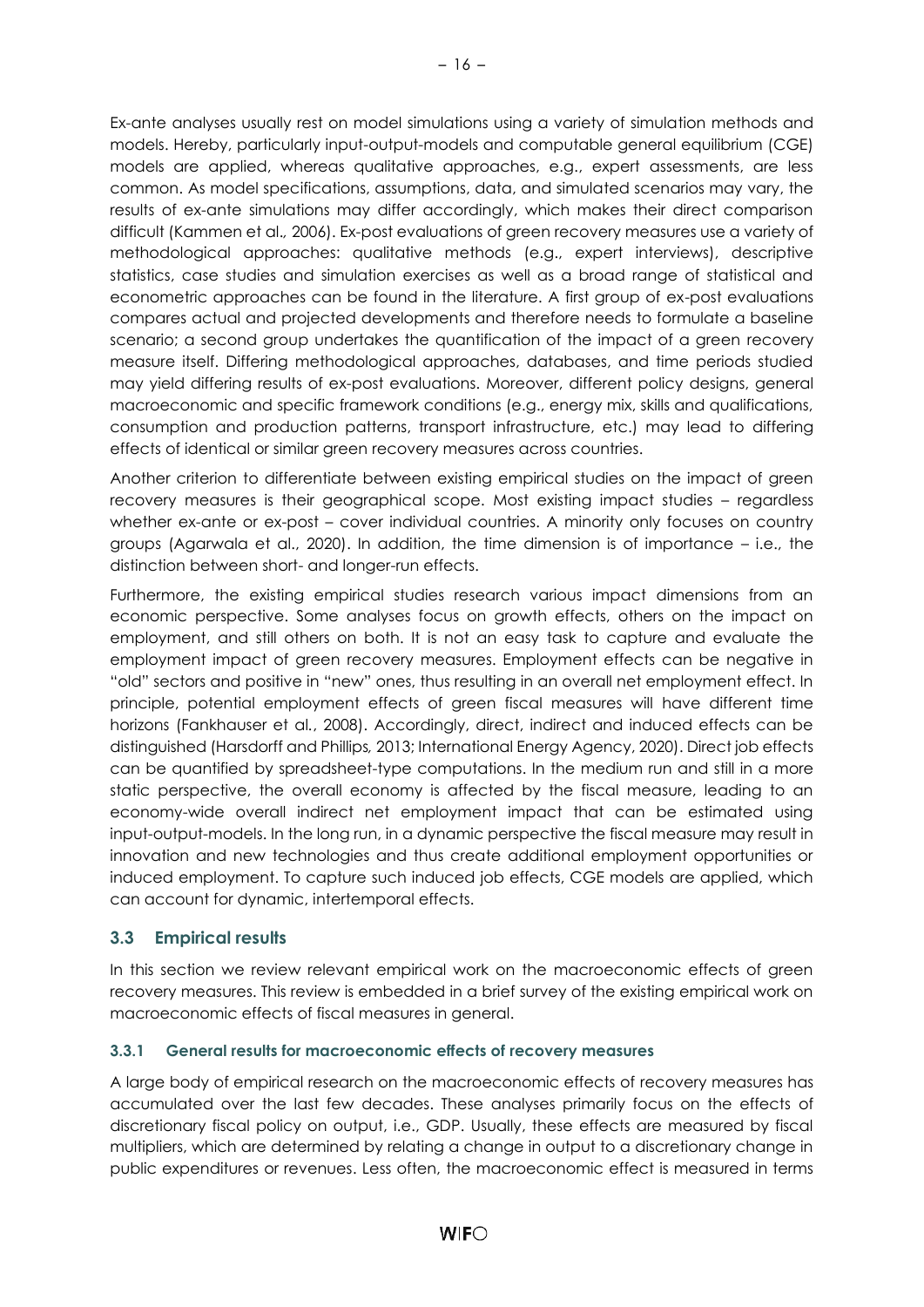of employment (see, e.g., Monacelli et al., 2010). The large majority of empirical work focuses on short-run multipliers. Empirical estimates of the magnitude of multipliers can be found in the literature for both normal and crisis periods.

Already before the GFC, a consensus regarding the size of fiscal multipliers was lacking in the empirical literature. The GFC provoked a large wave of empirical studies to evaluate the effects of recovery and of fiscal consolidation measures taken in the wake of this crisis (Gechert, 2015), differentiating and extending the results of pre-GFC empirical work on the size of fiscal multipliers.

The existing estimates for fiscal multipliers lie within a broad range and are rather heterogeneous. The size of fiscal multipliers in "normal" times (as opposed to recessions or booms) is reported by Batini et al*.* (2014) in the range between 0 and 1, where spending multipliers are typically larger than revenue multipliers, with an average magnitude of 0.6. Ramey (2019) finds that the majority of estimates in the recent literature range between 0.6 and 1 and points out that depending on country characteristics this rather narrow range widens. Surveying 578 estimates from 68 studies, Bom and Ligthart (2014) find estimates for the elasticity of output regarding public capital between -1.7 and 2.04. The heterogeneity of fiscal multipliers can be attributed to various factors. From a methodological point of view, these factors include modelling choices (Čapek and Crespo Cuaresmo*,* 2020), identification strategies (Gechert, 2015; Caldara and Kamps, 2017; Čapek and Crespo Cuaresmo, 2020), different kinds of empirical models and estimation methods as well as study design in general (Gechert, 2015), and different data (Bom and Ligthart, 2014).

Apart from methodological issues, there are country-specific differences in the size of fiscal multipliers which date back to several structural determinants (Warmedinger et al., 2015). Barrell et al. (2012) and Ilzetzki et al. (2013) find that the larger trade openness is, the lower fiscal multipliers are. This finding is confirmed by the meta-analysis by Gechert (2015). A flexible exchange regime reduces fiscal multipliers (Born et al., 2013; Ilzetzki et al., 2013). Also, the institutional setting matters, and in particular labour market institutions: Cole and Ohanian (2004) or Gorodnichenko et al. (2012) show that rigid labour markets are associated with larger fiscal multipliers. A negative relationship between fiscal multipliers and the size of automatic stabilisers is found by Dolls et al. (2012). Ilzetzki et al. (2013), Kirchner et al. (2010) and Huidrom et al. (2019) find that multipliers are lower in high-debt countries. According to Miyamoto et al. (2018) and Bonam et al. (2020), government consumption and investment multipliers are higher in a situation in which interest rates are low. The few existing empirical studies accounting for the development level of countries (e.g., Kraay, 2012; Ilzetzki et al., 2013) suggest that fiscal multipliers are larger in advanced economies compared to emerging economies and low-income countries.

Several stylised facts can be derived from the empirical literature on fiscal multipliers. Hemming et al. (2002) find that spending increases are associated with larger fiscal multipliers compared to tax reductions; a finding which is corroborated by the surveys provided by Batini et al. (2014) and Mineshima et al. (2014) and the meta-analysis by Gechert (2015). Recent empirical research points to the asymmetry of multipliers across business cycle phases (Čapek and Crespo Cuaresmo, 2019; Gechert, 2015). Generally, expansionary fiscal policies are more effective during recessions and are associated with larger fiscal multipliers compared to "normal" times, regarding GDP and employment (Fatás and Mihov, 2009; Christiano et al., 2011; Freedman et al., 2009; Auerbach and Gorodnichenko, 2012A and 2012B; Baum et al., 2012; Cohen-Setton et al., 2019; Blanchard and Leigh, 2013). In their meta-regression analysis Gechert and Rannenberg (2018) find that spending multipliers are considerably higher during recessions (by about 0.7 to 0.9 units). In their survey mentioned above, Batini et al. (2014) find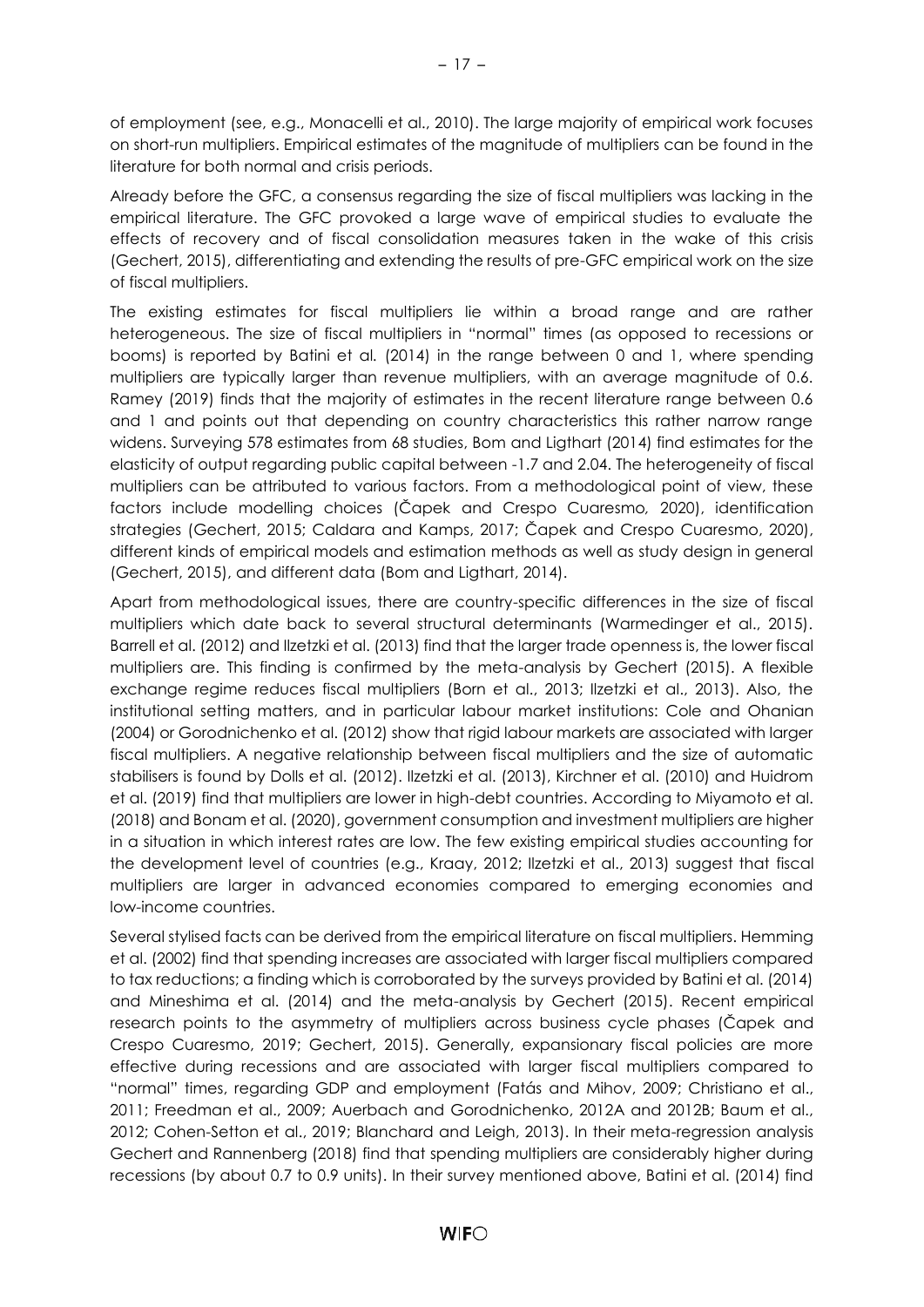that the size of fiscal multipliers in "normal" times range from 0 to 1, while during downturns spending multipliers lie between 0.6 and 2.4. Similarly, Jorda and Taylor (2013) find that contractionary measures within fiscal consolidation programmes are associated with larger (negative) multiplier effects during a downturn than in an upswing. This finding of a state dependency of the size of fiscal multipliers is somewhat questioned by Ramey and Zubairy (2018) who assess the evidence of larger fiscal multipliers during recessions for the US as rather weak. According to Caggiano et al. (2015), significant differences in the size of spending multipliers exist between very deep recessions and strong expansions only.

The importance of accommodative monetary policy for the effectiveness of fiscal stimulus measures is underlined by the studies by Freedman et al. (2009) or Coenen et al. (2012). Cloyne et al. (2020) show that the fiscal multiplier is highly dependent on monetary policy, ranging between zero and 2 depending on the monetary offset. Finally, Freedman et al. (2009) conclude that the involvement of many countries enhances multiplier effects compared to unilateral stimulus measures. Such macroeconomic spillovers were quantified recently in an ex-ante model simulation study by Pfeiffer et al. (2021) for the investments financed through the European recovery plan NGEU.

It is interesting that there is relatively little empirical evidence available with regard to potential differences in fiscal multipliers for different fiscal instruments. Coenen et al. (2013), studying recovery packages implemented in the Eurozone after the GFC, find differing multipliers for different fiscal stimulus measures. According to their model simulations, public investment, while being a little less effective than government consumption in the short run, has larger multipliers in the longer run. The lowest output effects are associated with transfers to private households, and also revenue multipliers are rather modest. According to Coenen et al. (2012), the multiplier effects of additional permanent government consumption and transfer expenditures are short-lived only, whereas permanent increases in public investment result in larger and potentially even permanent multiplier effects. Similarly, Freedman et al. (2009) show that short-run multipliers for public investment are larger than those for other expansionary measures. These results are supported by the meta-analysis provided by Gechert (2015) finding that multipliers of public investment are larger compared to public expenditures in general. The meta-regression analysis by Gechert and Rannenberg (2018) shows that all spending categories except government consumption are associated with multipliers significantly above 1 in recessions. In their meta-regression analysis, Bom and Ligthart (2014) find that output elasticity of public capital is higher in the long run, and higher for core infrastructure (i.e., roads, railways, airports, and utilities).

Tax multipliers have received far less attention in the empirical literature in the past compared to spending multipliers. In particular, relatively little evidence exists on the state dependency of tax multipliers. Bonam – Konietschke (2020) explain this research gap with the pro-cyclicality of revenues, so that exogenous tax shocks are hard to identify. For a panel of 9 countries (US, Austria, United Kingdom, Germany, Portugal, the Netherlands, Japan, Spain, and Canada) covering the period from 1948 to 2017, the authors find that tax multipliers are highly dependent on the business cycle. While in – albeit only large – economic expansions a tax increase has a persistently negative impact on output, tax shocks do not result in a significant output response during a recession, neither in the short nor in the long run. This finding stands in contrast to the meta-analysis by Gechert and Rannenberg (2018), according to which the economic regime is important for spending multipliers only, not for tax multipliers, which do not differ in upswings and downturns. Alesina et al. (2018) find only small differences of the output response to taxbased fiscal consolidations between recessions and expansions for a panel of 16 OECD countries. A review of recent empirical evidence by Ramey (2019) suggests that tax multipliers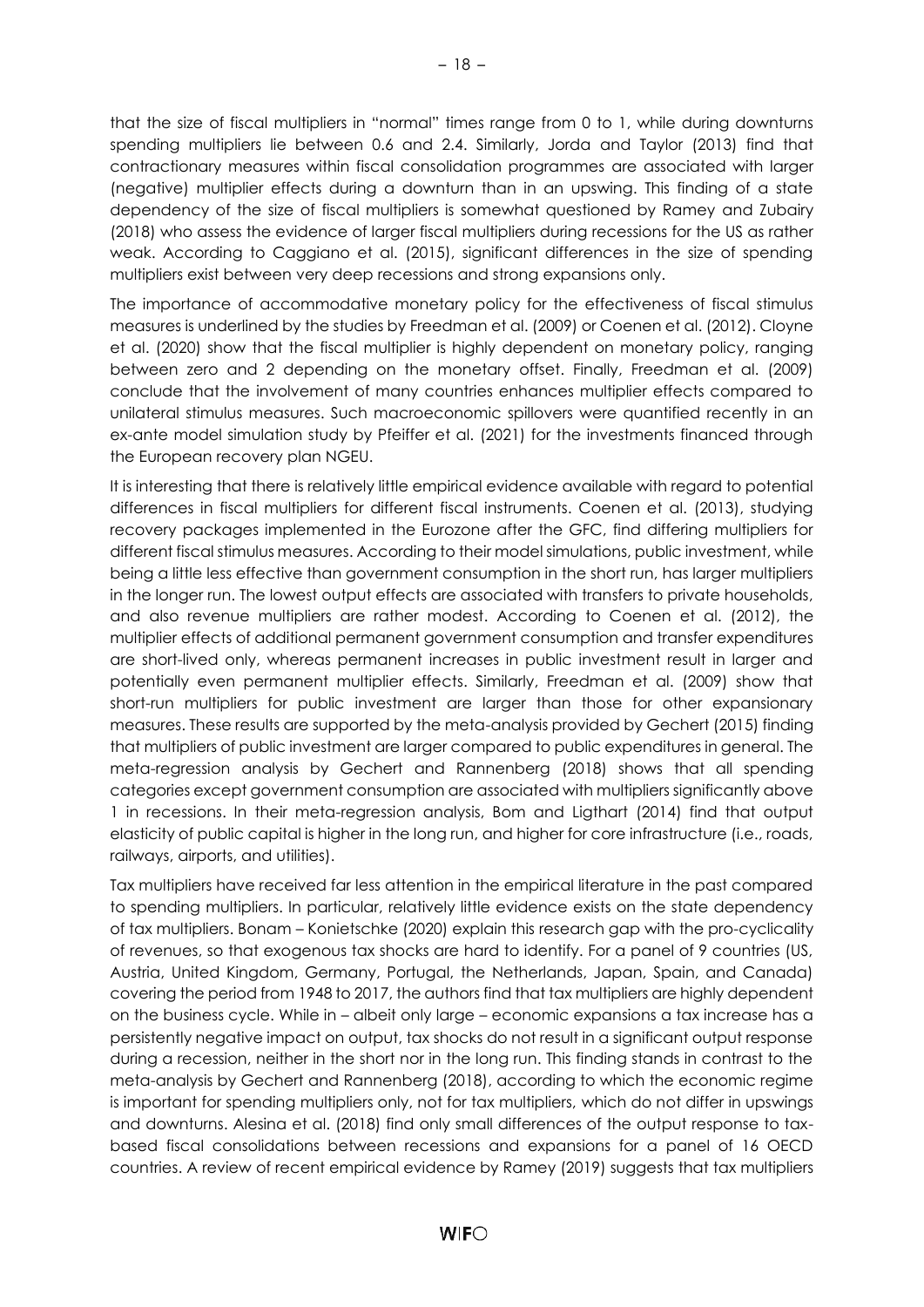are larger in expansions compared to recessions. The tax multipliers estimated by Sims and Wolff (2018) are considerably higher in expansions than in recessions – e.g., they arrive at a capital tax multiplier of 1 in recessions and almost 2 in expansions. Of interest is also the finding by Bonam and Konitschke (2020) of a non-linear output response regarding the direction of the tax shock, implying that only tax increases, but not tax cuts have an impact on output. In our context a differentiation between the multiplier effects of green and other taxes would be interesting; however, most empirical research on the size of tax multipliers does not distinguish between individual tax instruments. The few studies that undertake such a differentiated analysis (Riera-Crichton et al., 2016, Dabla-Norris and Lima, 2018, Gunter et al., 2018) mostly focus on non-green taxes. To our knowledge, the recent study by Schoder (2021) is the only one estimating green tax multipliers. These are found to be smaller compared to personal income tax multipliers, making them a fiscal consolidation measure combining positive environmental effects with smaller negative macroeconomic effects compared to increases of personal income taxes.

Often the existing empirical studies focus on short-run multipliers. Considerably fewer studies distinguish between short- and longer-term fiscal multipliers. For public infrastructure investment, Ilzetzki et al. (2013) show for a panel of 44 countries that long-term multipliers at 1.6 are considerably higher than short-term multipliers (0.4). Analyses by the IMF (2014) for a panel of advanced economies find that raising public infrastructure investment leads to output increases especially during economic downturns and for high investment efficiency, and that there are short- as well as long-term effects. According to the studies by Leduc and Wilson (2013 and 2017) and Ramey (2020) for the US, the long-run multipliers of public infrastructure investment are higher than the short-run multipliers. Leff Yaffe (2020) and Leduc and Wilson (2013 and 2017) also find small or even negative short-run effects of public infrastructure investment on employment for the US, while long-term multipliers are large. These findings are corroborated by Dupor (2017) and Ramey (2020). They are also consistent with the empirical evidence by Boehm (2020) for a panel of OECD countries, showing that the short-run multipliers of government consumption are larger compared to government investment. After a thorough review of the empirical evidence, Ramey (2020) draws the conclusion that public infrastructure investment and public investment in general has little short-run effects, with the majority of studies showing even negative short-run employment effects.

# <span id="page-22-0"></span>**3.3.2 Macroeconomic effects of green recovery measures**

The conventional theoretical and empirical studies researching the multiplier effects of stimulus measures usually do not differentiate between green and non-green fiscal measures, as the brief overview presented in the preceding section shows. This is evident, for example, in the case of infrastructure investment, which in empirical research often is dealt with in an aggregate form, although it may include a range of different concrete projects with varying climate-friendliness – e.g., construction of highways versus railways. Only recently, against the background of the increasing awareness of the climate crisis and of the urgent need for action required to contain it, a still small, but growing body of research has evolved that attempts at capturing the macroeconomic effects of green recovery measures, mostly in the wake of the GFC and inspired anew by the current COVID-19 crisis.

As indicated in the introduction, several questions are of interest: First, which green recovery measures are most promising with regard to macroeconomic effects, i.e., growth and employment? Second, do green recovery measures have larger macroeconomic effects than non-green fiscal measures? And third, which factors determine the success of green recovery measures? These are the questions motivating the review of empirical evidence which is undertaken in what follows.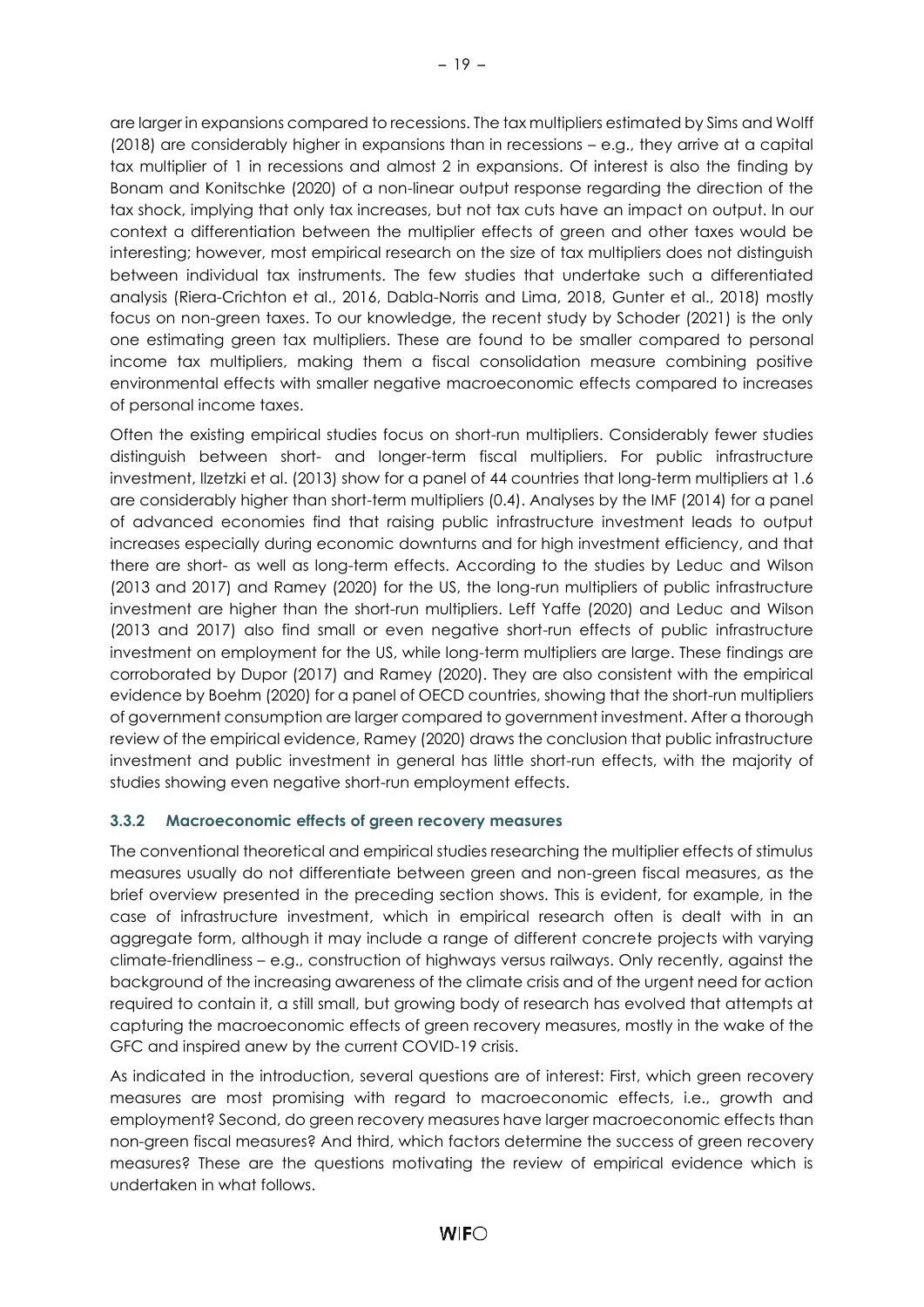We divide the growing body of empirical research in three groups. A first group of studies attempts to determine the hypothetical impact of different green recovery measures in a comparative perspective. A second strand of the relevant empirical research evaluates the green recovery measures implemented in several countries in the wake of the GFC. A third group consists of recent cross-country research on green spending multipliers. This division of the literature structures the following review. We do not include a fourth strand of the literature comprising studies aiming to determine the macroeconomic effects of green fiscal measures in general and green recovery measures in particular in specific sectors, as, for example, in the plastic recycling sector (see, e.g., Da Cruz et al. 2014), ecological restoration (see, e.g., BenDor et al., 2015), energy efficiency (Cambridge Econometrics, 2015) or in the cycling sector (see, e.g., Blondiau and van Zeebroeck 2014), due to the main focus of the paper aiming at comparing the effects of different green recovery measures and the effects of green versus non-green recovery measures, respectively.

# <span id="page-23-0"></span>**3.3.2.1 Hypothetical macroeconomic impact of green recovery measures**

A few studies published within the last decade explicitly aim at identifying policies that are most promising regarding their potential to counteract an economic recession and to reduce emissions at the same time. Based on various approaches, these analyses attempt at determining the hypothetical macroeconomic and climate impact of various policy options which could be applied within fiscal recovery programmes. In contrast to the majority of existing studies estimating the effects of green spending<sup>25</sup>), the analyses presented here allow a direct comparison of macroeconomic effects of green and non-green measures. Pollin and Garrett-Peltier (2009) mention several reasons why a given sum of public money spent may be associated with differing employment effects depending on the spending purpose. First, sectoral labour intensity may differ. Second, the number of jobs created also depends on domestic content, which differs across sectors. Third, if sector-specific pay levels differ, the number of jobs resulting from a given public expenditure will differ.

A rather conventional methodological approach underlies the simulation exercise by Houser et al. (2009) for the US undertaken in the context of the GFC. Using the US Energy Information Administration's National Energy Modeling System (NEMS), the authors evaluate the effects of 12 different green measures inter alia on employment, carbon emissions, and energy costs for the economy as a whole. The policy scenarios analysed were identified in exchanges with stakeholders from non-governmental organisations, industry groups, policymaking, and academia regarding the types of programmes considered potential elements of an economic recovery package. The simulation results include, inter alia, the number of direct, indirect, and induced jobs created in the year public funds flow for green expenditures or tax credits as well as annual average decreases in carbon emissions and energy expenditures for the country as a whole for the period 2012 to 2020 (Table 3.2.). On average, the scenarios modeled are associated with 30,100 jobs for every US \$ 1 billion spent by the government. Most effective in terms of job creation are a cash-for-clunkers programme, smart metering, and the extension of the production tax credit. Battery R&D, followed by a cash-for-clunkers programme and green school construction, would result in the highest carbon emission reductions.

Garrett-Peltier (2017) calculates employment multipliers for spending in renewable energy (wind, solar, bioenergy, geothermal, hydro), energy efficiency measures (building weatherization, mass transit and freight rail, industrial energy efficiency, smart grid, and fossil

<sup>&</sup>lt;sup>25</sup>) For brief overviews of empirical studies determining the macroeconomic effects of measures promoting a clean energy transition, see, e.g., Markaki et al. (2014), Garrett-Peltier (2011), or Dvorák et al. (2017).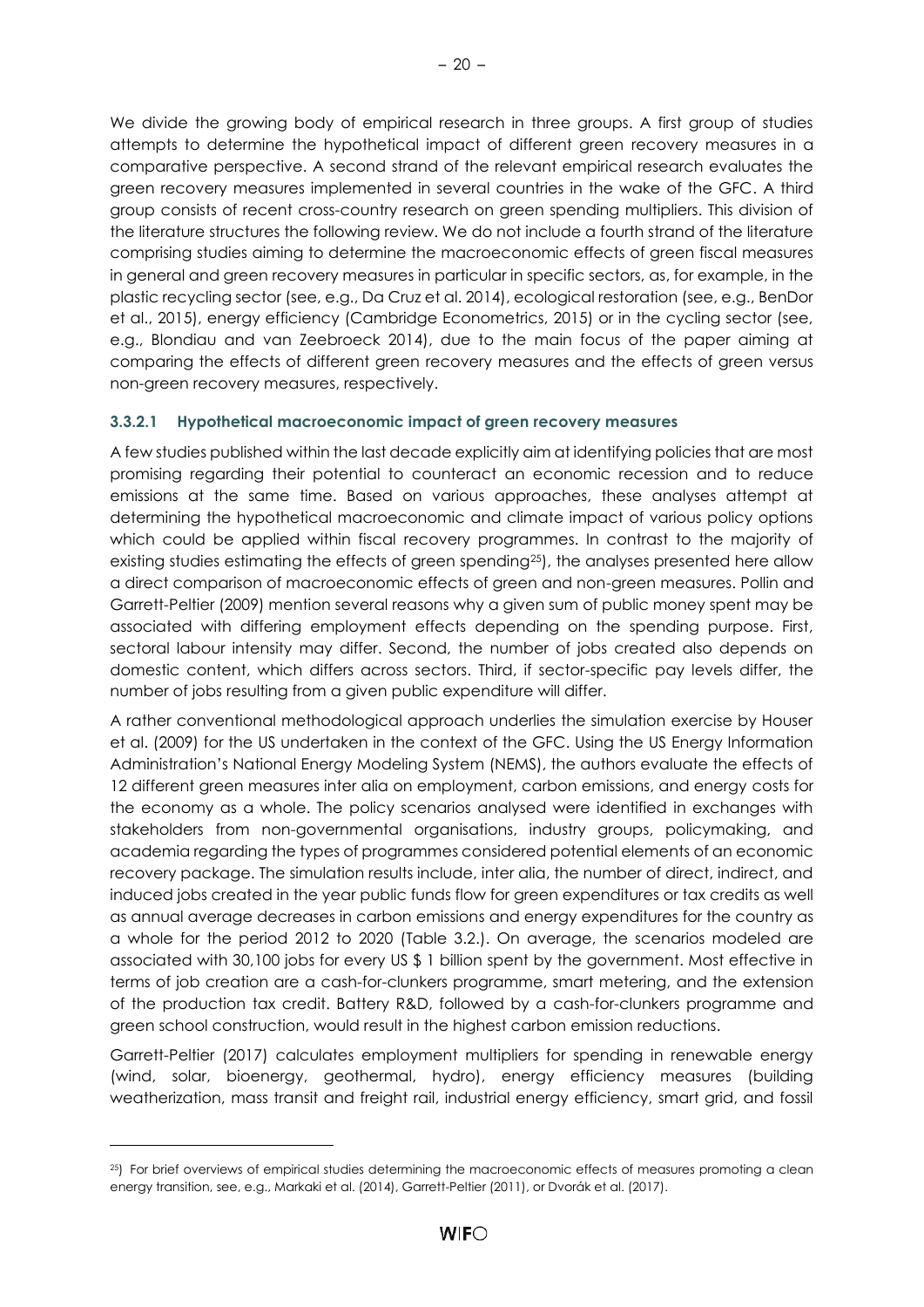fuels (gas, oil, coal) for the US, by using input-output-tables to create "synthetic" industries. Table 3.3. shows that short- tomedium-term employment effects (i.e., effects related to the expansion of the respective industries rather than to operations and maintenance) per US \$ 1 million spending are several times higher for spending in renewable energy and energy efficiency measures than for spending in fossil fuels. Hereby, direct and indirect job creation are distinguished. These results confirm those obtained by Pollin et al. (2009) also for the US, who find that investment in energy efficiency leads to employment creation 2.5 to 4 times larger compared to oil and gas. Similarly, according to Wei et al. (2011), the labour intensity of renewables and energy efficiency measures per unit energy produced is higher than that for coal and natural gas in the US. According to the International Energy Agency (2020), each US \$ 1 million spending for building efficiency, clean urban transport, or solar photovoltaics results in higher gross job creation than investing in fossil fuels. Of course, this only shows that green investments are more labour intensive, but does not provide evidence that they are more effective in creating added value.

| Green programmes                                  | Employment in job<br>years <sup>1</sup> | Energy costs in millions<br>of US \$/year | Carbon emissions in<br>thousand tons/year |
|---------------------------------------------------|-----------------------------------------|-------------------------------------------|-------------------------------------------|
| Household weatherization <sup>2)</sup>            | 25 100                                  | 207.8                                     | 440.7                                     |
| Federal building retrofits                        | 25 300                                  | 386.7                                     | 546.9                                     |
| Green school construction                         | 25 200                                  | 609.2                                     | 905.8                                     |
| Production Tax Credit <sup>3)</sup> extension     | 39 100                                  | 562.5                                     | 727.7                                     |
| Investment Tax Credit <sup>4</sup> ) increase     | 33 300                                  | 208.7                                     | 213.4                                     |
| Carbon Capture and Storage demonstration projects | 28 500                                  | 225.3                                     | 341.6                                     |
| Cash for clunkers <sup>5)</sup>                   | 46 900                                  | 433.0                                     | 1,112.5                                   |
| Hybrid tax credit <sup>6)</sup>                   | 11 10 0                                 | ٠                                         | $\overline{\phantom{a}}$                  |
| Battery R&D                                       | 22 500                                  | 1,278.8                                   | 1,332.8                                   |
| Mass transit                                      | 34 500                                  | 23,6                                      | 87.3                                      |
| Smart metering                                    | 40 000                                  | 918.0                                     | 207.4                                     |
| Transmission <sup>7</sup> )                       | n.a.                                    | n.a.                                      | n.a.                                      |
| Tax cuts <sup>8</sup> )                           | 7000                                    | n.a.                                      | n.a.                                      |
| Road investment <sup>9</sup> )                    | 25 000                                  | (32.8)                                    | (35.4)                                    |

#### <span id="page-24-0"></span>Table 3.2: **Economic and climate impact of US \$ 1 billion in government spending in the US**

Source: Houser et al*.* (2009); own representation. – <sup>1</sup>) Fulltime jobs over one year; direct, indirect, and induced. – 2) Instalment of insulation, new windows, and better light bulbs in residential dwellings – <sup>3</sup>) Promotes the deployment of grid-connected renewable energy. – <sup>4</sup>) Promotes the instalment of distributed renewable generation options in businesses and households. – 5) Tax credit for purchase of new or used high-efficiency vehicle when older and lessfuel efficient vehicle is retired. – <sup>6</sup>) Tax credit for purchase of hybrid vehicle. – <sup>7</sup>) Construction of high-voltage transmission lines to allow for greater renewable energy penetration. – <sup>8</sup>) Tax cut estimates assume that 35% of income returned to households will be spent that year. – <sup>9</sup>) Figures for energy costs and carbon emissions are net increases, not reductions.

Bacon and Kojima (2011) discuss in detail the challenges to determine and compare the employment effects of investment in different energy sectors. Besides direct, indirect, and induced employment effects, employment generated in the construction, installation and manufacture phase on the one hand, and in the operation and maintenance phase, on the other hand, has to be distinguished. An issue with regard to comparability are differing life cycles, which leads to disadvantages for investment with long life cycles if employment effects are estimated as average values per year.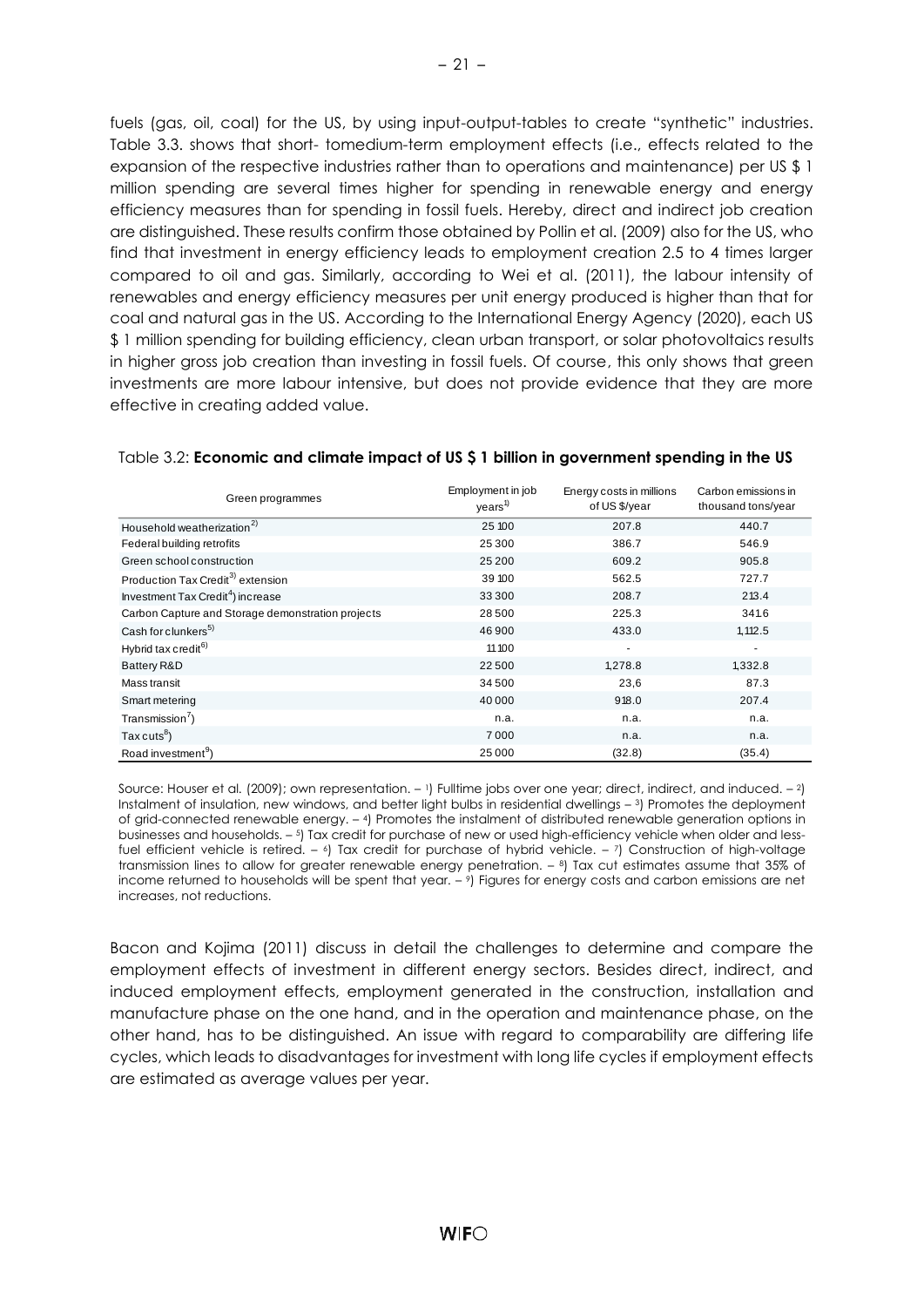| Green programmes              | Direct FTE | indirect FTE | total FTE |
|-------------------------------|------------|--------------|-----------|
| Oil and gas                   | 0.70       | 1.49         | 2.20      |
| Coal                          | 1.18       | 1.92         | 3.10      |
| Industrial energy efficiency  | 3.98       | 3.43         | 7.41      |
| Smart grid                    | 3.66       | 3.10         | 6.76      |
| Wind                          | 4.06       | 3.46         | 7.52      |
| Solar                         | 4.26       | 2.98         | 7.24      |
| Hydro                         | 4.55       | 2.98         | 7.53      |
| Geothermal                    | 4.67       | 2.73         | 7.40      |
| Bioenergy                     | 5.22       | 2.44         | 7.65      |
| Mass transit and freight rail | 6.16       | 2.77         | 8.93      |

#### <span id="page-25-0"></span>Table 3.3: **Employment multipliers for renewable energy, energy efficiency measures and fossil fuels in the US, in full time equivalents (FTE) per US \$ 1 million**

Source: Garrett-Peltier (2017); own representation

Engström et al. (2020) follow a different approach26). Instead of evaluating concrete measures that are designed to fit into the institutional and policy framework of a specific country (as in Houser et al., 2009) or that are based on the structure of the overall economy and the energy system of a specific country (as in Garrett-Peltier, 2017), the authors aim at the assessment of certain archetypes of stimulus measures. Using Eurostat data, the sector-specific labour intensity in terms of employees per unit of value added as well as the sector-specific emission intensity measured in terms of emissions per value added and per employee are determined for Sweden, Finland, the United Kingdom, Germany, France, and the European Union as a whole. In a next step, policies primarily motivated by the COVID-19 induced economic recession and policies primarily motivated by climate change are distinguished and classified into the categories stimulus spending, tax reform, and cross-cutting policies. The authors thus establish a framework that allows evaluating the extent to which individual policies are able to fight the recession and the climate crisis at the same time. Graph 3.1. provides a summary of the policy evaluation undertaken in the paper.

One central result of the study is that certain good climate policies, in particular small-scale labour-intensive green infrastructure projects, planting trees, and carbon pricing coupled with a decrease of labour taxes, also promote economic recovery. Moreover, supporting the service sectors, education, and the healthcare sector is not only good to fight the economic recession, but represents low emission policy at the same time. Large-scale green investment projects and green R&D investment are good instruments to fight climate change, but do not generate employment in the short run.

<sup>26</sup>) Such an approach in principle is also used by the various green recovery trackers presented in section 3.1, to identify in a first step stimulus measures with environmental (and in the case of the Oxford-UNEP Green Recovery Tracker also social and economic) effects.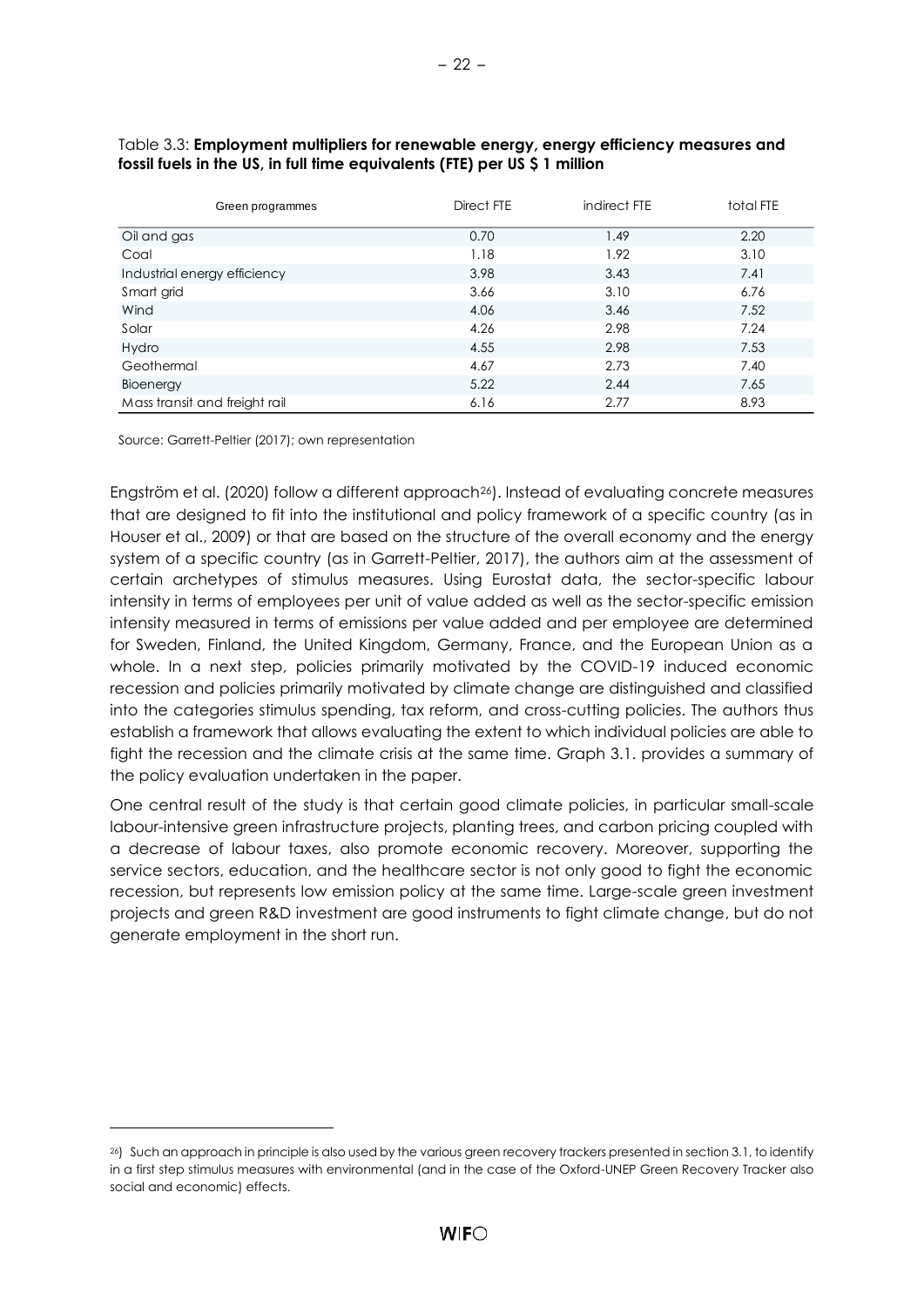

#### <span id="page-26-0"></span>Graph 3.1: **Summary of policy evaluation**

Source: Engström et al. (2020). – Green: stimulus spending policies, red: tax reform policies, blue: cross-cutting policies.

A similar, however qualitative approach is chosen by Hepburn et al. (2020). In a global survey among about 230 officials from central banks and finance ministries as well as other economic experts from G20 countries, the authors categorise 25 major fiscal recovery policies according to their relative performance regarding the long-run multiplier effect and the potential climate impact. Based on this survey, five policy archetypes with high potential on both long-run economic multiplier and climate impact are identified: clean physical infrastructure, building efficiency retrofits, investment in education and training, natural capital investment, and clean R&D spending (see Graph 3.2.).

The results of the works summarised in this section may provide useful general guidance for policymakers regarding the selection of recovery measures which allow to simultaneously stabilise the economy in a recession and achieve climate goals. Of course, such ex-ante evaluations have certain limitations (O'Callaghan – Murdock, 2020). In particular, simulation scenarios or archetypes evaluated need to be based on simplifications, and their actual impact will vary depending on the country-specific institutional and policy framework, economic and environmental conditions, as well as on the concrete design. Moreover, potential interactions between recovery measures implemented in parallel cannot be captured by such ex-ante evaluations.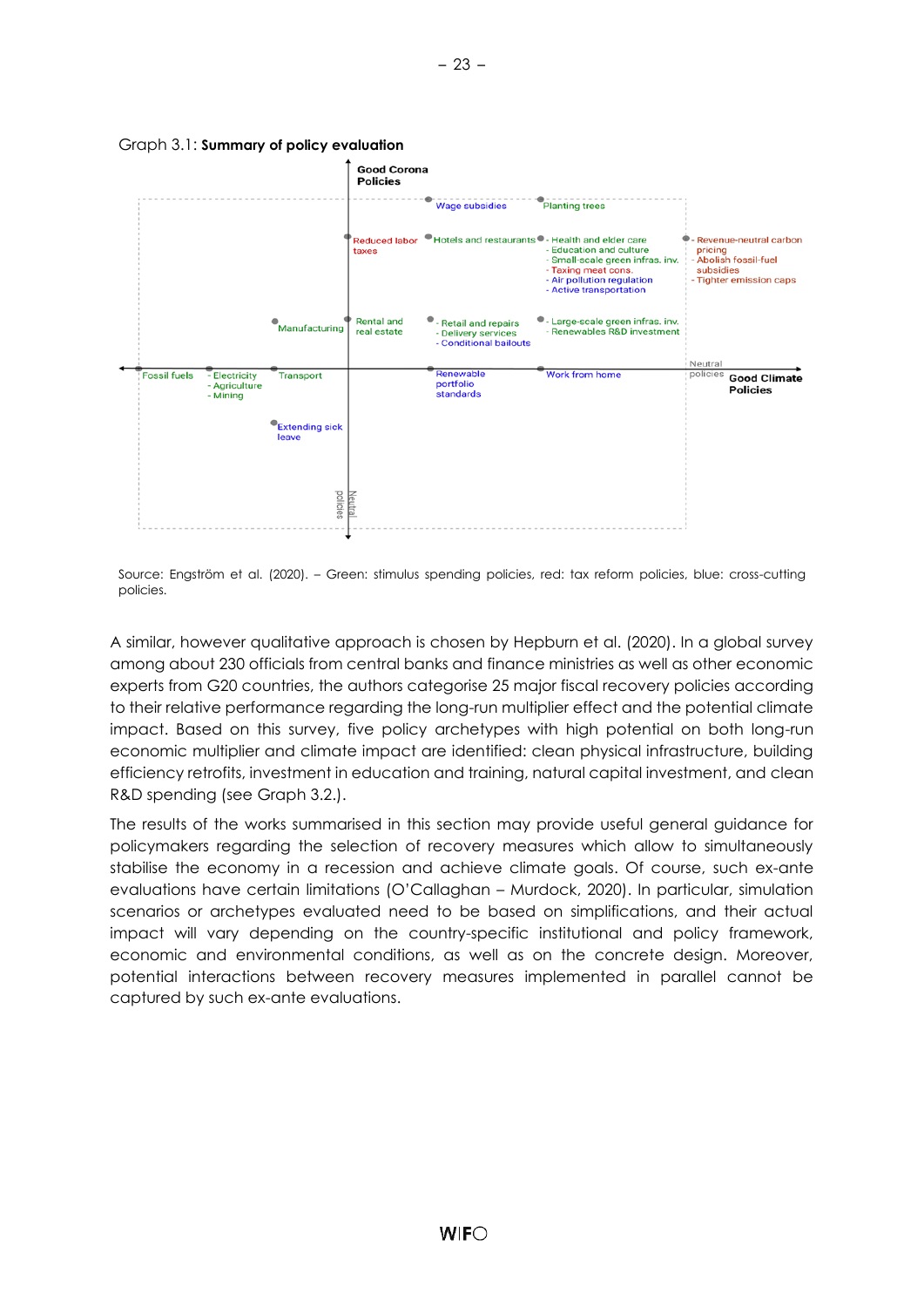

<span id="page-27-1"></span>

Source: Hepburn et al. (2020).

#### <span id="page-27-0"></span>**3.3.2.2 Evaluation of specific green recovery programmes**

This section presents the results of evaluations of specific real life green recovery programmes implemented in the wake of the GFC. Barbier  $(2010a)^{27}$  gives an overview of recovery packages and green investments implemented during the GFC for those countries or regions for which ex-ante or ex-post evaluations of macroeconomic effects are provided in the (easily accessible) literature (Table 3.4.): China, Germany, South Korea, the United States, and the EU. At 3% of GDP, green recovery packages were largest in China and South Korea, while they reached (considerably) less than 1% of GDP in Germany and the US. In South Korea, the stimulus package almost exclusively consisted of green recovery measures (with a share of about 95%). The share of green recovery in the overall stimulus package was one third in China, but only 12% and 13%, respectively, in the US and Germany. For the sake of comparison: in the G20, green recovery measures made up for 16.8% and globally for 15.4% of overall stimulus packages (0.7% of GDP each). The figures included in table 3.4. should be regarded with some caution; due to differing cut-off dates, definitions, etc. figures mentioned in various publications slightly vary. Unfortunately, no detailed information is available on the methodology used to identify green measures and to determine the share of green measures in the overall stimulus packages, which makes a direct comparison with the COVID-19-related recovery packages difficult.28) However, the figures provide a picture of magnitudes and structures.

In what follows, we provide a brief review of evaluations aiming at determining the macroeconomic impact of green recovery measures in the US, China, Germany, South Korea,

<sup>27</sup>) The author draws on figures provided by Robins et al. (2009a, 2009b, 2009c) and Khatiwada (2009).

<sup>28</sup>) See also section 3.1.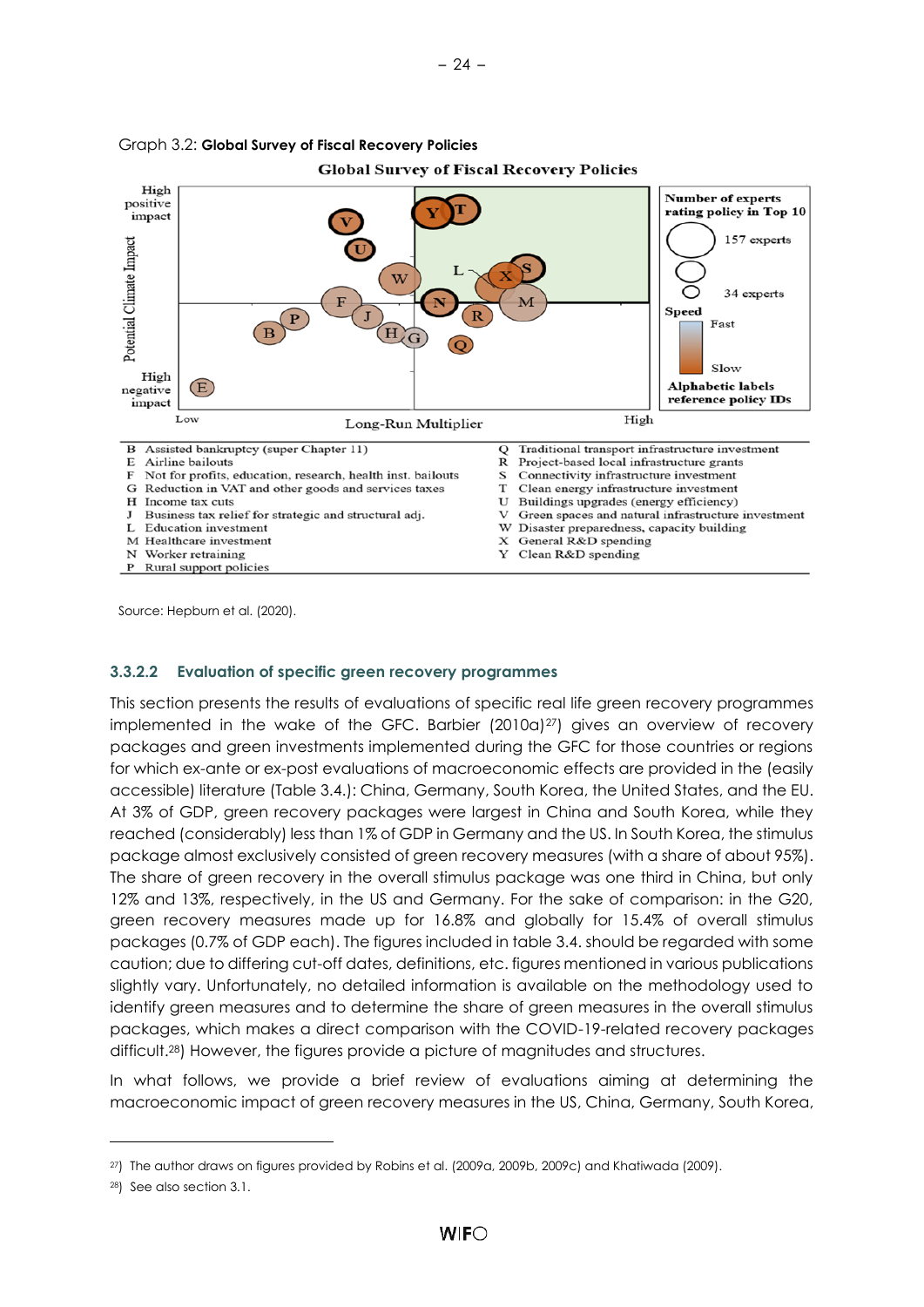and a selection of EU Member States. Unfortunately, a meaningful cross-country comparison of the macroeconomic effects of the various green recovery programmes is not possible. Moreover, most evaluations do not aim at identifying macroeconomic effects of green versus non-green elements in the recovery packages.

#### <span id="page-28-0"></span>Table 3.4: **Recovery packages and green investments during the GFC in selected countries/regions (as of 1 July 2009)**

| Country                      | total fiscal<br>stimulus (US \$ |                          | total "green stimulus" (US \$ billion) | green stimulus<br>as % of total | green stimulus<br>as % of GDP |     |
|------------------------------|---------------------------------|--------------------------|----------------------------------------|---------------------------------|-------------------------------|-----|
|                              | billion)                        | low carbon <sup>2)</sup> | other                                  | total                           | stimulus                      |     |
| China                        | 647.5                           | 175.1                    | 41.3                                   | 216.4                           | 33.4                          | 3.0 |
| Germany                      | 104.8                           | 13.8                     |                                        | 13.8                            | 13.2                          | 0.5 |
| South Korea                  | 38.1                            | 14.7                     | 21.6                                   | 36.3                            | 95.2                          | 3.0 |
| United States <sup>1</sup> ) | 787                             | 78.5                     | 15.6                                   | 94.1                            | 12                            | 0.7 |
| G20                          | 2.702.20                        | 366.3                    | 88.4                                   | 454.7                           | 16.8                          | 0.7 |
| Global total                 | 3.016.30                        | 373.9                    | 89.4                                   | 463.3                           | 15.4                          | 0.7 |

Source: Barbier (2010a). – <sup>1</sup>) From the February 2009 American Recovery and Reinvestment Act only. – <sup>2</sup>) Support for renewable energy, carbon capture and sequestration, energy efficiency, public transport and rail, improving electrical grid transmission.

### The American Recovery and Reinvestment Act (ARRA)

The recovery programme implemented during the GFC that has been analysed most is probably the American Recovery and Reinvestment Act (ARRA) implemented in 2009. Altogether, the "clean energy" element of ARRA amounted to between US \$ 67 billion and US \$ 112 billion (around 0.7% of GDP) (Barbier, 2010B; 2010C), whereby the lower figure only includes clean energy, while the higher figure also comprises water, waste and conservation funding. Mundaca and Luth Richter (2015) report that direct ARRA spending on clean energy reached US \$ 92 billion, of which US \$ 21 billion (i.e., 23% of ARRA clean energy spending and 2.5% of the overall recovery package) were allocated to renewable energy. The green component of ARRA comprised investment in retrofit of buildings, the expansion of mass transit and freight rail, the construction of smart electrical grid transmission systems, and the expansion of renewable energy supply (Barbier, 2010A). According to ex-ante estimations of the US Council of Economic Advisers (2010), the ARRA renewable energy and clean energy programmes created 26,600 direct and indirect jobs; including induced jobs, 33,800 jobs were supported. For the years 2009 to 2015, the Council of Economic Advisers (2016) estimated ex post that ARRA supported 900,000 job years in clean energy, whereby these gross job creation figures do not account for potential job losses elsewhere. Lim et al. (2020) in an ex-post study find that green ARRA recovery measures were successful in creating jobs in the renewable and energy efficiency sectors. Steinberg et al. (2012) estimate that the economic output created from 2009 to 2011 reached 1.2 to 2.1 times the value of the US \$ 21 billion addressing renewable energy. The assessment by Pollitt (2011) of the green elements of ARRA and the Energy Improvement Extension Act adopted in 2008 (the size of which corresponds to a small fraction of ARRA only) yields rather limited effects: GDP in 2009 and 2010 was larger by about 0.7% and 0.2%, respectively, compared to the baseline. Employment effects were positive, but negligible.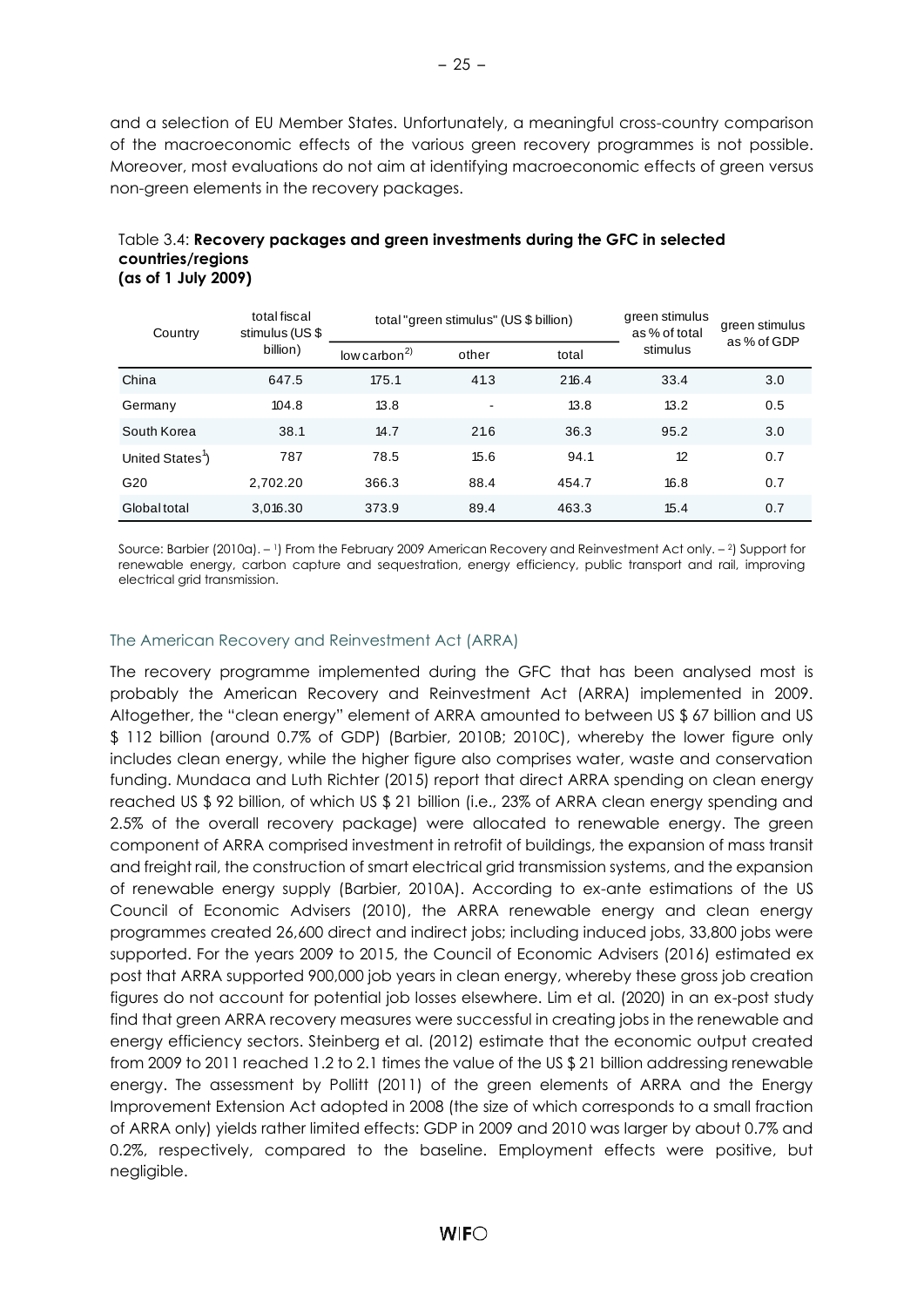According to the ex-post evaluation of green ARRA spending by Popp et al. (2020), employment gains were achieved with a time lag and more slowly compared to other recovery investments: each US \$ 1 million of green ARRA investment created 15 job news in the long run, i.e. in the period from 2013 to 2017. The authors also find that the new jobs were not only temporary, but rather lasting. These job multiplier estimates fit quite well to the survey of 7 ex-post ARRA studies by Chodorow-Reich (2019) which finds estimates for job years per US \$ 100,000 between 0.76 and 3.93, whereby the cross-study mean is at 2.1 and the median at 1.9. In his own analysis, the author estimates 2.01 job years per US \$ 100,000 ARRA spending. Focusing on ARRA highway spending, Garin (2019) arrives at an estimate of 6 jobs in overall construction created per US \$ 1 million spent. Overall, the employment effects found in these analyses focusing on the overall ARRA package are rather short-term and short-lived, while the results by Popp et al. (2020) suggest that the employment effects of green ARRA spending materialise rather in the longer run. Chen et al. (2020) therefore conclude that green recovery measures appear to be less suited as short-term recovery measures, but to have a more transformative nature with a sizeable longer-run employment impact.

A few studies aim at identifying the employment impact of green ARRA spending compared to non-green spending. According to Smart Growth America (2011), expenditures for public transit created 70% more jobs than spending on highways. Edwards et al. (2013) find that spending on coastal habitat restoration resulted in considerably more jobs compared to investment in fossil fuels.

### Green recovery programmes in South Korea

Another prominent example for a green recovery package implemented during the GFC is that of South Korea, which dedicated over 95% of its recovery measures to green projects. The country allocated US \$ 36.3 billion to low-carbon projects (expansion of railroads and mass transit, adoption of fuel-efficient vehicles and clean fuels, energy conservation, environmentally friendly buildings) and to water management, recycling, and ecological protection. These green investments were expected to create 960,000 new jobs altogether. Of these, 149,000 should be new construction jobs, another 334,000 jobs should be generated through energy efficiency and low-carbon projects (Barbier, 2010A).

Despite the significant attention South Korea's green recovery measures have received internationally, there is a lack of evaluations of its effects. One of the few existing ex-post assessments is provided by Mundaca – Damen (2015). The authors find that the programme was quite successful as a fiscal stimulus instrument, measured by its effects on GDP and employment. The Korean Development Institute estimates the number of jobs directly created between 2009 and 2011 at 165,000 (Jung, 2015). According to the OECD (2010), short-term public employment was increased by 276,000 jobs in 2009. Moreover, the South Korean unemployment rate in 2009 was reduced from a projected 4.3% to 3.6%. Pollitt (2011) finds that employment was increased by 0.5% in 2009 to 2010, mainly in the construction and engineering sectors. According to Chang et al. (2012) (non-stimulus) investment in renewable energy results in more jobs per US \$ spent than investment in dams. The programme's environmental effects, however, were rather limited. Mundaca and Damen (2015) identify the lack of carbon pricing as one factor explaining the environmental ineffectiveness of the South Korean green recovery measures. According to a study by Sonnenschein and Mundaca (2016), short-term infrastructure investment (e.g., railways) was associated to rising demand for concrete, thus increasing emissions. Moreover, only a negligible share of the expenditures was dedicated to renewables.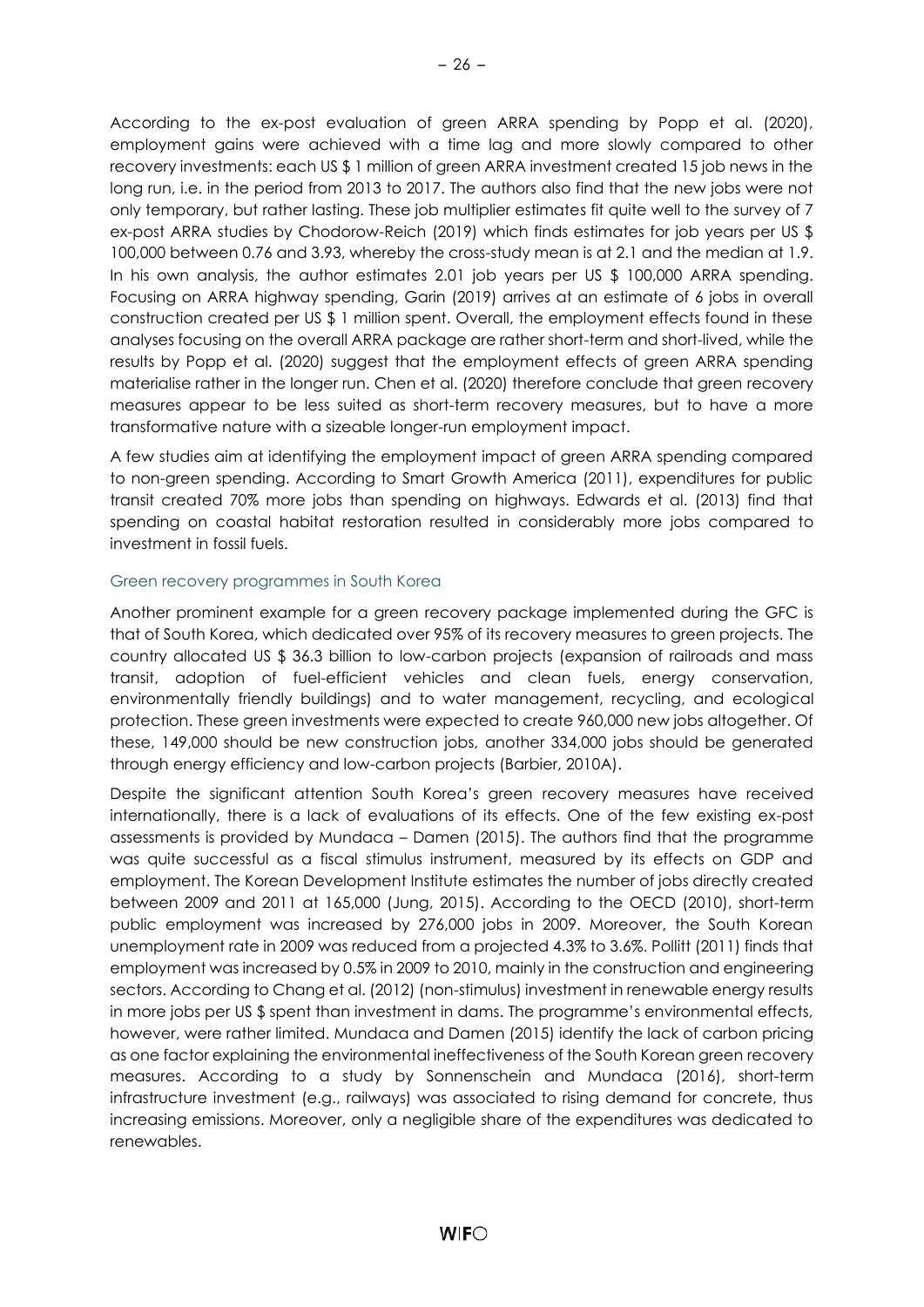#### Green recovery programmes in China

Also the Chinese recovery package adopted during the GFC contained an in international comparison relatively large green component, which was announced to reach about one third of overall recovery spending. China's green spending went into energy efficiency, environmental improvements, rail transport, and new electricity grid infrastructure (Barbier, 2010A). Pollitt (2011) estimates that GDP was increased above the baseline by around 4.2% in 2009 and by 3.6% in 2010 by China's investment in rail and grid networks and other green measures. Employment effects, however, were rather small. According to Jaeger et al. (2020), a large part of the Chinese green recovery measures was not additional spending, however. Moreover, as they to a considerable extent supported coal power, their actual "greenness" can be questioned.

#### Green recovery programmes in selected EU Member States

Pollitt (2011) assesses the economic effects of the green components of the recovery programmes adopted during the GFC, hereby inter alia focusing on the recovery programmes implemented in 9 EU Member States (Belgium, Czech Republic, Estonia, France, Germany, Portugal, Slovakia, Sweden, and the UK). The main green recovery measures adopted in the wake of the GFC comprised investment in energy efficiency, investment in transport infrastructure, vehicle scrappage schemes, investment in renewables, and support of ecoinnovation. The author estimates positive macroeconomic effects. The assessment which is based on a framework combining qualitative and quantitative methodologies with the macroeconometric E3ME model shows that per US \$ 1 spent for green investment, GDP at the national level was raised by US \$ 0.6 to US \$ 1.1 and by up to US \$ 1.5 at the European level, reflecting positive spillovers. The short-term multiplier effects estimated for green measures according to Pollitt (2011) are similar to the multiplier effects resulting from any investment.

#### <span id="page-30-0"></span>**3.3.2.3 Cross-country research**

The above-cited global expert survey among senior officials from central banks and finance ministries undertaken by Hepburn et al. (2020) finds that green recovery programmes are often thought to be more job-intensive and to be associated with larger multipliers compared to traditional stimulus measures. However, empirical studies comparing green and non-ecofriendly measures in a cross-country perspective are still in short supply.

Based on a survey of 13 empirical studies estimating the labour intensity of different energy industries in the US and Europe, hereby differentiating between the construction, manufacturing and installation phase and the operation phase, Kammen et al. (2006) show that per unit of energy produced, renewable energy industries (solar photovoltaic, wind and biomass) are more labour intensive than the fossil energy sectors (coal and gas), especially in the construction, manufacturing and installation phase. A shift from fossil to renewable energy sectors should therefore create positive direct static net employment effects in the short run, making such investment in renewables useful elements of recovery programmes aiming to cushion recessions. Also Blyth et al. (2014), reviewing 50 studies covering a number of countries, show that employment intensity (considering direct, indirect, and induced effects) is highest for renewable energy and particularly for solar photovoltaic. The direct job creating potential is particularly high for wind and solar photovoltaic. Concentrating solar power has a larger impact on indirect employment, induced employment is largest for solar photovoltaic. These estimates, however, typically apply a sectoral perspective and thus represent gross employment effects with a focus on the investment phase. They do not cover potential job losses in other affected sectors like the supply of fossil energy and relevant intermediate sectors of fossil energy.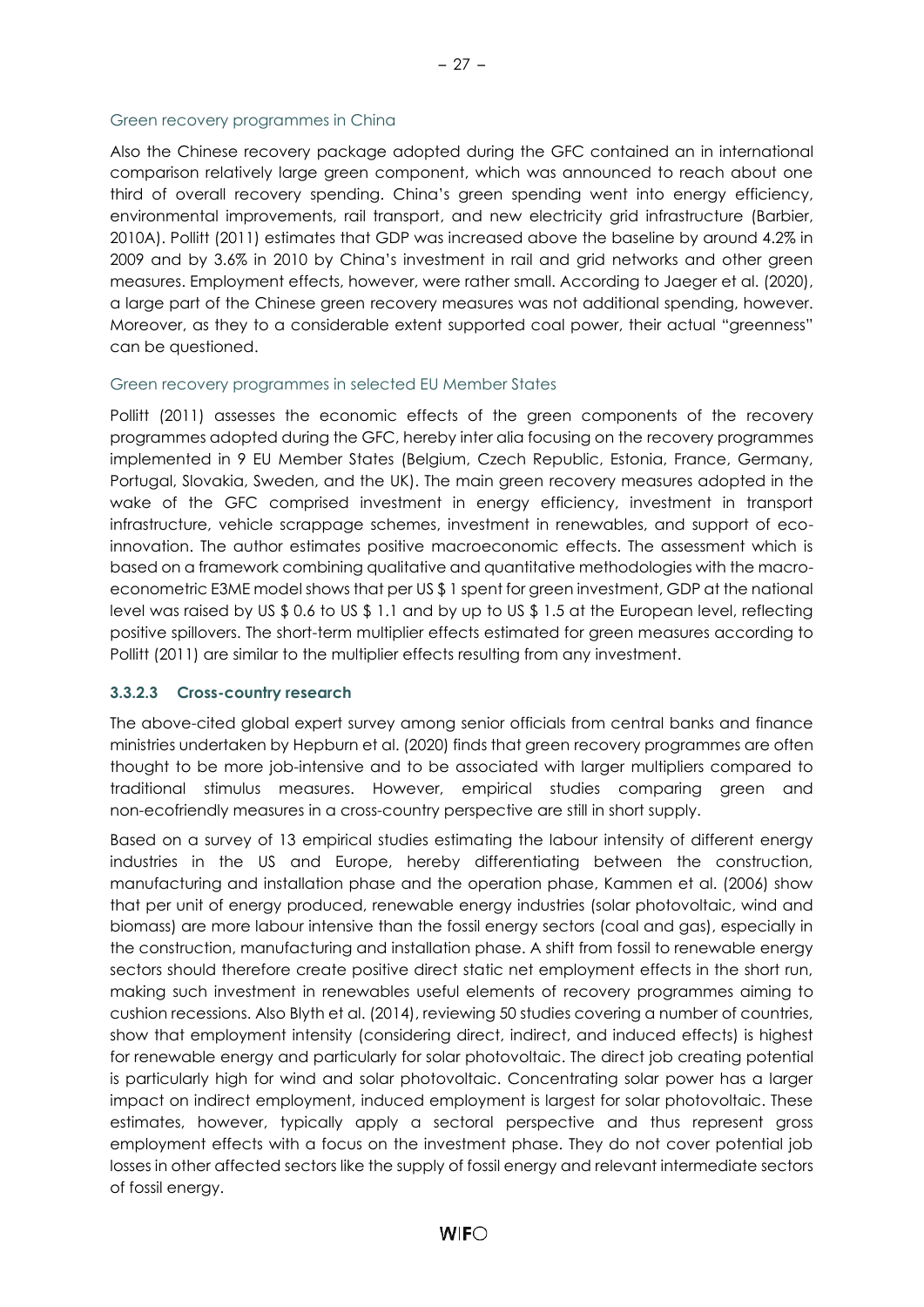In a recent study, Batini et al. (2021) are the first to estimate output multipliers for expenditures for clean energy and biodiversity conservation compared to non-ecofriendly spending in a cross-country setting. The estimation covers China, Japan, Korea, Canada, the US, Brazil, Indonesia, Mexico, Russia, Australia, New Zealand, France, Germany and Italy and the time period 2003 to 2019. Their findings show, with over 90% probability, that investment in renewable energy has considerably higher multipliers than fossil fuel energy investment both in the short and in the longer run (Table 3.5.). Moreover, while the green investment multiplier decreases only slightly over time, the non-eco-friendly energy investments multiplier falls to a larger extent between the first and the fifth year. According to Batini et al. (2021), there are three explanatory factors for the significantly higher green investment multipliers. First, the labour intensity of clean energy is larger than that of fossil fuel-based energy. Second, the domestic content of clean energy is larger. Third, jobs associated with clean energy are generally higher paid, and they cover all pay levels.

|         | Horizon | Green (Renewable) Energy Investments Non-Eco-Friendly Energy Investments<br>Multiplier | Multiplier |
|---------|---------|----------------------------------------------------------------------------------------|------------|
| Impact  |         | $1.19*$                                                                                | $0.65*$    |
| 1year   |         | $1.20*$                                                                                | $0.64*$    |
| 2 years |         | $1.19*$                                                                                | $0.62*$    |
| 3 years |         | $1.17*$                                                                                | $0.59*$    |
| 4 years |         | $1.14*$                                                                                | 0.55       |
| 5 years |         | 1.11                                                                                   | 0.52       |

#### <span id="page-31-0"></span>Table 3.5: **Cumulated multipliers associated to green (renewable) and non-eco-friendly (non-renewable) energy investment spending**

Source: Batini et al. (2021). \* denotes multipliers with credible intervals, delimited by the 16th and the 84th percentiles, that exclude zero.

Batini et al. (2021) also estimate multipliers for green<sup>29</sup>) and non-eco-friendly spending for land use. The green-land-use country group includes Burkina Faso, Burundi, Cambodia, Cameroon, the Central African Republic, Chad, Ghana, Guatemala, Malawi, Mozambique, Niger, Senegal, Sierra Leone, Madagascar, Tanzania, and Uganda; the data are for the time period 1994 to 2008. The multipliers for non-eco-friendly land use are based on the period 1997 to 2016 and are estimated for China, Japan, Korea, Canada, the US, Australia, Chile, Indonesia, Mexico, New Zealand, Russia, South Africa, Colombia, Iceland, Israel, Kazakhstan, Norway, Switzerland, Turkey, and Ukraine. Table 3.6. contains the results, showing that green-land-use multipliers – in contrast to those for spending for non-eco-friendly land use – are very high after the first year and increasing over time. The authors identify several reasons for these results. First, the country group studied consists of developing countries, for which green land use spending comes from international donors. Such programmes are supplementary to domestic spending, therefore they are not associated with crowding out effects. The second reason is the high labour intensity of such programmes. Third, conservation activities raise prices for rural producers as they reduce the amount of land which is available for agricultural production.

<sup>29</sup>) Green land use can encompass a variety of activities. The data used in the study by Batini et al. (2021) pertain to spending on biodiversity conservation.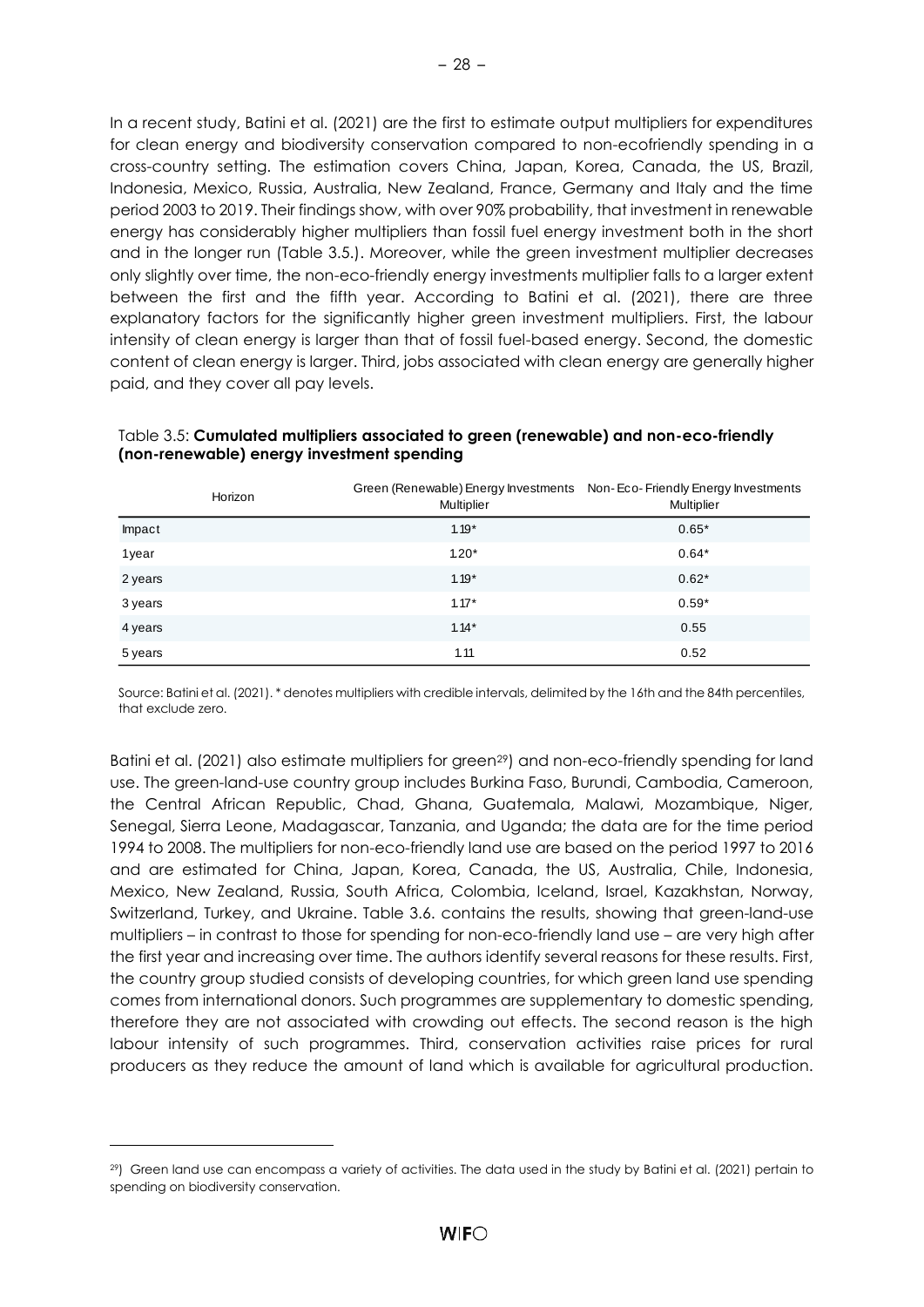And conservation programmes strengthen ecosystem services on which livelihood is based, which results in additional jobs. Not least, the domestic content of green land use is large.

|         | Horizon | Green Land Use Multiplier | Non-Eco-Friendly Land Use Multiplier |
|---------|---------|---------------------------|--------------------------------------|
| Impact  |         | $-5.36$                   | $0.55*$                              |
| 1year   |         | $-1.60$                   | $0.85*$                              |
| 2 years |         | $1.45*$                   | $0.95*$                              |
| 3 years |         | $3.75*$                   | $0.96*$                              |
| 4 years |         | $5.45*$                   | 0.95                                 |
| 5 years |         | $6.67*$                   | 0.94                                 |

### <span id="page-32-1"></span>Table 3.6**: Cumulated multipliers associated to green and non-eco-friendly spending for land use**

Source: Batini et al. (2021). \* denotes multipliers with credible intervals, delimited by the 16th and the 84th percentiles, that exclude zero.

These results stand in some contrast to the findings of the small body of "conventional" empirical literature on the size of employment effects of public (infrastructure) investment which suggests that these are small or even negative in the short run, rendering them unsuitable as short-term stimulus measures in periods of economic slack. Kammen et al. (2006) themselves point out that the higher job-creation potential of renewables results from not yet being cost-effective. Meanwhile, low-carbon technologies are more mature and cost-effective, so that a shift from high-carbon to low-carbon energy sectors is very likely associated with much lower or even no net employment gains under current circumstances, i.e., 15 years after the Kammen et al. (2006) study. Moreover, Strand and Toman (2010) argue that the domestic job intensity of investment in renewables is limited, as the required equipment often is imported. Also relevant would be the overall employment effect of the investment, which also includes the installation and operating phase. In addition, the question remains whether a substitute technology in fossil technologies would perform better in an integrated perspective along the whole value chain.

# <span id="page-32-0"></span>**3.3.2.4 Issues and questions**

Our review of empirical studies on the macroeconomic effects of green recovery measures points to various challenges and issues such empirical work is confronted with. First of all, often studies are partial economic analyses only and neglect job losses in other sectors resulting from green recovery measures (Mundaca and Luth Richter, 2015; Jaeger et al., 2020), considering only direct employment effects. A comprehensive assessment of the employment effects of green recovery programmes, however, needs to focus on net employment effects by accounting for overall economic effects, including job losses in some sectors, indirect employment effects as well as induced ones. Specifically, regarding the job creation potential of the expansion of renewables, existing studies based on macroeconomic models yield inconclusive results regarding the net employment effect (see Fragkos and Paroussos, 2018, and the literature cited therein).

Second, there is the question of additionality and causality, as at least a portion of the new jobs might have been created anyway (Mundaca and Luth Richter, 2015). For example, for green ARRA spending a firm survey by Jones and Rothschild (2011) finds that some projects were funded that would have been undertaken anyway.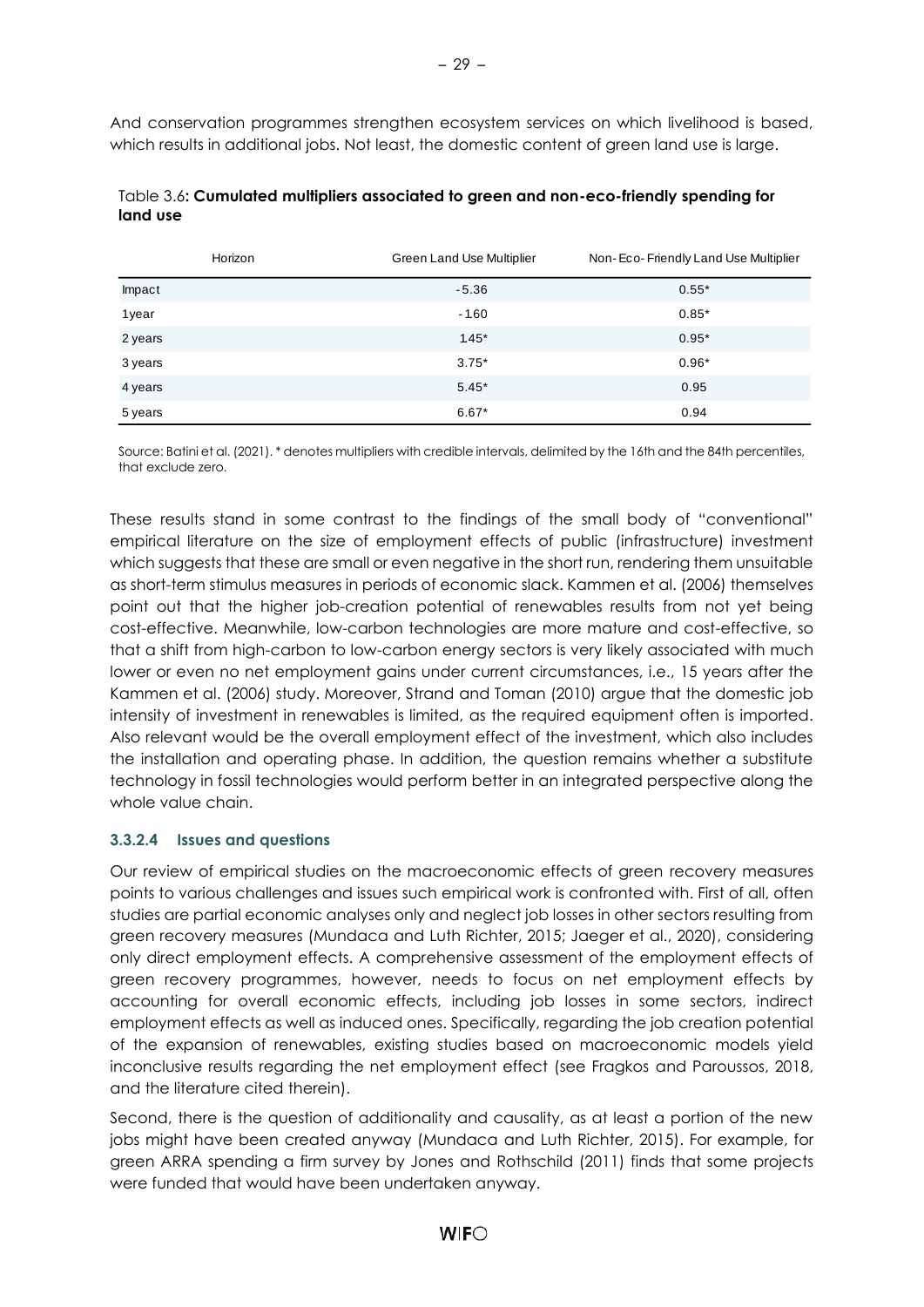Third, most studies do not provide a breakdown of job gains by demographic groups, i.e., according to gender or ethnic background. However, such a differentiated evaluation would be of interest for example from a gender perspective: green recovery measures often benefit sectors in which women are underrepresented, so that direct employment effects benefit men more than women. Capturing gender-differentiated direct, indirect and induced employment effects of green recovery programmes (and of recovery programmes in general) in a comprehensive perspective is a methodological challenge that has not yet been addressed sufficiently in the empirical literature.

Fourth, there is the question of the quality of the jobs created. There is some evidence that wages and career opportunities are better in green jobs (Mundaca and Luth Richter, 2015). According to a study for the US for 2019 by E2-ACORE-CELI (2020), at US \$ 23.89 hourly wages are considerably higher in green sectors (renewable energy, energy efficiency, grid modernisation and storage, clean fuels and clean vehicles) in comparison to the national median wage of US \$ 19.14. Also, for the US, Muro et al. (2019) show that hourly wages in clean energy sectors are 8% to 19% above the national average. Moreover, wages are more equitable for clean-energy jobs: less than 4% of clean-energy jobs offer hourly wages below US \$ 15, compared to almost one third for all jobs nationwide. On the other hand, in one of the scarce empirical analyses considering the quality of jobs created by green recovery programs, Popp et al. (2020) for the US ARRA programme find lower wages compared to the average manual-labour jobs; whereby the authors stress that it is not clear whether the relatively low wages are caused by the poor quality of the jobs created.

Finally, longer-term productivity effects of green investment beyond short- and medium-term multipliers are an under-researched issue. Related is the challenge to adequately capture productivity effects of green investment by greening productivity measurement (OECD, 2016): the conventional concept of multifactor productivity needs to be extended to account for pollution emissions and resource use, thus arriving at a sustainability-oriented concept of green total factor productivity, enhancing the production function containing capital, labour, and energy inputs by integrating emissions and resource use<sup>30</sup>).

# <span id="page-33-0"></span>**3.3.2.5 Success factors**

Several success factors for green recovery measures to initiate and support the necessary transition can be derived from the existing empirical research.

Generally, to be successful in bringing about deep transition, green recovery measures need to be embedded in a broader mix of green policies (Bhattacharya and Rydge, 2020) and structural reforms (OECD, 2017). Without being followed by long-term oriented and sustained green policies, green recovery measures will not be able to lead to large-scale transformation (Mundaca and Luth Richter, 2015; Carley et al., 2011; Mundaca et al., 2013). This requires the coordination and alignment of a number of different programmes and policies with different foci and also differing time perspectives that are complementary to each other. Barbier (2011) names the following complementary policies: economy-wide pricing and regulatory policies; removal of fossil fuel subsidies; prescriptive and targeted incentive programs; behavioral nudging; combined/improved design of energy efficiency programs. The design of the European RRF follows this general recommendation by requiring Member States to integrate green spending measures and complementary reforms in their NRRPs.

<sup>30</sup>) See Li et al. (2021) and the references cited therein.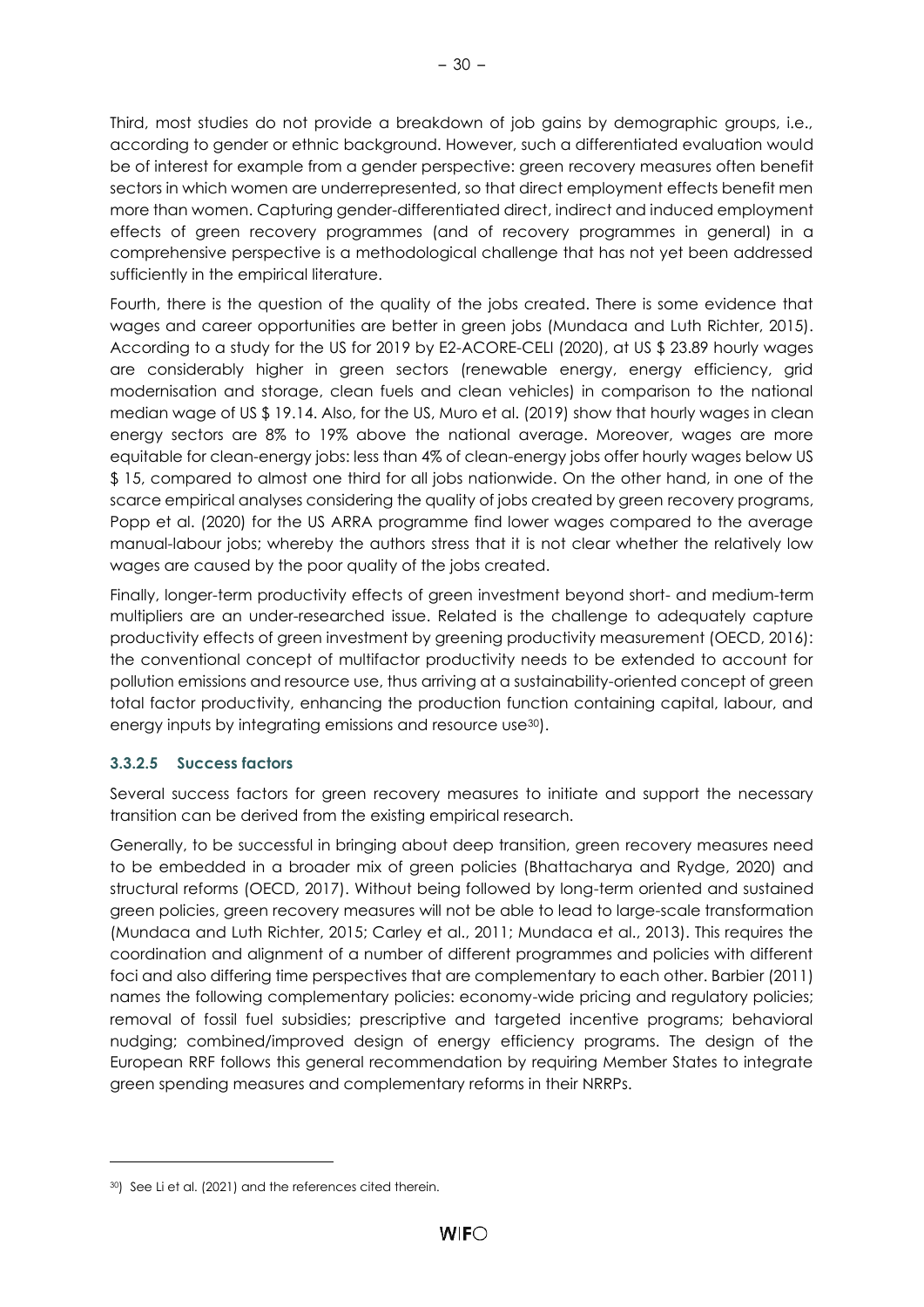Several complementary policies turn out to be particularly important. As evidence for the US based on evaluations of the ARRA measures suggests, green skills are a crucial success factor (Mundaca – Luth Richter, 2015). According to Popp et al. (2020), communities where green skills<sup>31</sup>) had existed already had a higher probability to receive green ARRA-supported investment. According to the expert survey by Hepburn et al. (2020), investment in green skills is associated with high long-term multipliers. Chen et al. (2020) stress that compensating for the losses of brown jobs by investment in training for green job is pivotal also for the public acceptability of the green transition. Fragkos and Paroussos (2018) underline the need for effective labour market policies, including measures to transform skills and retrain particularly low-skilled workers, so that new opportunities for workers can be exploited and political and social support for climate policies is secured. According to the OECD's Green Recovery Database, investment in green skills amounted to only 2% of the overall volume of recovery measures in the countries regarded (OECD, 2021).

A key complementary policy is carbon pricing and generally the use of environmental taxes. According to Peters et al. (2012), one factor supporting the quick rebound of emissions after the GFC were low energy prices. Long-term price signals are needed to accompany (green) recovery programmes (International Energy Agency, 2020), so that private investment is directed towards decarbonisation and energy price decreases resulting from the crisis are counteracted (Peters et al., 2020). Carbon pricing could avoid or mitigate a rebound effect induced by green recovery measures aiming at the improvement of energy efficiency. A recent empirical analysis by Schoder (2021) finds that strengthening carbon taxes within a green tax shift simultaneously decreasing personal income taxes may also have positive macroeconomic effects: for a panel of 75 high- and low-income countries and the period from 1994 to 2018, estimated personal income tax multipliers lie between 1.4 and 2.3, thus exceeding environmental tax multipliers which range from 1 to 1.8. Similarly, a number of empirical studies find that increasing environmental taxes and using revenues to cut less growth- and employment-friendly taxes (e.g., social security contributions or personal income taxes) can yield a double dividend, consisting in positive environmental and macroeconomic effects.32)

Effective carbon pricing also requires the dismantling of environmentally harmful subsidies, which are still used extensively worldwide. According to OECD/IEA (2021) subsidies supporting fossil fuel production and consumption reached about US \$ 494 billion in 2019 and US \$ 345 billion in 2020 in G20 countries and emerging economies, and subsidies harming biodiversity amount to US \$ 500 billion annually (OECD, 2019), thus representing a considerable volume compared to the US \$ 677 in recovery measures according to the OECD Green Recovery database, which at least partially extend to several years.

Policy design in general is another success factor (Agrawala et al., 2020). One aspect in this respect is to couple additional recovery programmes with already existing programmes, which can accelerate their implementation. Tienhaara (2018) mentions the example of the energy efficiency retrofits supported by ARRA which were based on an existing programme, while the implementation of the Australian home retrofits programmes took considerably more time. In his evaluation of green elements of recovery programmes adopted during the GFC, Pollitt (2011) finds that measures that considered local conditions and requirements and addressed gaps in domestic infrastructure (e.g. investment in Estonia's water system or in Australia's rail network) were particularly successful regarding economic benefits. Moreover, green recovery

<sup>31</sup>) See Chen et al. (2020) for a specification of the skills needed for green jobs.

<sup>32</sup>) See Köppl and Schratzenstaller (2021a) for an extensive review of relevant empirical studies.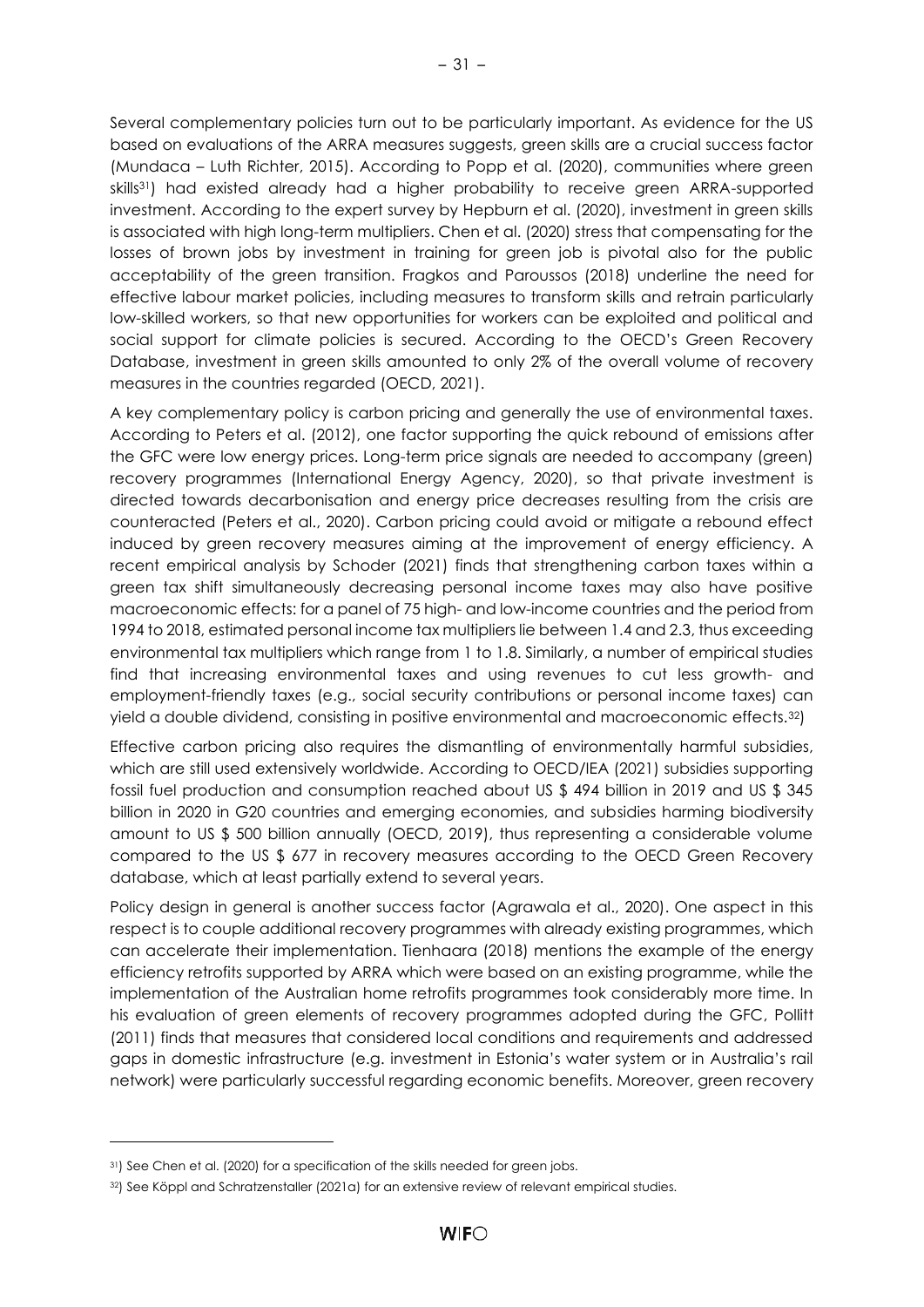measures should be designed in a way that avoids rebound effects and ensures additionality (Agrawala et al., 2020).

Moreover, adverse policies need to be avoided. For example, Peters et al. (2012) stress that one of the reasons that emissions rebounded quickly after the GFC was the high share of brown recovery measures in recovery programmes. Therefore, green conditions should be considered also for those recovery measures not explicitly aiming at green objectives. And brown recovery measures should be avoided, as for example in the RRF, which in principle33) excludes investment in fossil-based activities. The green recovery trackers presented above34) find that green recovery measures are counteracted to a considerable degree by recovery measures with environmentally-harmful or mixed effects. For example, the OECD Green Recovery Database shows that the 21% of recovery spending with positive environmental effects are partially compensated by 10% of recovery spending associated with negative or mixed environmental effects. According to the VIVID Economics Green Stimulus Index, stimulus measures have a negative net environmental impact in 15 G20 countries and in half of the 10 further countries regarded. Also, non-fiscal adverse measures should be avoided, in particular environmentally-negative regulatory measures. The OECD Green Recovery Database, which also records regulatory measures implemented as part of countries' COVID-19 response, finds that of the total number of environmentally-relevant regulatory measures, about 75% are of an environmentally-beneficial nature, while around 25% are associated with negative or mixed effects.

OECD (2021d) mentions several facilitators supporting a successful implementation of green recovery programmes. Green budgeting tools can be an effective facilitator. In this regard the capacity building in Member States currently undertaken within the European Commission's Green Budgeting Project35) is very useful. Moreover, communication strategies stressing the long-run benefits of green recovery and complementary measures help to secure public acceptance. OECD (2017) points out the importance of an inclusive design of climate measures in general to avoid public resistance.

Finally, independent of their content, international coordination can enhance the effectiveness of recovery programmes. As the abovementioned studies by Freedman et al. (2009), Pollitt (2011) and Pfeiffer et al. (2021) suggest, fiscal multipliers are larger if a recovery programme involves many countries. Moreover, countries can learn and thus benefit from each others' experience (Hepburn et al., 2020).

# <span id="page-35-0"></span>**4 Conclusions**

There is a broad consensus that the next few years will determine whether a transformation process towards low-carbon structures will succeed. Related to this, there is an urgent need for large-scale investment, which raises the question how the public funds used to mitigate adverse economic effects of the pandemic can be best used to finance the necessary transition.

Our review of the empirical literature suggests that green recovery measures can be useful elements of recovery packages inducing positive growth and employment effects. Besides

<sup>33</sup>) There are targeted exemptions, for example, for natural gas with specific conditions to ensure that the Do No Significant Harm Principle is respected.

<sup>34</sup>) See section 3.1.

<sup>35</sup>) [Green Budgeting: a key driver to meet the environmental ambition of the European Green Deal | European](https://ec.europa.eu/info/news/green-budgeting-key-driver-meet-environmental-ambition-european-green-deal-2021-may-20_en)  [Commission \(europa.eu\).](https://ec.europa.eu/info/news/green-budgeting-key-driver-meet-environmental-ambition-european-green-deal-2021-may-20_en)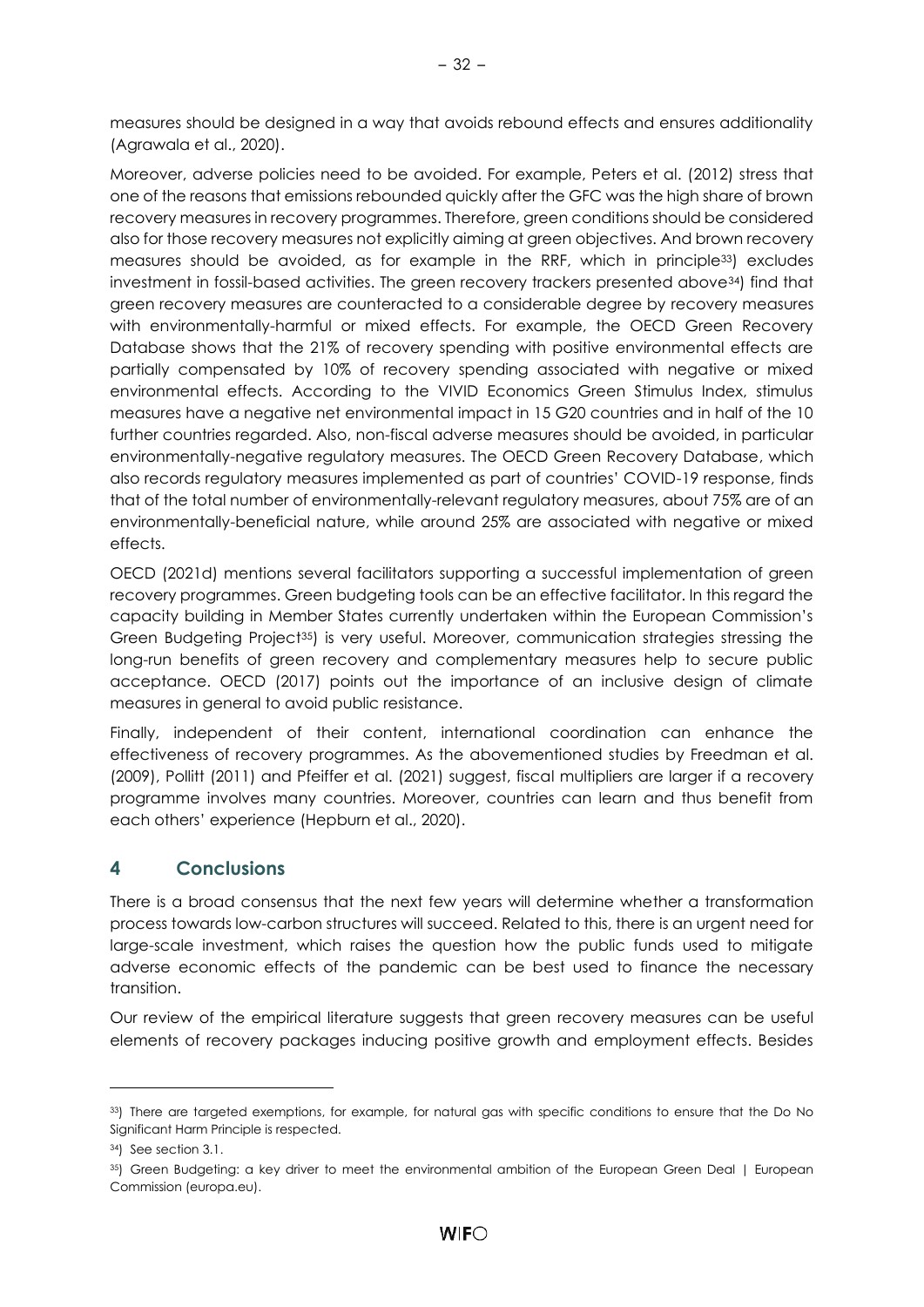answering the three guiding questions motivating our survey of the literature, we have also identified several areas for future research.

As the focus of the green recovery measures actually implemented as well as of the empirical research has been on green expenditures, a first interesting question would be how these fare in comparison to green tax measures aimed at stimulating climate-friendly investment or consumption, e.g. tax exemptions for the adoption of clean vehicles.

A second issue worthy of further exploration is the quality and earning potential of green jobs, considering the ambiguous empirical findings presented above. Related to this is the question of the impact of a shift from brown to green jobs on productivity (Fankhauser et al., 2008).

A third, related aspect regards the gender-differentiated impact of green recovery programmes. The sparse empirical work differentiating between job effects for women and men focuses on direct effects, neglecting indirect and induced ones. Moreover, the quality of green jobs and the question how to secure that both women and men are equally able to benefit from the future green job potential is relevant.

Fourth, we have not explicitly and systematically explored the relationship between economic and environmental success of green recovery programmes. Some of those studies analysing the effects of green recovery measures that were actually implemented, simultaneously assess their environmental as well as their macroeconomic impact (e.g., Pollitt, 2011). However, these studies and their results are hardly comparable, and a systematic evaluation of the question whether there is a trade-off or rather a synergy between environmental and economic success is still missing.

Fifth, distributional effects of green recovery programmes are mostly neglected. One rare exception is the Oxford-UNEP Global Recovery Observatory, which not only attempts at identifying the green content of COVID-19 stimulus measures, but also aims at determining the potential social impact of policy archetypes. Wealth inequality, quality of life, and rural livelihood serve as metrics reflecting the potential social impact of policy archetypes.36) This assessment allows to identify those environmentally beneficial policy archetypes that simultaneously are associated with a positive (e.g., green worker retraining and job creation or disaster preparedness and capacity building investment) or a negative social impact (e.g., electric vehicle incentives). Unfortunately, the tracker does not determine the share of recovery measures with a positive social impact. As a "just transition" is key (Agrawala et al., 2020), not least regarding public acceptance of the envisaged socio-ecological transition, future empirical research should also attempt to identify the distributional impact of different green recovery measures and of whole green recovery packages.

Finally, an open field of research are comprehensive long-run analyses aimed at identifying the environmental impacts of green recovery programmes in terms of structural change. Also, studies aiming to identify the effects of green recovery measures on long-run productivity are missing.

Overall, green recovery programmes appear as a powerful lever to bring about the necessary deep socio-ecological transition. More research on their environmental, social and economic impact, the interlinkages between individual green recovery measures and in relation to other climate policies, and success factors is therefore urgently needed.

<sup>36</sup>) See O'Callaghan et al. (2021) for a detailed description of the methodological approach used.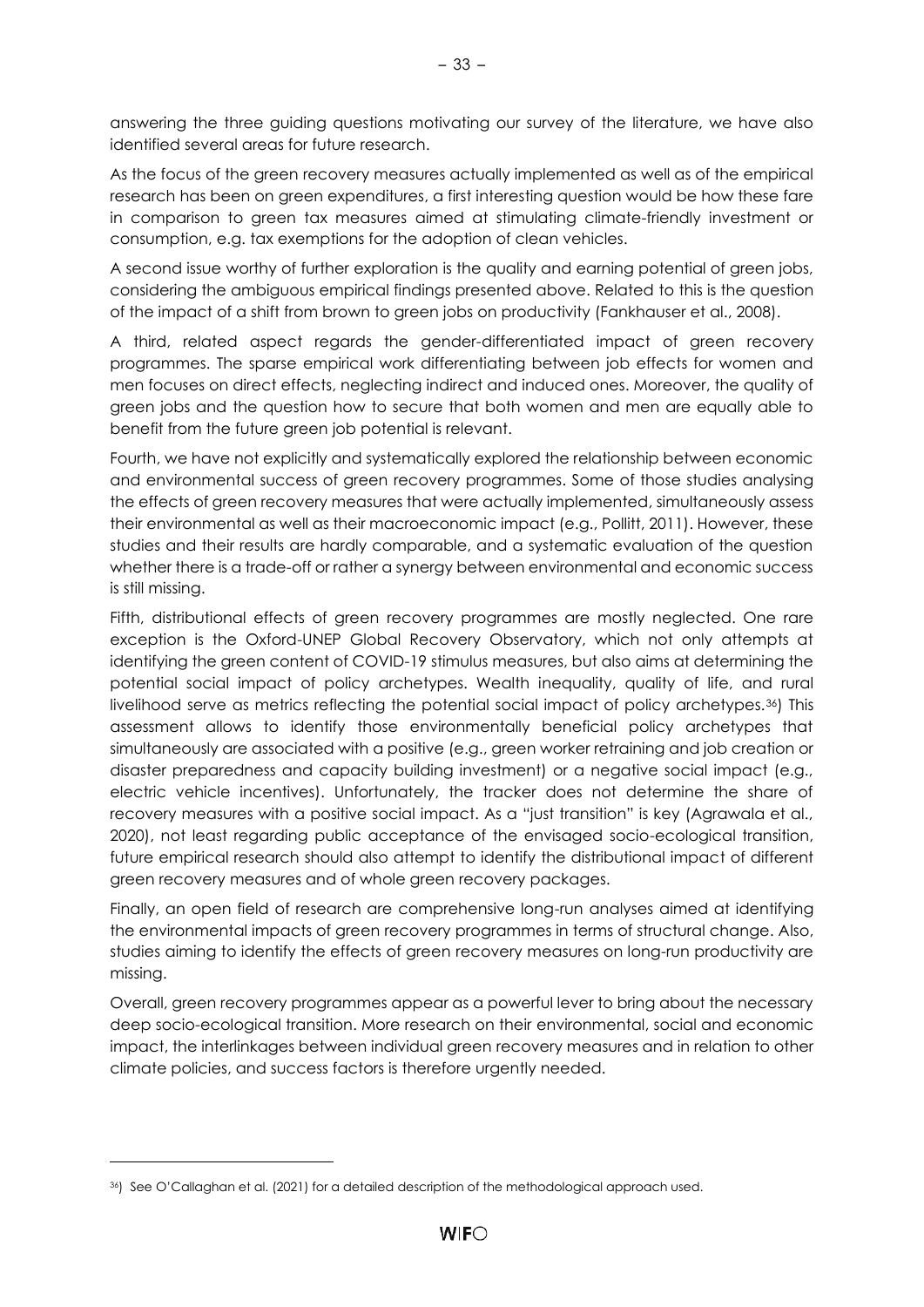#### <span id="page-37-0"></span>**References**

- Agrawala, S., Dussaux, D. and Monti, N. (2020). What Policies for Greening the Crisis Response and Economic Recovery? Lessons Learned from Past Green Stimulus Measures and Implications for the COVID-19 Crisis. OECD Environment Working Paper, No. 164.
- Alesina, A., Azzalini, G., Favero, C., Giavazzi, F. and Miano, A. (2018). Is it the "How" or the "When" that Matters in Fiscal Adjustments? IMF Economic Review 66: 144–188.
- Allan, J., Donovan, C., Ekin, P., Gambhir, A., Hepburn, C., Reay, D., Robins, N., Shuckburgh, E. and Zenghelis, D. (2020). A Net Zero Emissions Economic Recovery from COVID-19. Smith School Working Paper, 20-01.
- Altenburg, T. and Rodrik, D. (2017). Chapter 1: Green Industrial Policy: Accelerating Structural Change Towards Wealthy Green Economies, in: German Development Institute / Deutsches Institut für Entwicklungspolitik (DIE), UN<br>Environment (eds.), Green Industrial Policy: Concept, Policies, Country Experiences. Environment (eds.), Green Industrial Policy: Concept, Policies, Country Experiences. [https://www.die-gdi.de/uploads/media/GREEN\\_INDUSTRIAL\\_POLICY.Endf.pdf#page=17.](https://www.die-gdi.de/uploads/media/GREEN_INDUSTRIAL_POLICY.Endf.pdf#page=17)
- Andrijevic, M., Schleussner, C.-F., Gidden, M.J., McCollumand, D.L. and Rogelj, J. (2021). COVID-19 Recovery Funds Dwarf Clean Energy Investment Needs. Climate and Energy 370: 298-300. [https://www.science.org/doi/abs/10.1126/science.abc9697.](https://www.science.org/doi/abs/10.1126/science.abc9697)
- Auerbach, A. and Gorodnichenko, Y. (2012a). Measuring the Output Responses to Fiscal Policy. American Economic Journal: Economic Policy 4: 1-27.
- Auerbach, A. and Gorodnichenko, Y. (2012b). Fiscal Multipliers in Recession and Expansion, in: Alesina, A. and Giavazzi, F. (eds.), Fiscal Policy After the Financial Crisis, Chicago: University of Chicago Press, 63-98.
- Bachner, G., Mayer, J., Fischer, L., Frei, E., Steininger, K.W., Sommer, M., Köppl, A. and Schleicher, S. (2021). Application of the Concept of "Functionalities" in Macroeconomic Modelling Frameworks – Insights for Austria and Methodological Lessons Learned, EconTrans Working Paper, No. 4, WIFO Working Papers, No. 636. [https://www.wifo.ac.at/jart/prj3/wifo/resources/person\\_dokument/person\\_dokument.jart?publikationsid=67331](https://www.wifo.ac.at/jart/prj3/wifo/resources/person_dokument/person_dokument.jart?publikationsid=67331&mime_type=application/pdf) [&mime\\_type=application/pdf.](https://www.wifo.ac.at/jart/prj3/wifo/resources/person_dokument/person_dokument.jart?publikationsid=67331&mime_type=application/pdf)
- Bacon, R. and Kojima, M. (2011). Issues in Estimating the Employment Generated by Energy Sector Activities, World Bank: Washington D.C.
- Barbier, E. (2010a). Green Stimulus, Green Recovery and Global Imbalances. World Economics 11: 149-175.
- Barbier, E. (2010b). How is the Global Green New Deal Going? Nature 464: 832–833.
- Barbier, E. (2010c). Toward a Global Green Recovery: The G20 and the Asia-Pacific Region. The Asia-Pacific Journal 8: 1-9
- Barbier, E. (2011). Linking Green Stimulus, Energy Efficiency and Technological Innovation: The Need for Complementary Policies, mime[o.https://citeseerx.ist.psu.edu/viewdoc/download?](https://citeseerx.ist.psu.edu/viewdoc/download)
- Barrell, R., Holland, D. and Hurst, I. (2012). Fiscal Consolidation: Part 2. Fiscal Multipliers and Fiscal Consolidations. OECD Economics Department Working Paper, No. 933.
- Batini, N., Di Serio, M., Fragetta, M., Melina, G. and Waldron, A. (2021). Building Back Better: How Big Are Green Spending Multipliers? IMF Working Paper, No. WP/21/87.
- Batini, N., Eyraud, L., Forni, L. and Weber, A. (2014). Fiscal Multipliers: Size, Determinants, and Use in Macroeconomic Projections. Technical Guidance Note, Washington DC: IMF Fiscal Affairs Department.
- Baum, A., Poplawski-Ribeiro, M. and Weber, A. (2012). Fiscal Multipliers and the State of the Economy. IMF Working Paper WP/12/286.
- BenDor., T., Lester, W.T., Livengood, A., Davis., A. and Yonavjak, L. (2015). Estimating the Size and Impact of the<br>Ecological Restoration Economy. PLoS ONE, 10(6): e0128339. Ecological Restoration Economy. PLoS ONE, 10(6): e0128339. [https://doi.org/10.1371/journal.pone.0128339.](https://doi.org/10.1371/journal.pone.0128339)
- Benson, D. and Jordan, A. (2016). Chapter I.5: Climate Policy Instrument Choices, in: Faure, M. (ed.) Elgar Encyclopedia of Environmental Law, 57-67.
- Bhattacharya, A. and Rydge, J. (2020). Better Recovery, Better World. Resetting Climate Action in the Aftermath of the COVID-19 Pandemic. Expert Paper for the Coalition of Finance Ministers for Climate Action, [https://www.lse.ac.uk/granthaminstitute/news/better-recovery-better-world-resetting-climate-action-in-the](https://www.lse.ac.uk/granthaminstitute/news/better-recovery-better-world-resetting-climate-action-in-the-aftermath-of-the-covid-19-pandemic/)[aftermath-of-the-covid-19-pandemic/.](https://www.lse.ac.uk/granthaminstitute/news/better-recovery-better-world-resetting-climate-action-in-the-aftermath-of-the-covid-19-pandemic/)
- Blanchard, O.J. and Leigh, D. (2013). Growth Forecast Errors and Fiscal Multipliers. American Economic Review 103: 117-120.
- Blondiau, T. and van Zeebroeck, B. (2014). Cycling Works. Jobs and Job Creation in the Cycling Economy. Brussels: European Cyclists' Federation asbl.
- Blyth, W., Gross, R.L., Speirs, J.F., Sorrell, S., Nicholls, J., Dorgan, A. and Hughes, N.G. (2014). Low Carbon Jobs: The Evidence for Net Job Creation from Policy Support for Energy Efficiency and Renewable Energy. London: UK Energy Research Centre.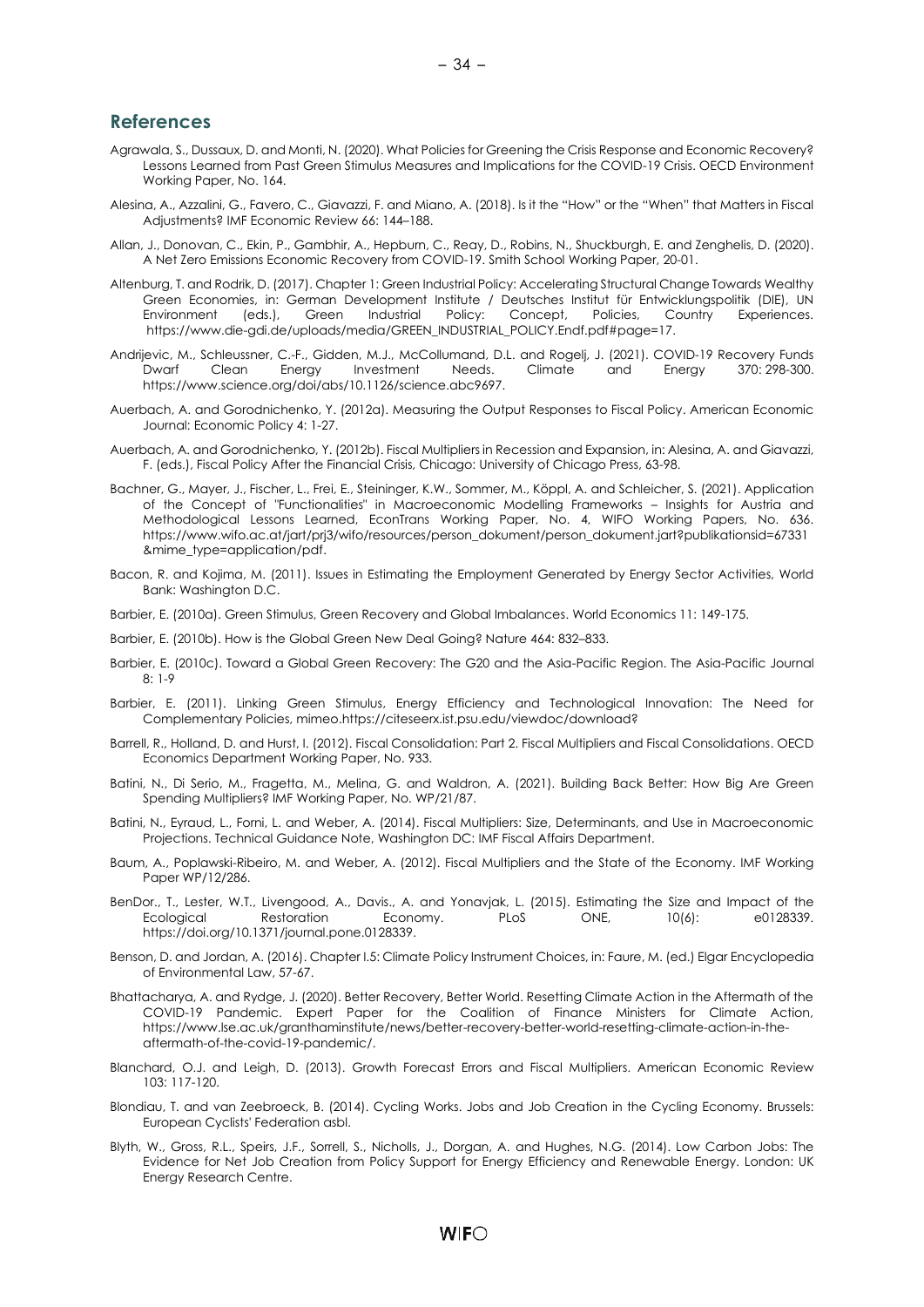- BNEF (2020). Falling Clean Energy Costs Can Provide Opportunity to Boost Climate Action in COVID-19 Recovery Packages. [https://about.bnef.com/blog/falling-clean-energy-costs-can-provide-opportunity-to-boost-climate](https://about.bnef.com/blog/falling-clean-energy-costs-can-provide-opportunity-to-boost-climate-action-in-covid-19-recovery-packages/)[action-in-covid-19-recovery-packages/.](https://about.bnef.com/blog/falling-clean-energy-costs-can-provide-opportunity-to-boost-climate-action-in-covid-19-recovery-packages/)
- Boehm, C.E. (2020). Government Consumption and Investment: Does the Composition of Purchases Affect the Multiplier? Journal of Monetary Economics 115: 80-93.
- Bonam, D., de Haan, J. and Soederhuizen, B. (2020). The Effects of Fiscal Policy at the Effective Lower Bound. Macroeconomic Dynamics. [https://doi.org/10.1017/S1365100520000097.](https://doi.org/10.1017/S1365100520000097)
- Bonam, D. and Konietschke, P. (2020). Tax Multipliers Across the Business Cycle. DNB Working Paper, No. 699.
- Born, B., Juessen, F. and Mueller, G.J. (2013). Exchange Rate Regimes and Fiscal Multipliers. Journal of Economic Dynamics and Control 37: 446–465.
- Born, P.R.D. and Ligthart, J. (2014). What Have We Learned from Three Decades of Research on the Productivity of Public Capital? Journal of Economic Surveys 28: 889-916.
- Bovenberg, A. L. and de Mooij, R. A. (1994). Environmental Levies and Distortionary Taxation. The American Economic Review 84: 1085-1089.
- Caggiano, G., Castelnuovo, E., Colombo, V. and Nodari, G. (2015). Estimating Fiscal Multipliers: News from a Non-linear World. The Economic Journal 125: 746–776.
- Caldara, D. and Kamps, C. (2017). The Analytics of SVARs: A Unified Framework to Measure Fiscal Multipliers. The Review of Economic Studies 84: 1015–1040.
- Cambridge Econometrics (2015). Assessing the Employment and Social Impact of Energy Efficiency, Cambridge: Cambridge Econometrics.
- Cameron, A., Claeys, G., Midoes, M. and Tagliapietra, S. (2020). A Just Transition Fund. How the EU Budget Can Best Assist in The Necessary Transition from Fossil Fuels to Sustainable Energy. European Union. [http://www.europarl.europa.eu/supporting-analyses.](http://www.europarl.europa.eu/supporting-analyses)
- Čapek, J. and Crespo Cuaresmo, J. (2020). We Just Estimated Twenty Million Fiscal Multipliers. Oxford Bulletin of Economics & Statistics 82: 483-502.
- Carley, S., Lawrence, S., Brown, A., Nourafshan, A. and Benami, E. (2011). Energy-based Economic Development. Renewable Sustainable Energy Development 15: 282-295.
- Chang, Y.-B., Han, J.-K. and Kim, H.-W. (2012). Green Growth and Green New Deal Policies in the Republic of Korea: Are They Creating Decent Green Jobs? International Journal of Labour Research 4: 150-171.
- Chen, Z., Marin, G., Popp, D. and Vona, F. (2020). Green Stimulus in a Post-pandemic Recovery: The Role of Skills for a Resilient Recovery. Environmental and Resource Economics 76: 901-911. [https://doi.org/10.1007/s10640-020-](https://doi.org/10.1007/s10640-020-00464-7) [00464-7.](https://doi.org/10.1007/s10640-020-00464-7)
- Chiappinelli, O., Gerres, T., Neuhoff, K., Lettow, F., de Coninck, H., Felsmann, B., Joltreau, E., Khandekar, G., Linares, P., Richstein, J., Śniegocki, A., Stede, J., Wyns, T., Zandt, C. and Zetterberg, L. (2021). A Green COVID-19 Recovery of the EU Basic Materials Sector: Identifying Potentials, Barriers and Policy Solutions. Climate Policy, (forthcoming): 1- 19[. https://www.tandfonline.com/doi/full/10.1080/14693062.2021.1922340.](https://www.tandfonline.com/doi/full/10.1080/14693062.2021.1922340)
- Claringbould, D., Koch, M. and Owen, P. (2019). Sustainable Finance: The European Union's Approach to Increasing Sustainable Investments and Growth–Opportunities and Challenges. Vierteljahreshefte zur Wirtschaftsforschung 88: 11–27.
- Chodorow-Reich, G. (2019). Geographic Cross-sectional Fiscal Spending Multipliers: What Have We Learned? American Economic Journal: Economic Policy 11: 1–34.
- Christiano, L., Eichenbaum, M. and Rebelo, S. (2011). When Is the Government Spending Multiplier Large? Journal of Political Economy 119: 78-121.
- Cloyne, J.S., Jordá, O. and Taylor, A.M. (2020). Decomposing the Fiscal Multiplier. NBER Working Paper, No. 26939.
- Coenen, G., Erceg, C.J., Freedman, C., Furceri, D., Kumhof, M., Lalonde, R., Laxton, D., Lindé, J., Mourougane, A., Muir, D., Mursula, S., de Resende, C., Roberts, J., Roeger, W., Snudden, S., Trabandt, M. and in't Veld, J. (2012). Effects of Fiscal Stimulus in Structural Models. American Economic Journal: Macroeconomics 4: 22–68.
- Coenen, G., Straub, R. and Trabandt, M. (2013). Gauging the Effects of Fiscal Stimulus Packages in the Euro Area. Journal of Economic Dynamics and Control 37: 367-386.
- Cohen-Setton, J., Gornostay, E. and Ladreit de Lacharrière, C. (2019). Aggregate Effects of Budget Stimulus: Evidence from the Large Fiscal Expansions Database. PIIE Working Paper, No. 19-12.
- Cole, H.L. and Ohanian, L.E. (2004). New Deal Policies and the Persistence of the Great Depression: A General Equilibrium Analysis. Journal of Political Economy 112: 779–816.
- Copeland, A. and Kahn, J. (2013). The Production Impact of "Cash-for-Clunkers": Implications for Stabilization Policy. Economic Inquiry 51: 288-303.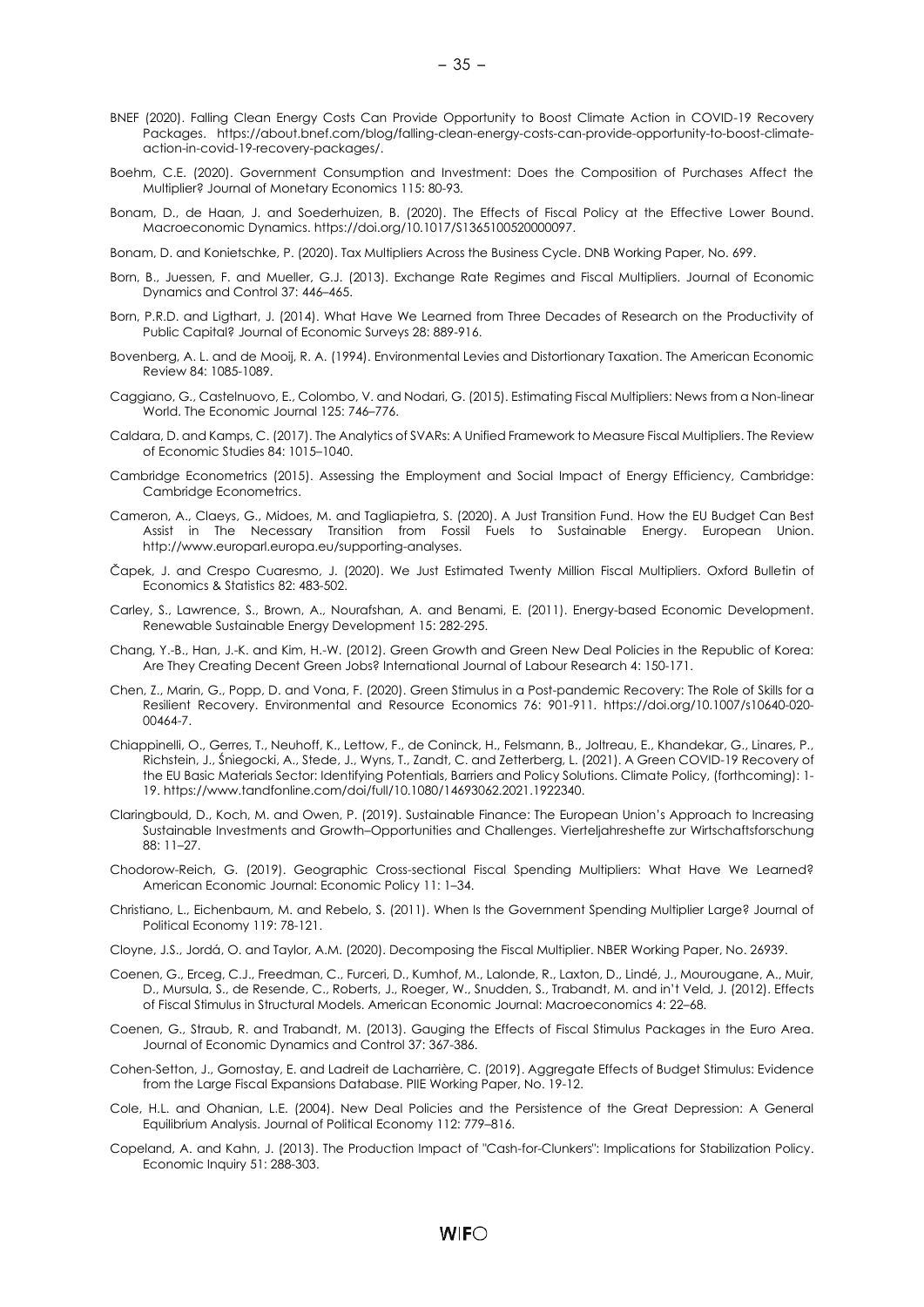- Council of Economic Advisers (2010). The Economic Impact of the American Recovery and Reinvestment Act of 2009. Fourth Quarterly Report, 2010. Washington DC: Executive Office of the President.
- Council of Economic Advisers (2016). A Retrospective Analysis of Clean Energy Investments in the Recovery Act. Washington DC: Executive Office of the President.
- Da Cruz, N.F., Simões, P. and Marques, R.C. (2014). Costs and Benefits of Packaging Waste Recycling Systems. Resources, Conservation and Recycling 85: 1-4.
- Dabla-Norris, E. and Lima, F. (2018). Macroeconomic Effects of Tax Rate and Base Changes: Evidence from Fiscal Consolidations. IMF Working Paper, No. 18/220.
- Dirth, E., Barth, J., Davies, W., Gründahl, M., Hafele, J., Korinek, L., Kiberd, E. and Miller, C. (2021). A Future-fit Recovery? A Sectoral Analysis of Practices for Promoting Systemic Change in the NRRPs based on the Recovery Index for Transformative Change (RITC). Bonn: ZOE-Institute for Future-fit Economies.
- Dolls, M., Fuest, C. and Peichl, A. (2012). Automatic Stabilizers and Economic Crisis: US vs. Europe. Journal of Public Economics 96: 279–294.
- Dupor, B. (2017). So, Why Didn't the 2009 Recovery Act Improve the Nation's Highways and Bridges? Federal Reserve Bank of St. Louis Review 99: 169-182.
- Dvorák, P., Martinát, S., Van der Horst, D. and Frantál, B. (2017). Renewable Energy Investment and Job Creation: A Cross-sectoral Assessment for the Czech Republic with Reference to EU Benchmarks. Renewable and Sustainable Energy Reviews 69: 360-368.
- E2-ACORE-CELI (2020). Clean Jobs, Better Jobs: An Examination of Clean Energy Job Wages and Benefits. [https://e2](https://e2-org/reports/clean-jobs-better-jobs/) [org/reports/clean-jobs-better-jobs/.](https://e2-org/reports/clean-jobs-better-jobs/)
- Edwards, P.E.T., Sutton-Grier, A.E. and Coyle, G.E. (2013). Investing in Nature: Restoring Coastal Habitat Blue Infrastructure and Green Job Creation. Marine Policy 38: 65-71.
- Engström, G., Gars, J., Jaakkola, N., Lindahl, T., Spiro, D. and van Benthem, A.A. (2020). What Policies Address Both the Coronavirus Crisis and the Climate Crisis? Environmental and Resource Economics 76: 789–810.
- European Commission (2018). Action Plan: Financing Sustainable Growth, COM/2018/097, Communication from the Commission to the European Parliament, the European Council, the Council, the European Central Bank, the European Economic and Social Committee and the Committee of the regions. [https://ec.europa.eu/transparency/documents-register/detail?ref=COM\(2018\)97&lang=en.](https://ec.europa.eu/transparency/documents-register/detail?ref=COM(2018)97&lang=en)

European Commission (2019). The European Green Deal, COM(2019) 640 Final. Brussels: European Commission.

- European Commission (2020a). A New Circular Economy Action Plan. For a Cleaner and More Competitive Europe. COM(2020) 98 final. Brussels: European Commission.
- European Commission (2020b). Regulation (EU) 2020/852 of the European Parliament and of the Council of 18 June 2020 on the Establishment of a Framework to Facilitate Sustainable Investment, and Amending Regulation (EU) 2019/2088 (Text with EEA relevance)[. https://eur-lex.europa.eu/legal-content/EN/TXT/?uri=celex:32020R0852.](https://eur-lex.europa.eu/legal-content/EN/TXT/?uri=celex:32020R0852)
- European Commission (2020c). Stepping up Europe's 2030 Climate Ambition. Investing in A Climate-Neutral Future for The Benefit of Our People, SWD(2020) 176 Final, PART 1/2. Communication from the Commission to the European Parliament, the Council, the European Economic and Social Committee and the Committee of the regions. [https://eur-lex.europa.eu/resource.html?uri=cellar:749e04bb-f8c5-11ea-991b-](https://eur-lex.europa.eu/resource.html?uri=cellar:749e04bb-f8c5-11ea-991b-01aa75ed71a1.0001.02/DOC_1&format=PDF)[01aa75ed71a1.0001.02/DOC\\_1&format=PDF.](https://eur-lex.europa.eu/resource.html?uri=cellar:749e04bb-f8c5-11ea-991b-01aa75ed71a1.0001.02/DOC_1&format=PDF)
- European Commission (2021a). Regulation of the European Parliament and of the Council Establishing the Recovery and Resilience Facility, (EU) 2021/241. Brussels: European Commission.
- European Commission (2021b). Communication from the Commission to the European Parliament, the Council, the European Economic and Social Council and the Committee of the Regions. 'Fit for 55': Delivering the EU's 2030 Climate Target on the Way to Climate Neutrality. COM(2021) 550 final. Brussels: European Commission.
- European Environment Agency (2021). Reflecting on Green Growth Creating a Resilient Economy within Environmental Limits. Copenhagen[. https://doi: 10.2800/00936.](https://doi:%2010.2800/00936)
- Fankhauser, S., Sehlleier, F. and Stern, N. (2008). Climate Change, Innovation and Jobs. Climate Policy 8: 421-429.
- Fatás, A. and Mihov, I. (2009). Why Fiscal Stimulus is Likely to Work. International Finance 12: 57-73.
- Fragkos, P. and Paroussos, L. (2018). Employment Creation in EU Related to Renewables Expansion. Applied Energy 230: 935-945.
- Freedman, C., Kumhof, M., Laxton, D. and Lee, J. (2009). The Case for Global Fiscal Stimulus. IMF Staff Position Note, No. 09/03.
- Garin, A. (2019). Putting America to Work, Where? Evidence on the Effectiveness of Infrastructure Construction as a Locally Targeted Employment Policy. Journal of Urban Economics 111: 108–131.
- Garrett-Peltier, H. (2011). Pedestrian and Bicycle Infrastructure: A National Study of Employment Impacts. Amherst: University of Massachusetts Amherst.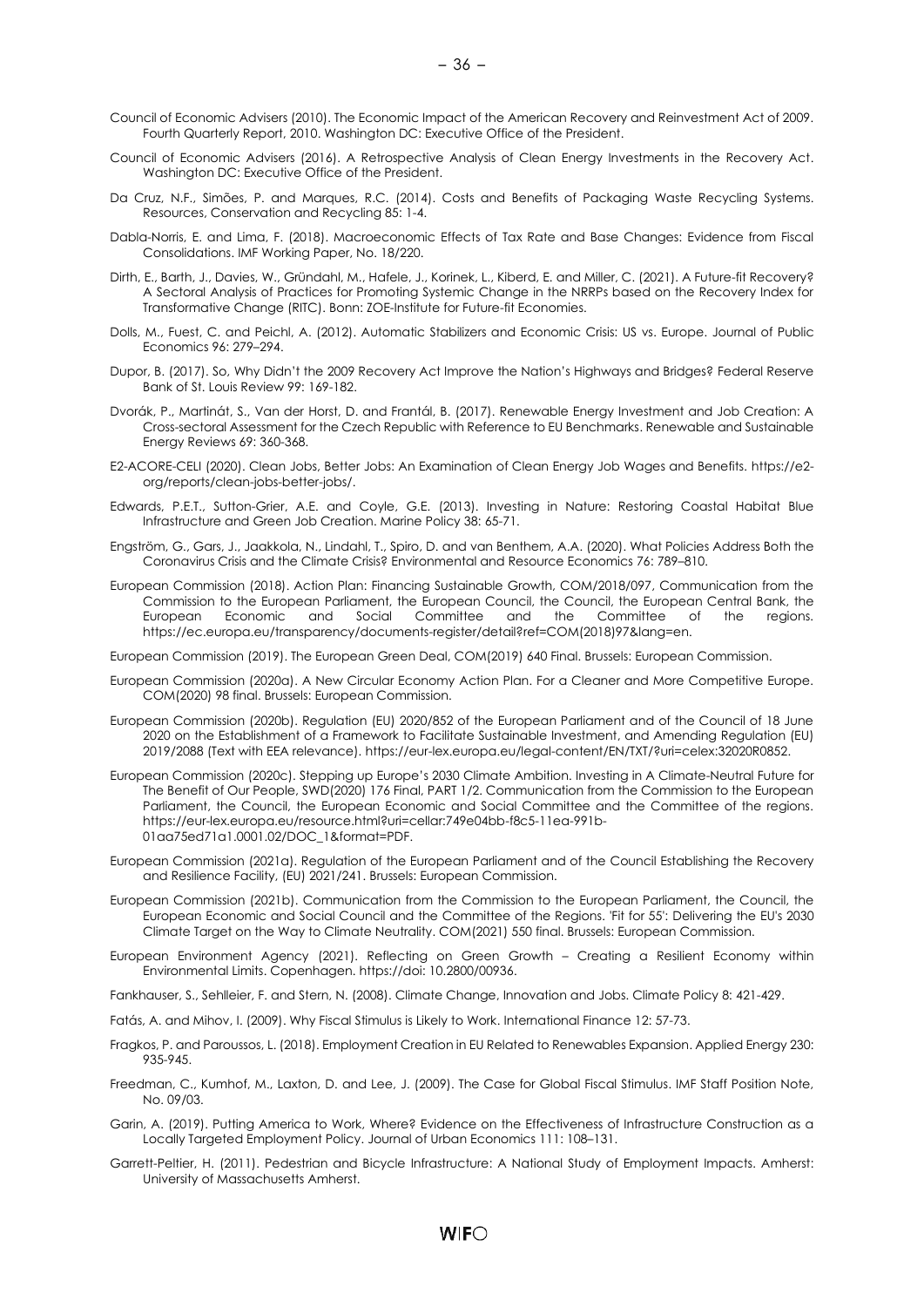Gechert, S. (2015). What Fiscal Policy is Most Effective? A Meta-regression Analysis. Oxford Economic Papers 67: 53-580.

- Gechert, S. (2017). On Theories and Estimation Techniques of Fiscal Multipliers. FFM Working Paper, No. 11.
- Gechert, S. and Rannenberg, A. (2018). Which Fiscal Multipliers are Regime Dependent? A Meta-regression Analysis. Journal of Economic Surveys 32: 1160-1182[. https://doi:10.1111/joes.12241.](https://doi:10.1111/joes.12241)
- Gorodnichenko, Y., Mendoza, E.G. and Tesar, L.L. (2012). The Finnish Great Depression: From Russia with Love. American Economic Review 102: 1619–1644.
- Goulder, L.H. (1995). Environmental Taxation and the Double Dividend: A Reader's Guide. International Tax and Public Finance 2: 157–183.
- Goulder, L. H. (2013). Climate Change Policy's Interactions with the Tax System. Energy Economics 40: S3-S11.
- Goulder, L. and Parry, I.W.H. (2008). Instrument Choice in Environmental Policy. Review of Environmental Economics and Policy 2: 152-174.
- Gunter, S., Riera-Crichton, D., Vegh Gramont, C. and Vuletin, J. (2018). Non-Linear Effects of Tax Changes on Output: The Role of the Initial Level of Taxation. World Bank Policy Research Working Paper, No. 866.
- G20 Green Finance Study Group (2016). G20 Green Finance Synthesis Report. [http://www.g20.utoronto.ca/2016/green-finance-synthesis.pdf.](http://www.g20.utoronto.ca/2016/green-finance-synthesis.pdf)
- Harsdorff, M. and Phillips, D. (2013). Methodologies for Assessing Green Jobs. ILO Policy Brief, No. 2013.
- Hemming, R., Kell, M. and Mafouz, S. (2002). The Effectiveness of Fiscal Policy in Stimulating Economic Activity: A Review of the Literature. IMF Working Paper, No. 02/208.
- Hepburn, C., O'Callaghan, B., Stern, N., Stiglitz, J. and Zenghelis, D. (2020). Will COVID-19 Fiscal Recovery Packages Accelerate or Retard Progress on Climate Change? Oxford Review of Economic Policy 36: S359-S381.
- Houser, T., Mohan, S. and Heilmayr, R. (2009). A Green Global Recovery? Assessing US Economic Stimulus and the Prospects for International Coordination. Peterson Institute for International Economics and World Resources Institute Policy Brief, No. PB09-03.
- Huidrom, R., Kose, A., Lim, J.J. and Ohnsorge, F.L. (2019). Why Do Fiscal Multipliers Depend on Fiscal Positions? Journal of Monetary Economics 114 109–125.
- Ilzetzki, E., Mendoza, E.G. and Vegh, C.A. (2013). How Big (Small?) Are Fiscal Multipliers? Journal of Monetary Economics 60: 239–254.
- IEA International Energy Agency (2020). Sustainable Recovery, World Economic Outlook Special Report. Paris: International Energy Agency.
- ILO (nternational Labour Organization (2011). Green Stimulus Measures. EC-IILS Joint Discussion Paper, No. 15.
- IMF International Monetary Fund (2014). World Economic Outlook. Washington D.C.: International Monetary Fund.
- Jaeger, J., Westphal, M.I. and Park, C. (2020). Lessons Learned on Green Stimulus: Case Studies from the Global Financial Crisis. World Resources Institute Working Paper.
- Jones, G. and Rothschild, D. (2011). No Such Thing as Shovel Ready: The Supply Side of the Recovery Act. Mercatus Center Working Paper, No. 11-18.
- Jorda, O. and Taylor, A.M. (2013). The Time for Austerity: Estimating the Average Treatment Effect of Fiscal Policy. Federal Reserve Bank of San Francisco Working Paper, No. 2013/25.
- Jung, Y.-M. (2015). Is South Korea's Green Job Policy Sustainable? Sustainability 7: 8748-8767.
- Kammen, D., Kapadia, K. and Fripp, M. (2006). Putting Renewables to Work: How Many Jobs Can the Clean Energy Industry Generate? RAEL Report, University of California, Berkeley.
- Khatiwada, S. (2009). Stimulus Packages to Counter Global Economic Crisis: A Review. ILO Discussion Paper.
- Kirchner, M., Cimadomo, J. and Hauptmeier, S. (2010). Transmission of Government Spending Shocks in The Euro Area: Time Variation and Driving Forces. ECB Working Paper, (1219).
- Kletzan-Slamanig, D. and Köppl, A. (2021). The Evolution of the Green Finance Agenda Institutional Anchoring and a Survey-based Assessment for Austria. WIFO-Working Paper, No. 640.
- Köppl, A. and Schratzenstaller, M. (2021a). Effects of Environmental and Carbon Taxation A Literature Review. WIFO Working Papers, No. 619.
- Köppl, A. and Schratzenstaller, M. (2021b). Aspects of Environmentally Beneficial Tax Incentives. A Literature Review. WIFO Working Papers, No. 621.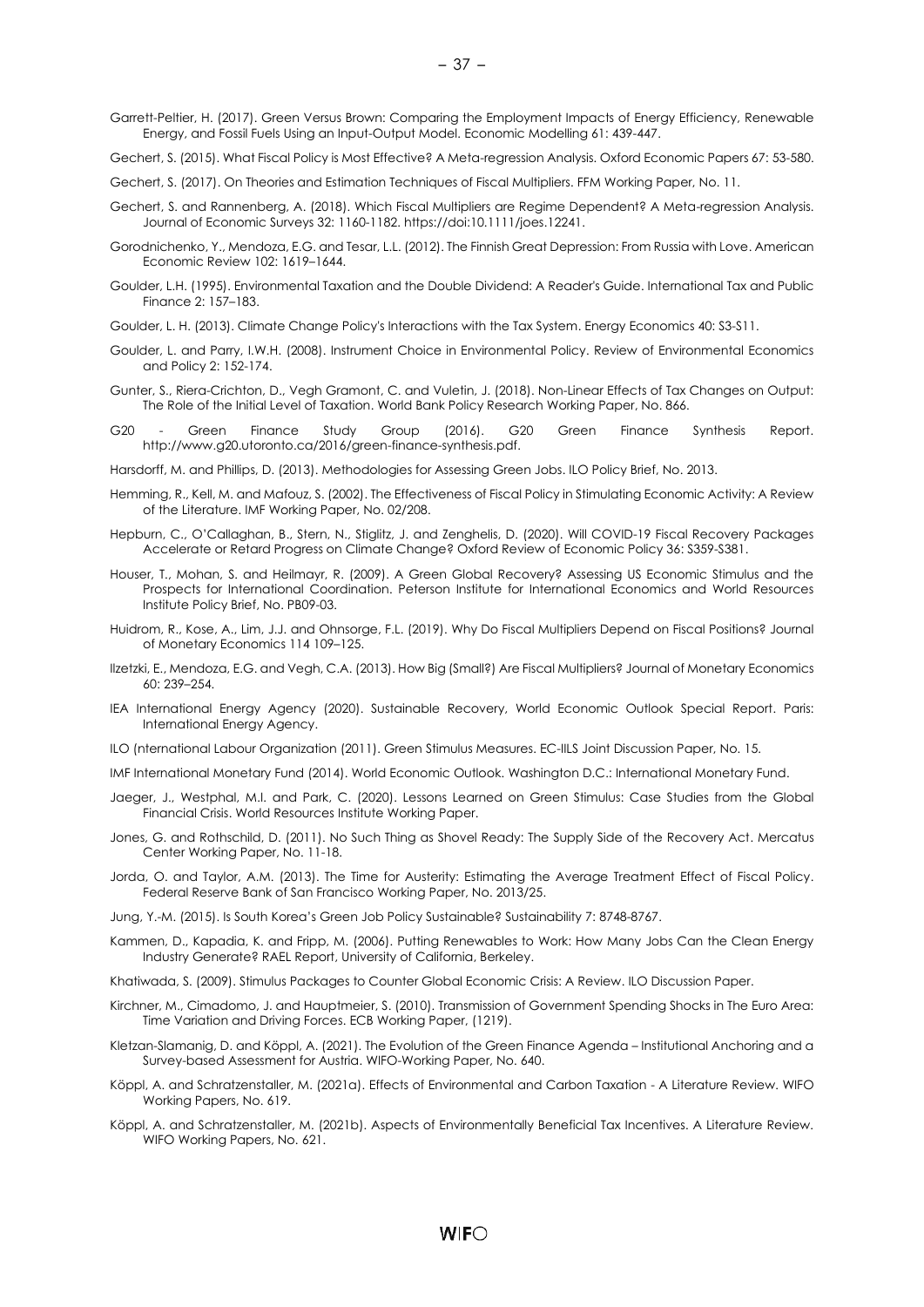- Köppl, A., Kettner, C., Kletzan-Slamanig, D., Schleicher, S., Damm, A., Steininger, K., Wolkinger, B., Schnitzer, H., Titz, M., Artner, H., and Karner, A. (2014). Energy Transition in Austria: Designing Mitigation Wedges. Energy & environment 25: 281-304[. https://doi.org/10.1260/0958-305X.25.2.281.](https://doi.org/10.1260/0958-305X.25.2.281)
- Köppl, A. and Schleicher, S.P. (2018). What Will Make Energy Systems Sustainable? Sustainability 10: 2537. [https://doi.org/10.3390/su10072537.](https://doi.org/10.3390/su10072537)
- Köppl, A. and Schleicher, S. (2019). Material Use: The Next Challenge to Climate Policy. Intereconomics 54: 338–341. [https://doi.org/10.1007/s10272-019-0850-z.](https://doi.org/10.1007/s10272-019-0850-z)
- Kraay, A. (2012). How Large is the Government Spending Multiplier? Evidence from World Bank Lending, Quarterly Journal of Economics 127: 829–887.
- Kröger, M., Xi, S., Chiappinelli, O., Clemens, M., May, N., Neuhoff, K. and Richstein, J. (2020). A Green New Deal After Corona: What We Can Learn from the Financial Crisis. DIW focus, No. 4.
- Leduc, S. and Wilson, D. (2013). [Roads to Prosperity or Bridges to Nowhere? Theory and Evidence on the Impact of](https://ideas.repec.org/a/ucp/macann/doi10.1086-669173.html)  [Public Infrastructure Investment.](https://ideas.repec.org/a/ucp/macann/doi10.1086-669173.html) [NBER Macroeconomics Annual](https://ideas.repec.org/s/ucp/macann.html) 27: 89-142.
- Leduc, S. and Wilson, D. (2017). State Governments Roadblocks to Federal Stimulus? Evidence on the Flypaper Effect of Highway Grants in the 2009 Recovery Act. American Economic Journal: Economic Policy 9: 253-292.
- Leff Yaffe, D. (2020). The Interstate Multiplier, in: Leff Yaffe, D. (ed.), Essays on the Effects of Highway Spending. Doctoral dissertation, 1-49. [https://escholarship.org/uc/item/5cv2s7nn.](https://escholarship.org/uc/item/5cv2s7nn)
- Li, X., Xu, C., Cheng, B., Duan, J. and Li, Y. (2021). Does Environmental Regulation Improve the Green Total Factor Productivity of Chinese Cities? A Threshold Effect Analysis Based on the Economic Development Level. International Journal of Environmental Research and Public Health 18: 4828.
- Lim, T., Guzman, T.S. and Bowen, W.M. (2020). Rhetoric and Reality: Jobs and the Energy Provisions of the American Recovery and Reinvestment Act. Energy Policy 137: 1-11.
- Maas, T. and Lucas, P. (2021). Global Green Recovery. From Global Narrative to International Policy. Den Haag: PBL Netherlands Environmental Assessment Agency.
- Markaki, M., Belegri-Roboli A., Michaelides, P., Mirasgedis, S. and Lalas, D. (2013). The Impact of Clean Energy Investments on the Greek Economy: An Input-Output Analysis. Energy Policy 57: 263-275.
- Mazzucato, M. (2018). Mission-Oriented Research & Innovation in the European Union. A Problem-solving Approach to Fuel Innovation-led Growth. Brussels: European Commission.
- Mazzucato, M. and Skidelsky, R. (2020). Toward a New Fiscal Constitution, Project Syndicate, 2020. [https://joserobertoafonso.com.br/toward-a-new-fiscal-constitution-mazzucato-shiller/.](https://joserobertoafonso.com.br/toward-a-new-fiscal-constitution-mazzucato-shiller/)
- Michaelowa, A., Allen, M. and Sha, F. (2018). Policy Instruments for Limiting Global Temperature Rise to 1.5°C Can Humanity Rise to The Challenge? Climate Policy 18: 275-286.
- Mineshima, A., Poplawski-Ribeiro, M. and Weber, A. (2014). Size of Fiscal Multipliers, in: Cottarelli, C., Gerson, P. and Senhadji, A. (eds.), Post-Crisis Fiscal Policy. Cambridge: MIT Press, pp. 315–372.
- Miyamoto, W., Nguyen, T.L. and Sergeyev, D. (2018). Government Spending Multipliers Under the Zero Lower Bound: Evidence from Japan. American Economic Journal: Macroeconomics 10: 247–77.
- Monacelli, T., Perotti, R. and Trigari, A. (2010). Unemployment Fiscal Multipliers, Journal of Monetary Economics 57: 531– 553.
- Mundaca, L. and Damen, B. (2015). Assessing the Effectiveness of the 'Green Economic Stimulus' in South Korea: Evidence from the Energy Sector. Paper presented at the 38<sup>th</sup> International Association for Energy Economics (IAEE) International Conference. Antalya, Turkey, 25-27 May 2015.
- Mundaca, L. and Luth Richter, J. (2015). Assessing 'Green Energy Economy' Stimulus Packages: Evidence from the U.S. Programs Targeting Renewable Energy. Renewable and Sustainable Energy Reviews 42: 1174-1186.
- Mundaca, L., Markandya, A. and Norgaard, J. (2013). Walking Away from a Low-carbon Economy? Recent and Historical Trends Using a Regional Decomposition Analysis. Energy Policy 61: 1471-1480.
- Muro, M., Tomer, A., Shivaram, R. and Kane, J. (2019). Advancing Inclusion Through Clean Energy Jobs. Metropolitan Policy Program at Brookings. [https://www.brookings.edu/research/advancing-inclusion-through-clean-energy](https://www.brookings.edu/research/advancing-inclusion-through-clean-energy-jobs/)[jobs/.](https://www.brookings.edu/research/advancing-inclusion-through-clean-energy-jobs/)
- Nesbit, M., Stainforth, T., Hart, K., Underwood, E. and Becerra, G. (2020). Documenting Climate Mainstreaming in the EU Budget – Marking the System More Transparent, Stringent and Comprehensive. Brussels: European Parliament.
- Network for Greening the Financial System (2018). First Progress Report. [https://www.ngfs.net/sites/default/files/medias/documents/818366-ngfs-first-progress-report-20181011.pdf.](https://www.ngfs.net/sites/default/files/medias/documents/818366-ngfs-first-progress-report-20181011.pdf)
- Nordhaus, W.D. (2021). The Spirit of Green. Princeton: Princeton University Press.
- O'Callaghan, B., Murdock, E. and Yau, N. (2021). Global Recovery Observatory Draft Methodological Document. Oxford: University of Oxford. [https://recovery.smithschool.ox.ac.uk/wp-content/uploads/2021/03/20210201-](https://recovery.smithschool.ox.ac.uk/wp-content/uploads/2021/03/20210201-Global-Recovery-Observatory-Draft-Methodology-Document-.pdf) [Global-Recovery-Observatory-Draft-Methodology-Document-.pdf.](https://recovery.smithschool.ox.ac.uk/wp-content/uploads/2021/03/20210201-Global-Recovery-Observatory-Draft-Methodology-Document-.pdf)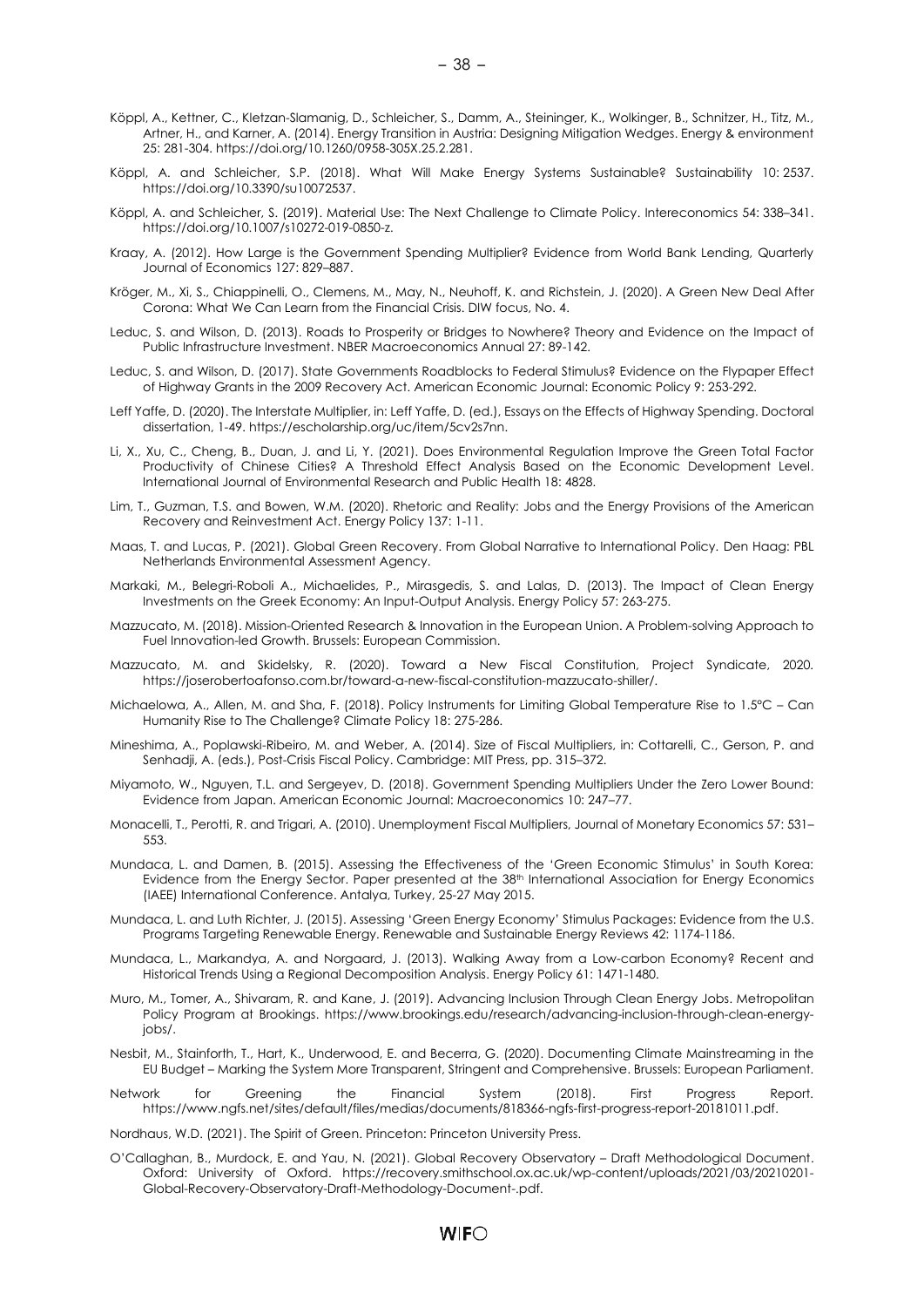- O'Callaghan, B., Yau, N., Murdock, E., Tritsch, D., Janz, A., Blackwood, A., Purroy Sanchez, L., Sadler, A., Wen, E., Kope, H., Flodell, H., Tillman-Morris, L., Ostrovsky, N., Kitsberg, A., Lee, T., Hristov, D., Didarali, Z., Chowdhry, K., Karlubik, M., Shewry, A., Bialek, F., Wang, M., Rosenbaum, N., Gupta, S., Hazell, T., Angell, Z. and Hepburn, C. (2020). Global Recovery Observatory. Oxford University Economic Recovery Project. [https://recovery.smithschool.ox.ac.uk/tracking/.](https://recovery.smithschool.ox.ac.uk/tracking/)
- O'Callaghan, B. and Murdock, E. (2021). Are We Building Back Better? Evidence from 2020 and Pathways for Inclusive Green Recovery Spending, Geneva and Oxford. [AWBBB.pdf \(unep.org\).](https://wedocs.unep.org/bitstream/handle/20.500.11822/35281/AWBBB.pdf)
- OECD (2010). Macroeconomic Policy: The Exit from Fiscal and Monetary Stimulus. Paris: OECD.
- OECD (2016). Greening Productivity Measurement. Paris: OECD.
- OECD (2017). Investing in Climate, Investing in Growth. Paris: OECD.
- OECD (2019). Biodiversity: Finance and the Economic and Business Case for Action Prepared by the OECD for the French G7 Presidency and the G7 Environment Ministers' Meeting. Paris: OECD.
- OECD (2020a). Tackling Coronavirus (COVID-19): Contributing to a Global Effort. Building Back Better: A Sustainable Resilient Recovery After COVID-19.
- OECD (2020b). Tax and Fiscal Policy in Response to the Coronavirus Crisis: Strengthening Confidence and Resilience.
- OECD (2020c). Developing Sustainable Finance Definitions and Taxonomies. Paris: OECD.
- OECD (2020d). Green Budgeting and Tax Policy Tools to Support a Green Recovery.
- OECD (2021). Key Findings from the Update of the OECD Green Recovery Database. Paris: OECD.
- OECD/IEA (2021). Update on Recent Progress in Reform of Inefficient Fossil-Fuel Subsidies That Encourage Wasteful Consumption 2021. Paris: OECD.
- Pauliuk, S., Fishman, T., Heeren, N., Berrill, P., Tu, Q., Wolfram, P. and Hertwich, E., (2021). Linking Service Provision to Material Cycles: A New Framework for Studying the Resource Efficiency–Climate Change (RECC) Nexus. Journal of Industrial Ecology 25: 260-273[. https://doi.org/10.1111/jiec.13023.](https://doi.org/10.1111/jiec.13023)
- Pisani-Ferry, J. (2021). Climate Policy is Macroeconomic Policy, and the Implications Will Be Significant. Peterson Institute for International Economics, Policy Brief, No. 21-20.
- Peters, G.P., Marland, G., Le Quere, C., Boden, T., Canadell, J.G. and Raupach, M.R. (2012). Rapid Growth in CO<sub>2</sub> Emissions After the 2008-2009 Financial Crisis. Nature Climate Change 2: 2-4.
- Pfeiffer, P. Varga, J. and in 't Veld, J. (2021). Quantifying Spillovers of Next Generation EU Investment. European Economy Discussion Paper, No. 144.
- Pollin, R. and Garrett-Peltier, H. (2009). The US Employment Effects of Military and Domestic Spending Priorities: An Updated Analysis. Amherst: University of Massachusetts Amherst.
- Pollitt, H. (2011). Assessing the Implementation and Impact of Green Elements of Member States' National Recovery Plans. Final Report for the European Commission (DG Environment). Brussels: European Commission.
- Pollin, R., Heintz, J. and Garrett-Peltier (2009). The Economic Benefits of Investing in Clean Energy, Department of Economics and Political Economy Research Institute (PERI).
- Popp, D., Vona, F., Marin, G. and Chen, Z. (2020). The Employment Impact of Green Fiscal Push: Evidence from the<br>American Recovery Act. NBER Working Paper. No. 27321. American Recovery Act. NBER Working Paper, No. 27321. [https://www.nber.org/system/files/working\\_papers/w27321/w27321.pdf.](https://www.nber.org/system/files/working_papers/w27321/w27321.pdf)
- Ramey, V. (2019). Ten Years After the Financial Crisis: What Have We Learned from the Renaissance in Fiscal Research? Journal of Economic Perspectives 33: 89-114.
- Ramey, V. (2020). The Macroeconomic Consequences of Infrastructure Investment. Mimeo. [https://www.nber.org/system/files/chapters/c14366/c14366.pdf.](https://www.nber.org/system/files/chapters/c14366/c14366.pdf)
- Ramey, V.A. and Zubairy, S. (2018). [Government Spending Multipliers in Good Times and in Bad: Evidence from US](https://ideas.repec.org/a/ucp/jpolec/doi10.1086-696277.html)  [Historical Data.](https://ideas.repec.org/a/ucp/jpolec/doi10.1086-696277.html) [Journal of Political Economy](https://ideas.repec.org/s/ucp/jpolec.html) 126: 850-901.
- Riera-Crichton, D., Vegh, C. and Vuletin, G. (2016). Tax Multipliers: Pitfalls in Measurement and Identification. Journal of Monetary Economics 79: 30–48.
- Rizos, V., Elkerbout, M., Egenhofer, Ch. and Núñez Ferrer, J. (2020). Framing the Circular Economy as an EU Recovery Opportunity. CEPS Policy Insights, No. 2020-32.
- Robins, N., Clover, R. and Magness, J. (2009a). The Green Rebound. New York: HSBC Global Research.
- Robins, N., Clover, R. and Singh, C. (2009b). A Climate for Recovery. New York: HSBC Global Research.
- Robins, N., Clover, R. and Singh, C. (2009c). Building a Green Recovery New York: HSBC Global Research.
- Robins, N., Clover, R. and Saravanan, D. (2010). Delivering the Green Recovery. New York: HSBC Global Research.